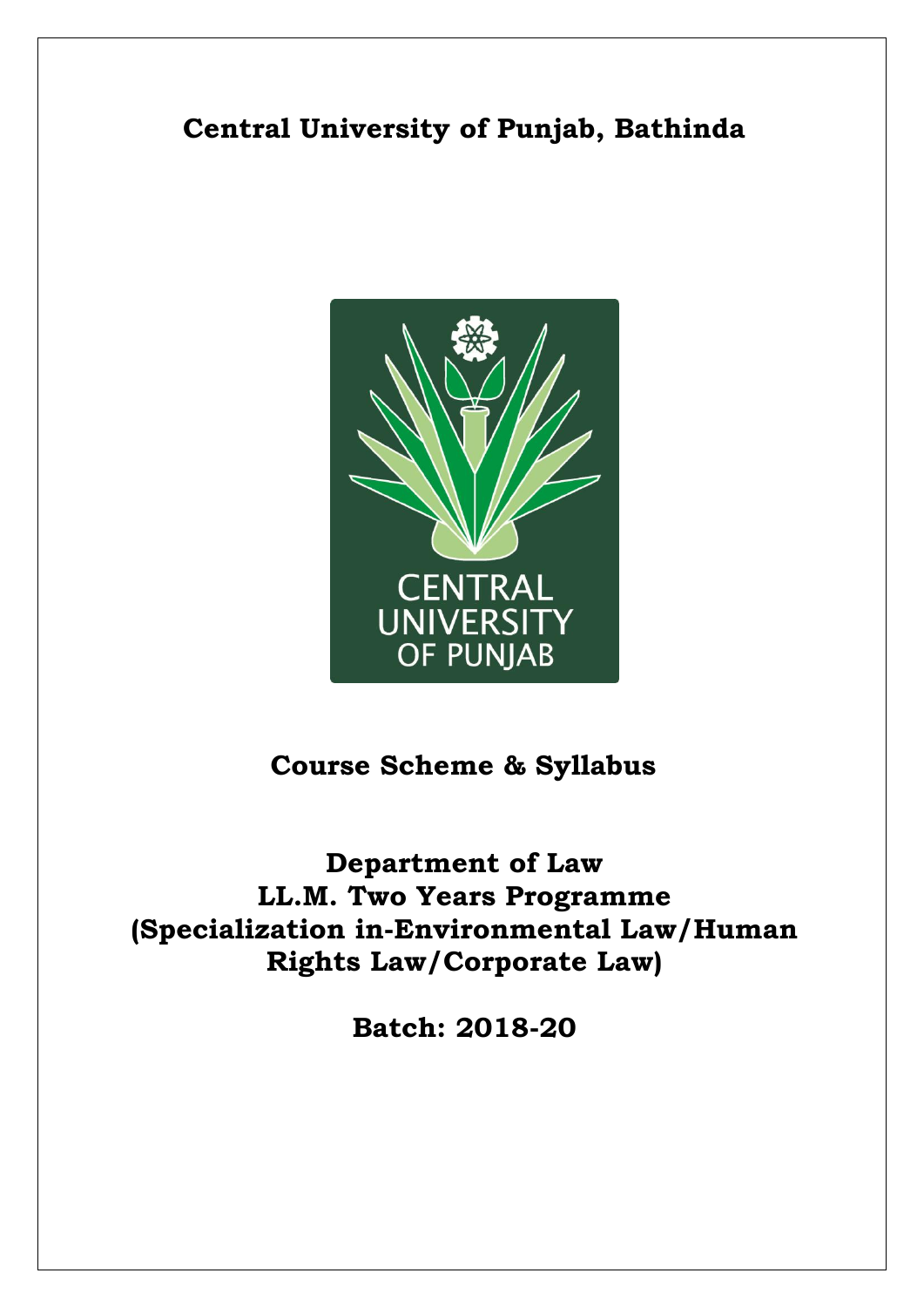| S  | Paper    | <b>Classification of</b>                                                                | <b>Course Title</b>     |                | IT | P              | Сr             |  |
|----|----------|-----------------------------------------------------------------------------------------|-------------------------|----------------|----|----------------|----------------|--|
| No | Code     | Paper                                                                                   |                         |                |    |                |                |  |
| 1. | CST.501  | Compulsory                                                                              | Computer Applications   | lЗ             |    |                | 3              |  |
|    |          | Foundation                                                                              |                         |                |    |                |                |  |
| 2. | LLM.509  | Compulsory                                                                              | Research Methodology    | 4              |    |                | $\overline{4}$ |  |
|    |          | Foundation<br>& Legal Writing<br><b>Skill Based Practical</b><br>Computer (Application) |                         |                |    |                |                |  |
| 3. | CST.502  |                                                                                         |                         |                |    | $\overline{2}$ |                |  |
|    |          |                                                                                         |                         |                |    |                |                |  |
| 4. | LLM, 506 | Core                                                                                    | Law and Social          | 4              |    |                | $\overline{4}$ |  |
|    |          |                                                                                         | Transformation in India |                |    |                |                |  |
|    |          |                                                                                         |                         |                |    |                |                |  |
| 5. | LLM. 507 | Core                                                                                    | Legal Theory            | 4              |    |                | A              |  |
|    |          |                                                                                         |                         |                |    |                |                |  |
|    |          |                                                                                         |                         |                |    |                |                |  |
| 6. | LLM 5081 | Core                                                                                    | Indian Constitution &   | 4              |    |                | 4              |  |
|    |          |                                                                                         | New Challenges          |                |    |                |                |  |
| 7. | XXX.000  | ID                                                                                      | Inter-Disciplinary - I  | $\overline{2}$ |    |                | $\overline{2}$ |  |
|    |          |                                                                                         | (From any other         |                |    |                |                |  |
|    |          |                                                                                         | Department)             |                |    |                |                |  |
|    |          |                                                                                         |                         | 26             |    |                | 22             |  |

## **SEMESTER I**

# **Inter-Disciplinary Papers/Elective Papers (Offered by the Department)**

| <b>S</b> No | Paper<br>Code | <b>Course Title</b>                                          | L |  |  |
|-------------|---------------|--------------------------------------------------------------|---|--|--|
| 1.          |               | LLM 510 General Legal Awareness (IDC)                        |   |  |  |
| 2.          | LLM511        | International Environmental Law(IDC)                         |   |  |  |
| 3.          |               |                                                              |   |  |  |
| 4.          | LLM 512       | Fundamental Rights and Fundamental Duties<br>(IDC)           | 2 |  |  |
| 5.          |               | LLM 513 Introduction to the Law on Children in<br>India(IDC) |   |  |  |
|             |               |                                                              |   |  |  |

## **L: Lectures T: Tutorial P: Practical Cr: Credits**

### **SEMESTER II**

| $\bullet$<br>Ð<br>No | Paper<br>Code | <b>Classification of</b><br>Paper | <b>Course Title</b>     |          | ľТ |  |
|----------------------|---------------|-----------------------------------|-------------------------|----------|----|--|
|                      | M 521         | Core                              | <b>Judicial Process</b> | $\Delta$ | -  |  |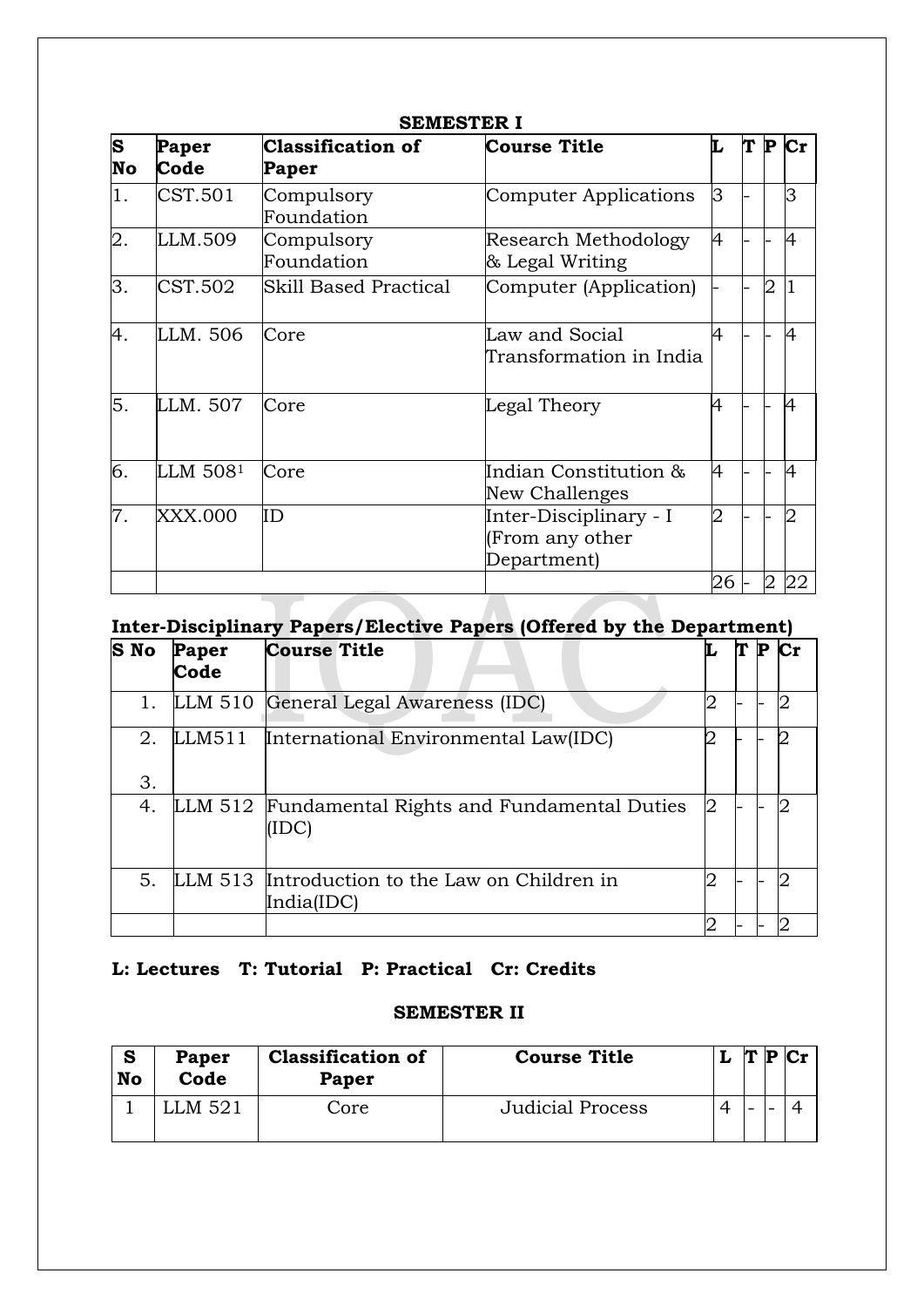| $\overline{2}$ | LLM 522              | Core        | Applied Legal Studies – I                       |                |                | 4              |
|----------------|----------------------|-------------|-------------------------------------------------|----------------|----------------|----------------|
| 3              | LLM523               | Core        | Comparative Public Law and<br>Governance        |                |                | 4              |
| 4              | <b>LLM 524</b>       | Core        | Principles of Legislation and<br>Interpretation |                |                | 4              |
| 5              | LLM 525              | Core        | Applied Legal Studies – II                      | $\overline{4}$ |                | 4              |
| 6              | LLM 542 <sup>2</sup> | Skill Based | Seminar                                         |                | 2              |                |
| $\overline{7}$ | <b>XXX000</b>        |             | Inter-Disciplinary (ID)                         |                |                | $\overline{2}$ |
| 8.             | XXX000               |             | Value added Course                              | 1              |                |                |
|                |                      |             |                                                 | 23             | $\overline{2}$ | 24             |

## **Inter-Disciplinary/Elective Papers Paper-II: (Offered by the Department)**

| S No Paper Code | <b>Course Title</b>                       |  |  |
|-----------------|-------------------------------------------|--|--|
| 1. LLM 527      | Environmental Law and<br>Governance (IDC) |  |  |
| 2. LLM 528      | Human Rights and<br>Governance (IDC)      |  |  |
| 3. LLM 529      | Law of Copyrights (IDC)                   |  |  |
| 4. LLM 530      | Ethics in Research (IDC)                  |  |  |
|                 |                                           |  |  |

### **SEMESTER III**

| <b>SN</b>      | Paper<br>Code                                       | Classification of<br>Paper | <b>Course Title</b> | L | Т | Р | $\mathbf{Cr}$ |
|----------------|-----------------------------------------------------|----------------------------|---------------------|---|---|---|---------------|
|                | LLM.551<br>LLM.552<br>LLM.553<br>LLM.554<br>LLM.555 | Elective                   | Group Paper-I       | 4 |   |   |               |
| $\overline{2}$ | LLM.556<br>LLM.557<br>LLM.558                       | Elective                   | Group Paper-II      | 4 |   |   |               |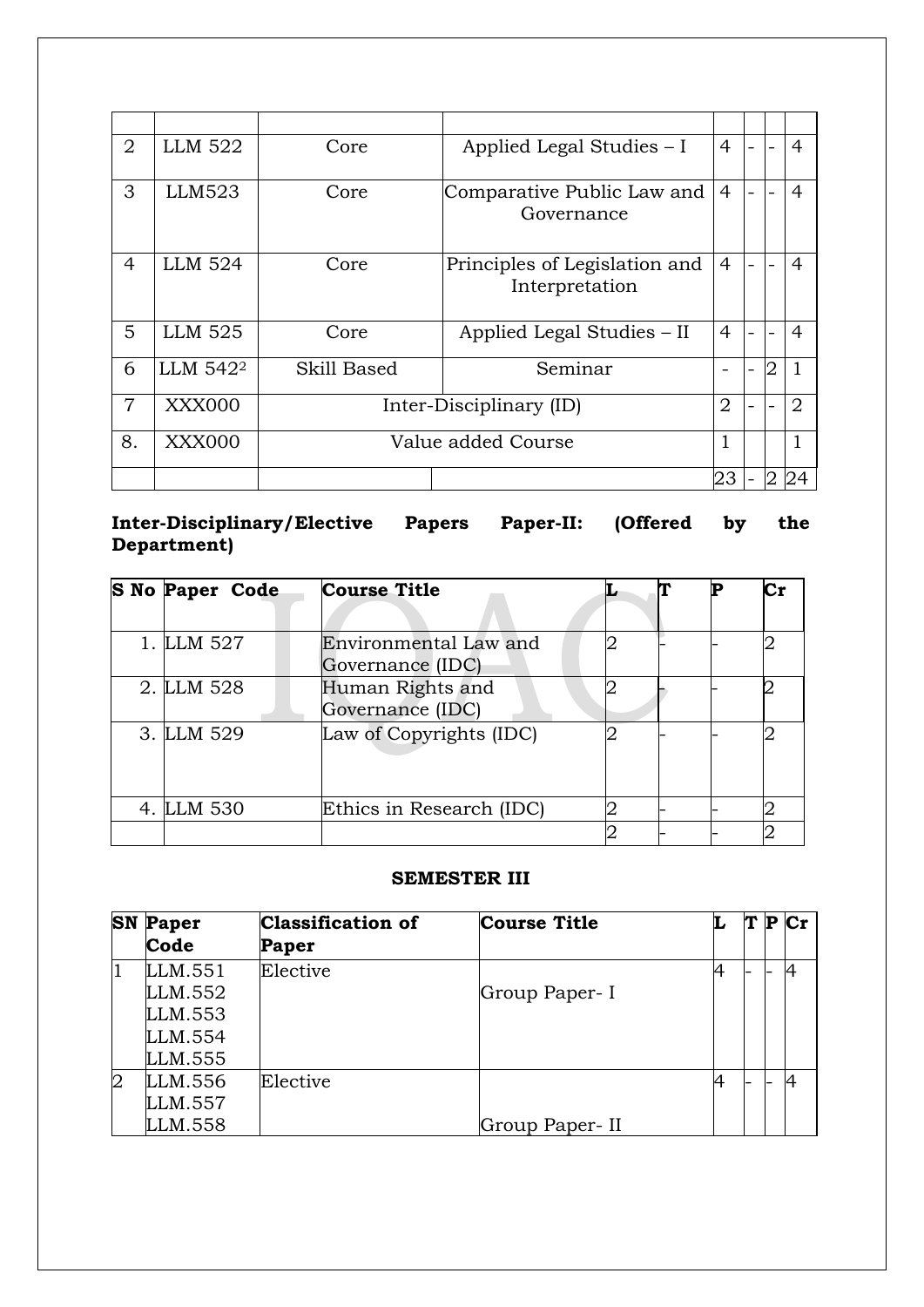|    | LLM.559        |                       |                              |    |                |                |
|----|----------------|-----------------------|------------------------------|----|----------------|----------------|
|    | LLM.560        |                       |                              |    |                |                |
| 3  | LLM.561        | Elective              | Group                        | 4  |                | $\overline{A}$ |
|    | LLM.562        |                       | Paper-III                    |    |                |                |
|    | LLM.563        |                       |                              |    |                |                |
|    | LLM.564        |                       |                              |    |                |                |
|    | LLM.565        |                       |                              |    |                |                |
| 4. | LLM.566        | Elective <sup>3</sup> | Group                        | 4  |                | 4              |
|    | LLM.567        |                       | Paper-IV                     |    |                |                |
|    | LLM.568        |                       |                              |    |                |                |
|    | LLM.569        |                       |                              |    |                |                |
|    | LLM.570        |                       |                              |    |                |                |
| 6. | <b>LLM 550</b> | Core                  | Applied Legal Studies –<br>Ш | 4  |                | $\overline{A}$ |
|    | LLM 5994       | Skill based           | Research Proposal            |    | 6              | 3              |
| 7. | <b>XXX000</b>  | Value added Course    |                              |    |                |                |
|    |                |                       |                              | 20 | $\overline{A}$ | 24             |

### **SEMESTER IV**

| S<br>No | Paper<br>Code        | <b>Classification of Paper</b> | <b>Course Title</b> |   |   | $L$ T P $Cr$   |
|---------|----------------------|--------------------------------|---------------------|---|---|----------------|
| 1.      | LLM.571              | Elective                       | Group paper-V       | 4 |   | 4              |
|         | LLM.572              |                                |                     |   |   |                |
|         | LLM.573              |                                |                     |   |   |                |
|         | LLM.574              |                                |                     |   |   |                |
|         | LLM.575              |                                |                     |   |   |                |
| 2.      | LLM.576              | Elective                       | Group paper-        | 4 |   | $\overline{4}$ |
|         | LLM.577              |                                | VI                  |   |   |                |
|         | LLM.578              |                                |                     |   |   |                |
|         | LLM.579              |                                |                     |   |   |                |
|         | LLM.580              |                                |                     |   |   |                |
| 3.      | LLM.5815             | Discipline Enrichment          | Theoretical         |   | 2 | 2              |
|         |                      | Course                         | Orientation- I      |   |   |                |
| 4.      | LLM.582 <sup>6</sup> | Discipline Enrichment          | Theoretical         |   | 2 | $\overline{2}$ |
|         |                      | Course                         | Orientation- II     |   |   |                |
| 5.      | LLM6007              | Skill based                    | Dissertation        |   |   | 8              |
|         |                      |                                |                     |   |   | 20             |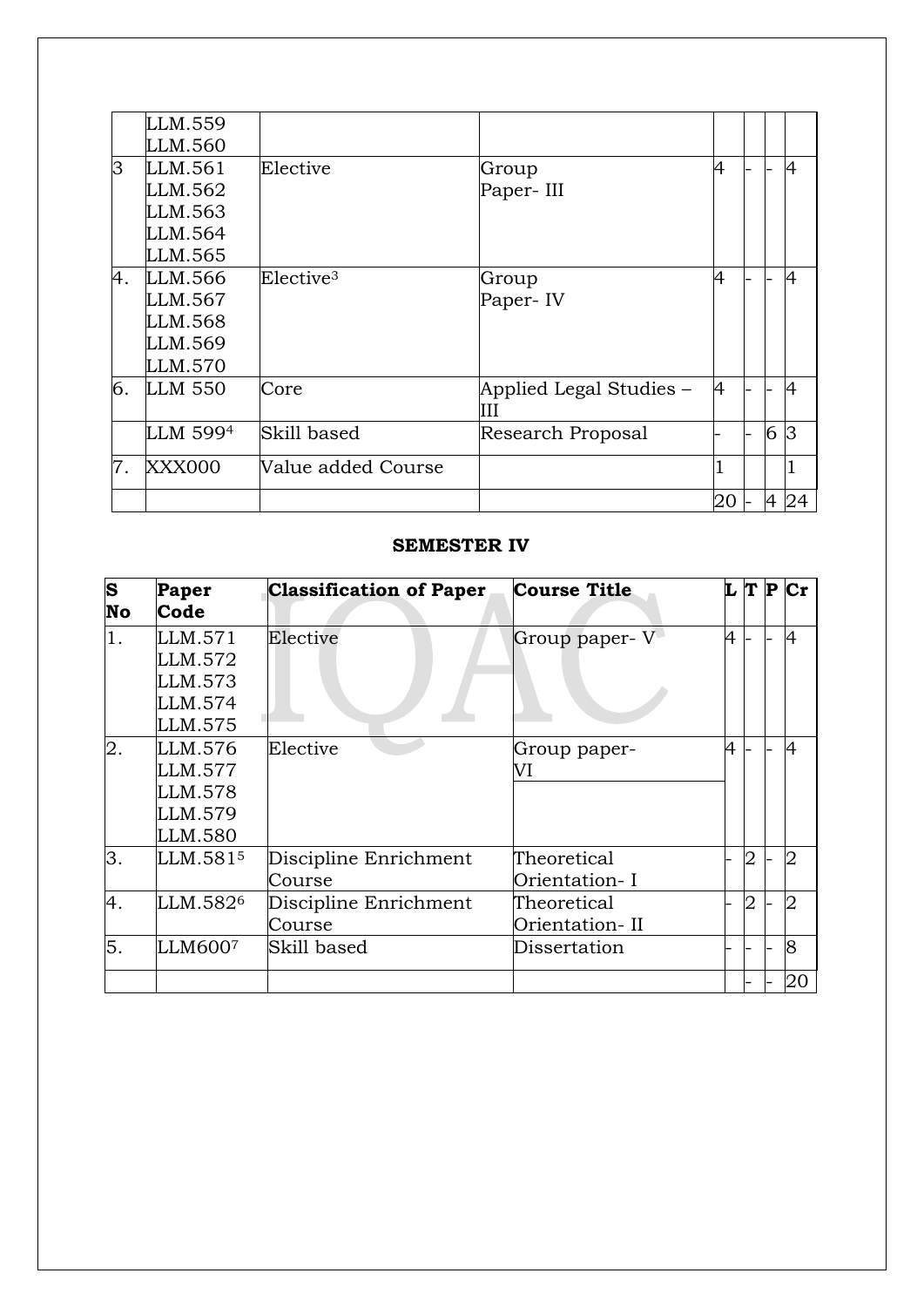### **SEMESTER I**

### **CST.501: Computer Applications**

**Objectives of Course:** The aim of the course is to make the learners aware about the basic knowledge of the computer and various software useful during the study and research.

**Learning Outcomes:** The course will help the learners to understand the base of computer applications. It will develop the skill to utilize various software needed for the research work.

### **Unit I 12 Hours**

**Fundamentals of Computers-** Introduction to Computers, Parts of Computers, Hardware, Primary Components of Computer, functionality of Computer, Input devices, Central Processing Unit, Memory, Output Devices, Storage devices, UPS, Connecting devices to Computer

**Application Software-** Word-Processing Basics, Typing in Word Processing application, Text Formatting, Insert table shapes & charts, Header, Footer, Citation & Bibliography, Bookmark & Comments

**Presentation Software-** MS Power Point, Creating and enhancing a presentation, modifying a presentation, working with visual elements, delivering a presentation

## **Unit II 2 Hours**

**Fundamentals of Excel Worksheet:** Application/usage of Excel Spread Sheet, Creation of cells, Cell inputting, Creation of tables, Use of Formulas, Data filtering, shorting, column chart, bubble chart, Bar chart, Pie chart

**Data Analysis:** Use of Statistical Package for the Social Sciences (SPSS) for data analysis

**World Wide Web-** Origin and Concepts, Searching the Internet, Advanced Web Search, Web Surveys, E- Mail

### **Unit III** 12 **Hours**

**Social & Professional Networking,** Blogging, Face Book, Twitter, Linkedin, Video Conference: Skype, Google+ etc. e-paper and other online Services **Online Legal Database:** Manupatra, Hein Online, Westlaw India

### **Unit IV 9 Hours**

Plagiarism and Internet Research, Use of Software for detecting Plagiarism Information Technology Act, 2000 and Cyber Crime in India

**Transaction Mode:** The following are some of the modes of classroom transaction: Lecture, Brain storming, Case study, Case analysis, Lecture cum demonstration, Debate etc.

### **Suggested Readings**

- 1. Rajaraman, V., (2010), F*undamental of Computer*, PHI, Delhi
- 2. Goel Anita, (2010), *Computer Fundamentals*, Pearson, Delhi
- 3. Tanenbaum, (2009), *Modern Operating System*, PHI Publication, Delhi

|   | ₽ | L 11 |
|---|---|------|
| 3 |   | -2.  |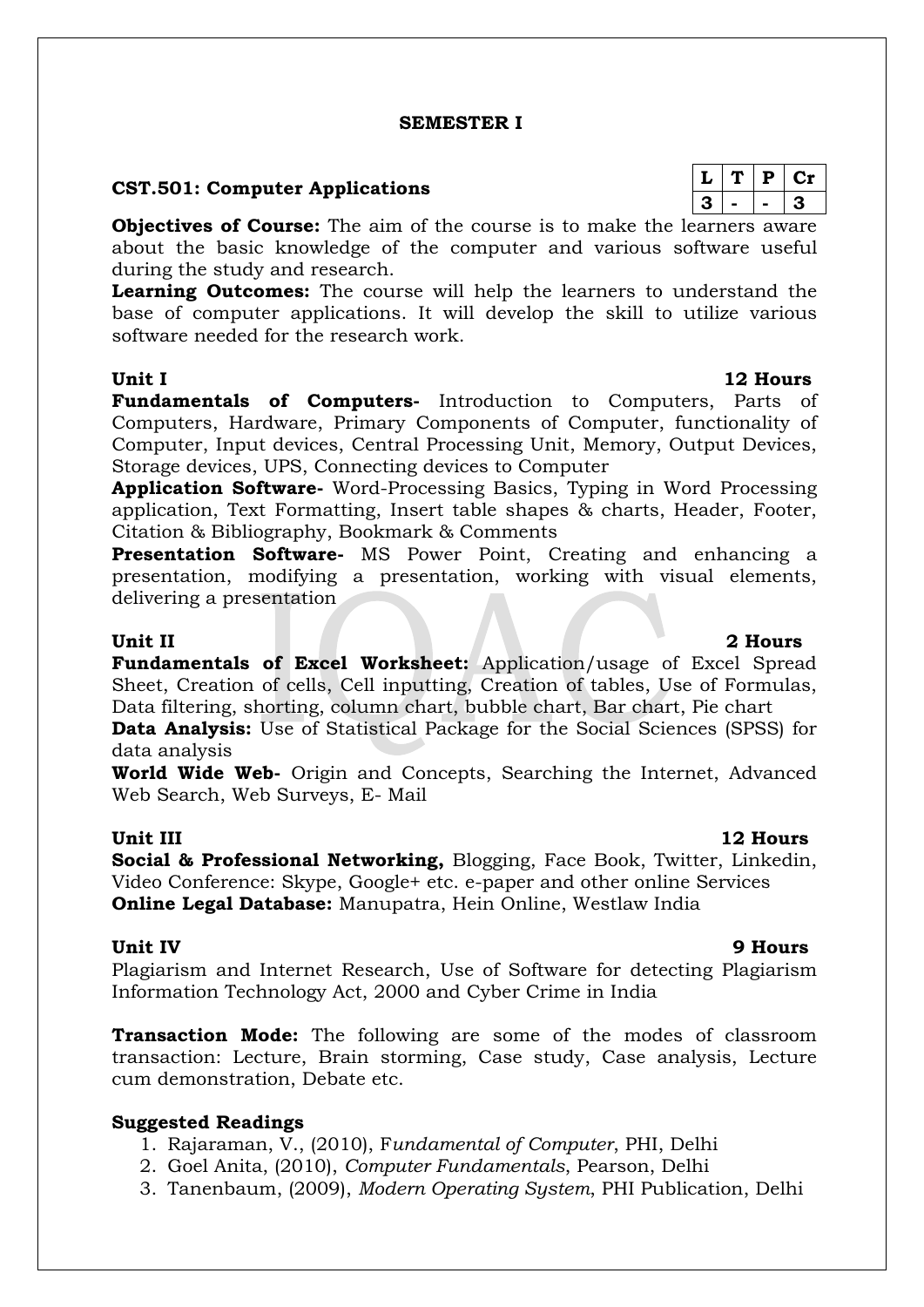4. Gupta Santosh, (2010), *Research Methodology & Statistical Techniques*, Delhi, Deep & Deep Publication (P) Ltd., Delhi.

## **LLM. 509: Research Methodology & Legal Writing**

**Objectives:** The aim of this course is to make the learners aware about the meaning, definition, nature and scope of research. It is useful for the learners to understand the implications of research and develop their interest to contribute in addition of knowledge. The course will acquaint them with various types of research methodology helping them to formulate hypothesis, awareness about the techniques of data collection, interpretation of data, drawing of observations etc.

**Learning Outcomes:** On completion of this course, the learners would be able to carry out/conduct independent research pertaining to any specific legal issue; find, evaluate and employ legal research materials and theoretical approaches of reflections on the legal issues, identify issues of research in law and appropriate methodologies for the execution of research in the chosen area, design a research, justifying use of various methods/tools to carry out the same, collect, analyses and interpret both qualitative and qualitative data and an understanding on ethical issues in research.

Research- Concept, Meaning, Objectives and Types Approaches to Research

Legal Research- Introduction, Nature, Scope and Manual of Legal Research Through Collaborative Learning Groups

Legal Research – A Tool for Codification and Legal Reform

### **Unit-II 15 Hours**

Identification and formulation of Research Problem Hypothesis and its formulation Variables- Types and Relationships Research Ethics Plagiarism in Research

### **Unit-III 15 Hours**

Techniques of Research Writing; Project and Research Proposals, Project Report, Research Paper and Monographs- Abstract, Referencing, Foot Note and Bibliography, Samples and its techniques, Content and Item Writing Sources of Data Collection - Observation, Questionnaire and Schedule, Interview and Case Study, Surveys-Content Analysis<sup>8</sup> Codification, Interpretation and Analysis

### $T$  **P**  $Cr$ **4 - - 4**

## **Unit-I 15 Hours**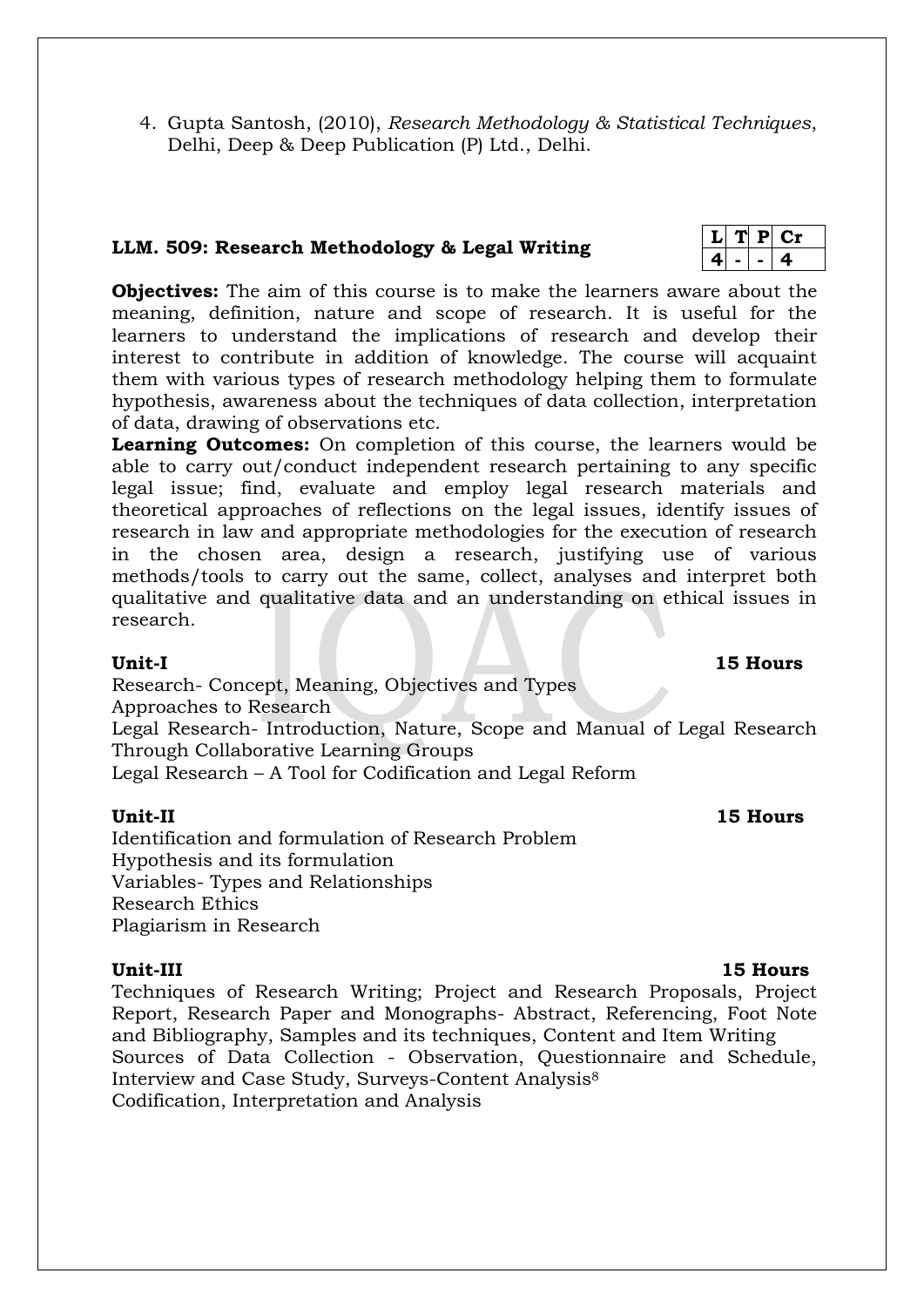### **Unit – IV 15 Hours**

Law Reforms and Civil Society Jurimetrics and Socio-metrics Legal Research and Online Research Database-Rational and Significance of Online Database Use of Internet in legal research; Reference Manager Software<sup>9</sup>

**Transaction Mode:** The following are some of the modes of classroom transaction: Lecture, Brain storming, Case study, Case analysis, Lecture cum demonstration, Debate etc.

### **Suggested Readings**

- 1. Bryman, A., (2009), *Social Research Methods*, Oxford University Press, New York.
- 2. Deborah, K. Padgett (2008), *Qualitative Methods in Social Work and Research,* Sage Publications (CA).
- 3. Paul, K. Hatt & William J. Goode, (2006), *Methods in Social Research*, Surjeet Publications, Delhi.
- 4. Menon, N. R. M. (Ed.) (1998), *A Handbook of Clinical Legal Education*, Eastern Book Company, Lucknow.
- 5. Morris, L. C. (1996), *Legal Research in Nutshell*, West Publishing Co. Minnesota.
- 6. Shawn, C. S. (2010), *International Adoption- A Legal Research Guide (Legal Research Guides),* William's Hein & Co. New York.
- 7. William, J. G. & Paul K. H. (2006), *Methods in Social Research*, McGraw-Hill Book Company, London.
- 8. Young, P. V. (2010), *Scientific Social Surveys and Research*, P. H. Learning Pvt. Ltd., New Delhi.
- 9. Yvonne, N. B. (2009), *How to Write a Master's Thesis*, Sage Publications  $(CA)$ .
- 10. Mujumdar P.K. (2011), *Research Methods in Social Science*, Viva Books Private Ltd. New Delhi.
- 11. Singh Kultar (2007), *Quantitative Social Research Methods*, Sage India, New Delhi.
- 12. Lomio J. Paul. (2011), *Legal Research Methods in a Modern World: A Course Book (0003 Edition)*, Djoef Publishing, Denmark.
- 13. Singh Ratan (2013), *Legal Research Methodology,* Lexis Nexis, Delhi.
- 14. Chawla Deepak, Sondhi Meena (2016), *Research Methodology Concepts and Cases with CD*, Vikas Publishing House Pvt. Ltd.
- 15. Kumar Ranjit (2005), *Research Methodology: A step by step guide for beginners 2nd edition,* PEARSON.
- 16. Rao G. Nageswara (2012), *Research Methodology and Quantitative Methods,* BSP Books Pvt. Ltd. Hyderabad.
- 17. Myneni S.R., *Legal Research Methodology,* Allahabad Law Agency
- 18. Kothari CR (2014), *Research Methodology methods and techniques,* New Age International Publishers Ltd. New Delhi.
- 19. S.K. Verma and M.Afzal Wani, *Legal Research and Methodology,* ILI, New Delhi. 10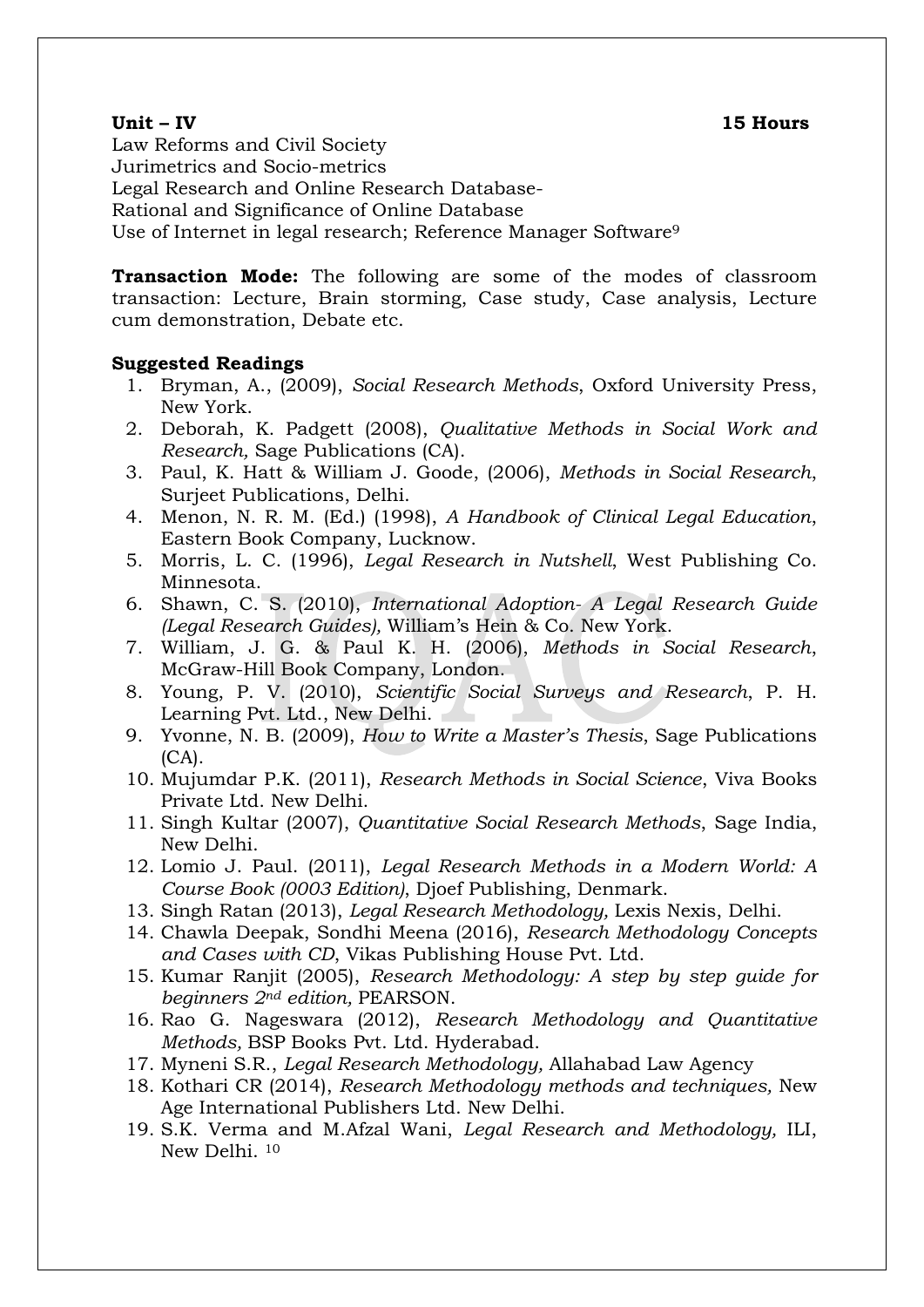## **CST.502: Computer Applications (Practical)**

## **LLM 506: Law and Social Transformation in India**

**Objective of Course:** This course is designed to discuss, explore and analyze the issues regarding; Indian approaches to social and economic problems in the context of law as a means of social control and to change the Law and a legal institutions as a means to achieve development within the framework of law.

**Learning Outcomes:** After Completion of the course learners will be able to understand the different contemporary social issues and the role of law which it has to play in the contemporary Indian society.

**Unit-I 15 Hours** Law and social change Law as an instrument of social change. Law as the product of traditions and culture Community and the law Non-discrimination on the ground of caste: Constitutional and Statutory Provisions Reservation; Statutory Commissions & Statutory provisions Regionalism and the law Right of movement, residence and business; impermissibility of state or regional barriers Equality in matters of employment: the slogan "Sons of the soil" and its practice Admission to educational institutions: preference to residents of a state **Unit-II 15 Hours**

Language and the law Constitutional guarantees to linguistic minorities Non-discrimination on the ground of language Religion and the law Religion as a divisive factor Freedom of religion Religious minorities and the law Grama Nyayalayas, Mobile Courts, E Governance in administration of justice

**Unit-III 15 Hours** Children and the law Constitutional Provisions relating to children National Commission for Protection of Child Rights

| L | T | Р | Сr |
|---|---|---|----|
|   |   |   | Δ. |

| 4. | P | L D |
|----|---|-----|
|    |   |     |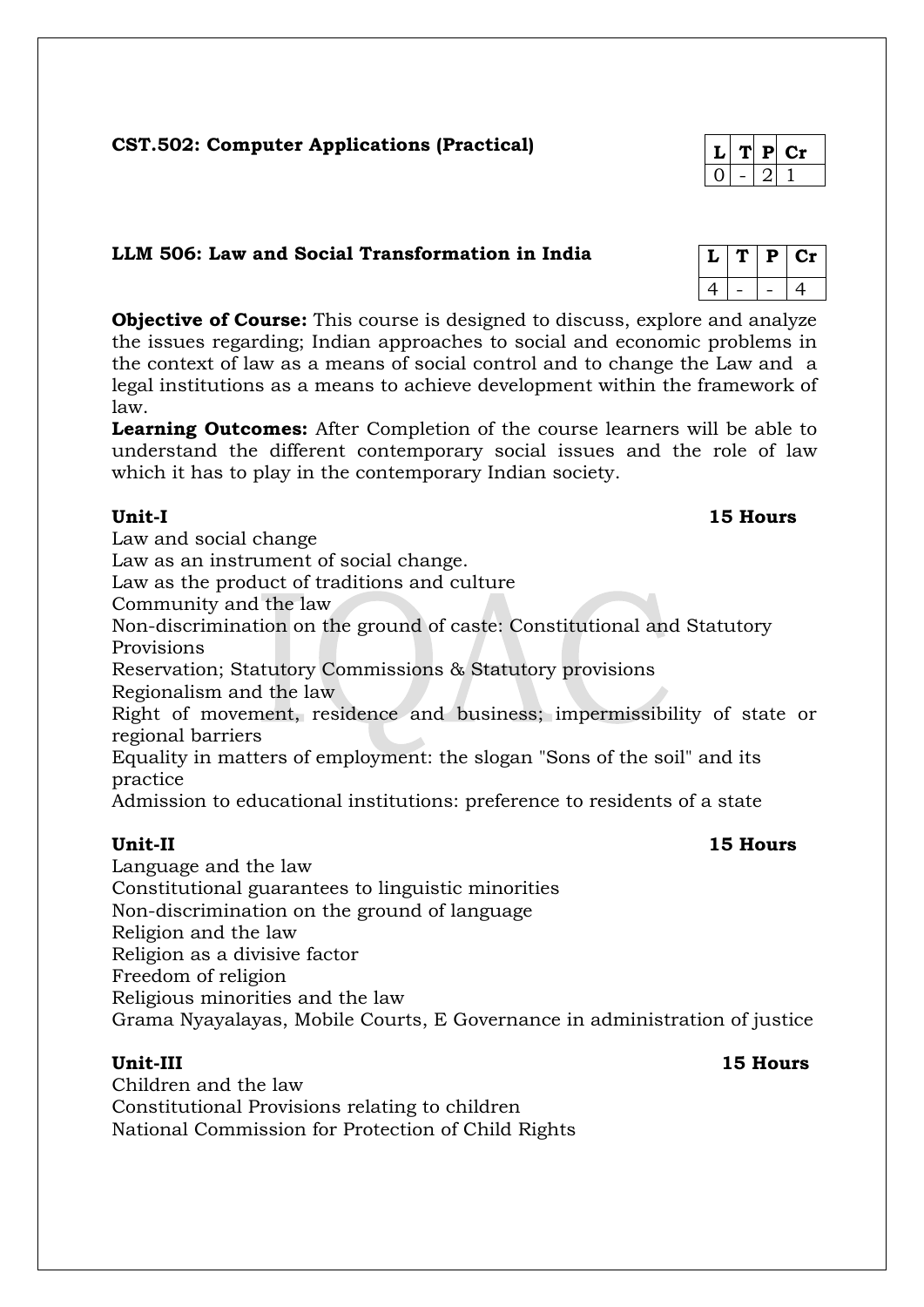Juvenile Justice (Care and Protection of Children) Act, 2015 RTE Act, 2009 The Protection of Children from Sexual Offences Act, 2012

**Unit-IV 15 Hours**

Women and the law Empowerment of Women: Constitutional Provisions National Commission for Women Act

The Protection of Women from Domestic Violence Act, 2005

The Sexual Harassment at Workplace (Prevention, Prohibition and Redressal) Act, 2013

**Transaction Mode:** The following are some of the modes of classroom transaction: Lecture, Brain storming, Case study, Case analysis, Lecture cum demonstration, Debate etc.

### **Suggested Readings**

- 1. Galanter, M. (ed.) (1997), *Law and Society in Modern India*, Oxford University Press, New Delhi.
- 2. Lingat, R. (1998), *The Classical Law of India*, Oxford University Press.
- 3. Baxi, U. (1982), *The Crisis of the Indian Legal System*, Vikas, New Delhi.
- 4. Baxi, U. (ed.) (1988)*, Law and Poverty Critical Essays*, Tripathi, Bombay.
- 5. Derret, D. (1999)*, The State, Religion and Law in India,* Oxford University Press, New Delhi.
- 6. Seervai, H. M. (1996), *Constitutional Law of India,* Tripathi, Bombay.
- 7. Basu, D.D. (1996), *Shorter Constitution of India,* Prentice Hall of India (P) Ltd., New Delhi.
- 8. Deshta,S. & Deshta, K. (2000), *Law and Menace of Child Labour*, Anmol Publications, Delhi.
- 9. Malik, K. P. (2009), *Law and Social Transformation in India,* Pioneer Books, Faridabad.
- 10. Gunasekhare, S. Children, (1997). *Law and Justice,* Sage Publications
- 11. Jain, M. P. (2010), *Outlines of Indian Legal History*, Tripathi, Bombay.
- 12. Friedmann, W. (2004), *Law in a Changing Society,* University of California Press, Berkely.

### **LLM 507: Legal Theory**

| L  | Р | Cт |
|----|---|----|
| c. |   | 4. |

**Objective of Course:** The aim of the course is to make the learners aware about the meaning, definition and origin of law, its relevance to various socio-politic and other factors. The course is useful for the learners in understanding the relevance of law, legal principles and legal concepts in day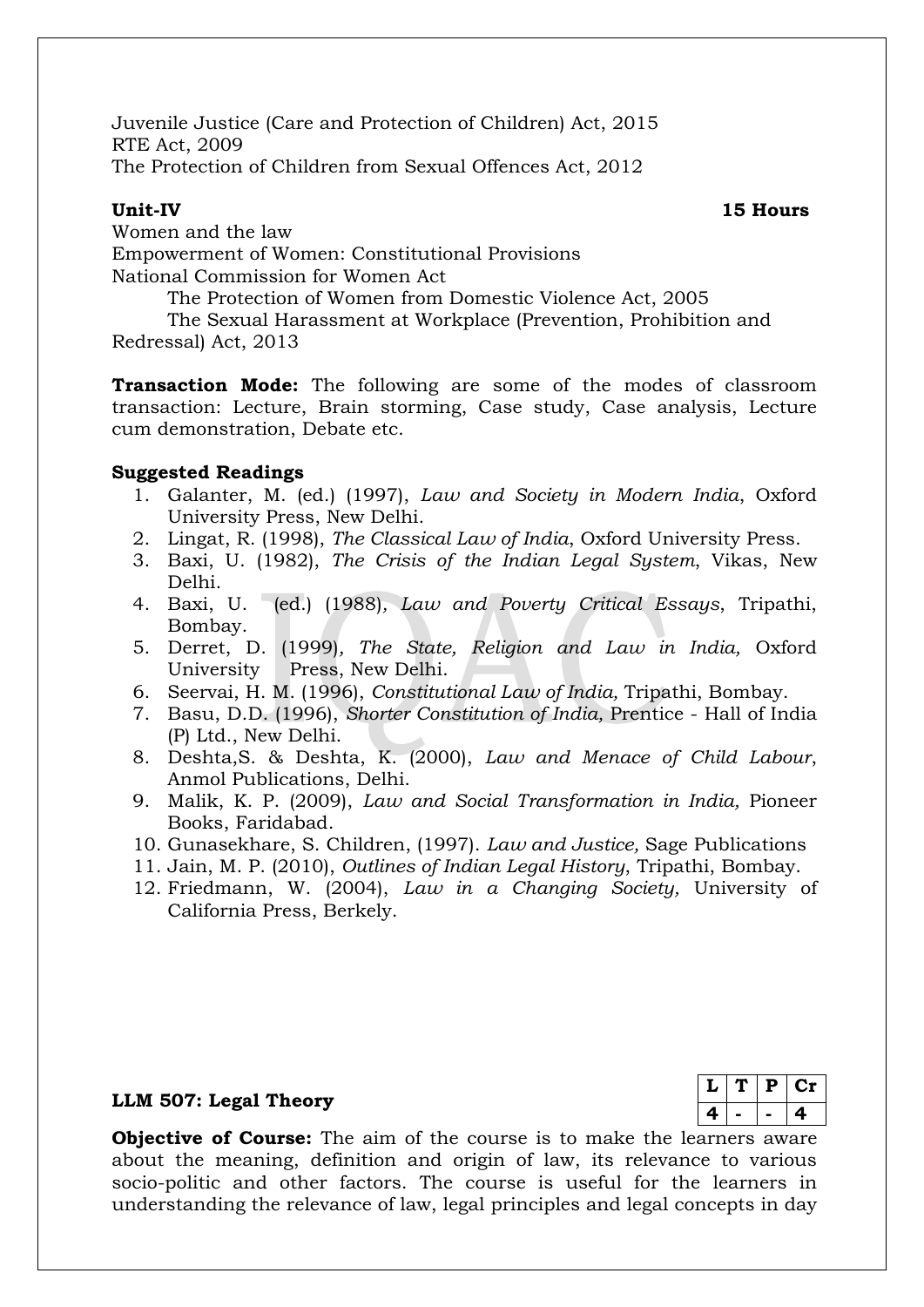to day activities and its functional aspects. Method of discussion would be based on lecture method, Discussion on Case Studies and Articles available on online databases subscribed by the University.

**Learning Outcomes:** The course will help the learners to understand the base of law. It will develop the critical outlook of learners towards meaning, relevance and functioning of law.

**Unit-I** 15 Hours

Meaning, Definition and Nature of Jurisprudence Sources of Law Judicial Process: Application of Doctrine of Precedent<sup>11</sup> Natural Law Theories

## **Unit-II 15 Hours**

Theories of Social Contract Analytical Positivism including Hart Fuller Debate Pure Theory of Law Law and Morality<sup>12</sup>

**Unit-III 15 Hours**

Sociological School of Law Realist School of Jurisprudence Historical and Anthropological Jurisprudence Theories of Punishment<sup>13</sup> Judicial Contribution in Bringing Social Changes and Legal Pluralism<sup>14</sup>

## **Unit-IV 15 Hours**

Rights and Duty: Meaning and Definition of Right, Relationship between Rights and Duties, Kinds of Rights

Concept of Possession: Why Law protects possession, Meaning and Definition of Possession, Kinds of possession

Ownership: Meaning and Definition of Ownership, Kinds of Ownership, Modes of Acquisition of Ownership

Person: Meaning and Definitions of Person, Theories of Personality, Kinds of Person. Status of unborn person, dead man, idol, mosque and so on

**Transaction Mode**: The following are some of the modes of classroom transaction: Lecture, Brain storming, Case study, Case analysis, Lecture cum demonstration, Debate etc.

## **Suggested Readings**

- 1. Bowett, D. W. (1982), *Law of International Institutions*, Oxford University Press, USA.
- 2. Boderheimer, (1996), Jurisprudence-*The Philosophy & Method of Law*, Universal, Delhi.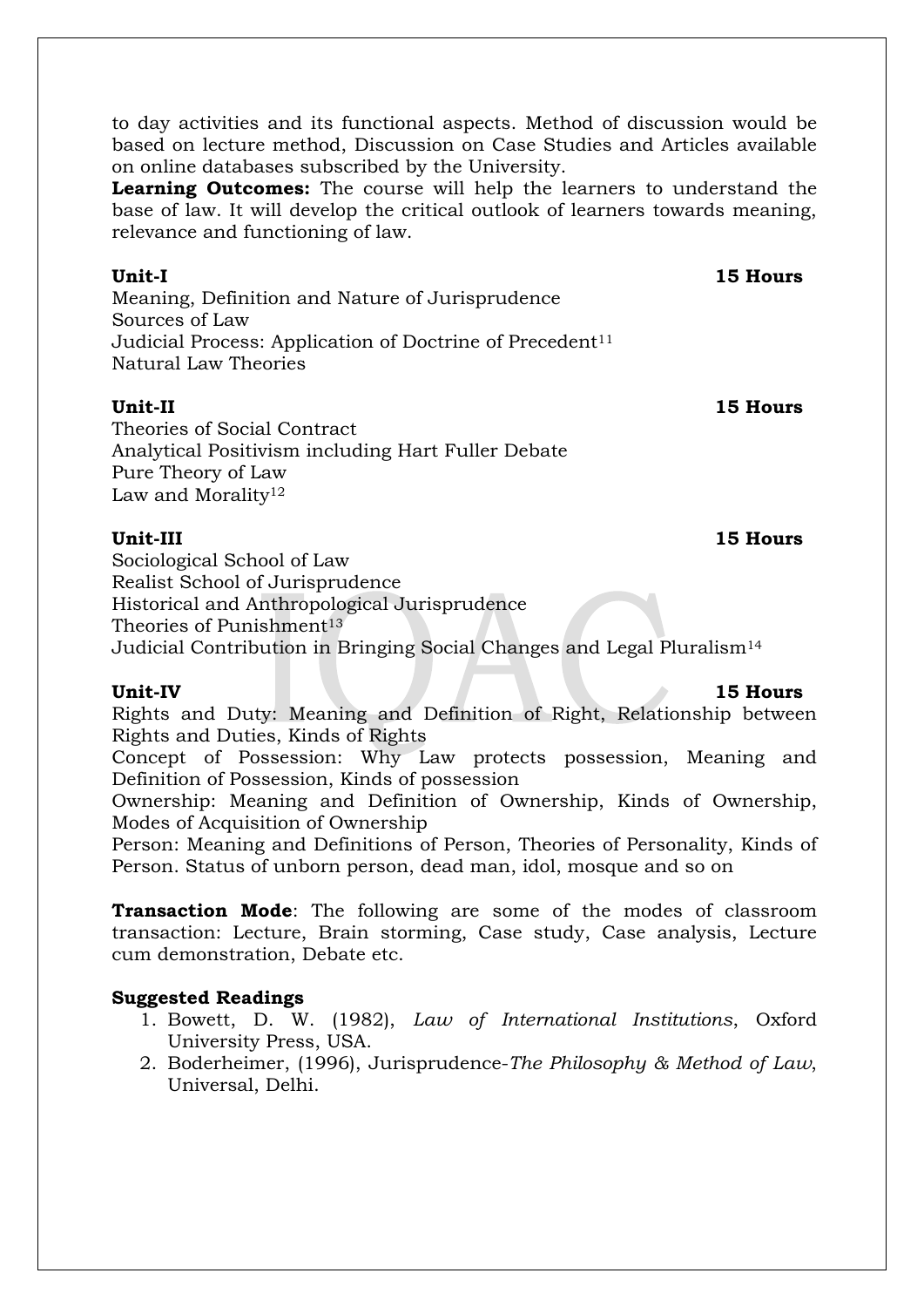- 3. Dias R.W.M., (1994), *Jurisprudence Indian Reprint*-Adithya Books, Delhi.
- 4. Fitzgerald, (1999), *Salmond on Jurisprudence* Tripathi, Bombay.
- 5. Dhyani S.N., (1985) *Jurisprudence-A Study of Indian Legal Theory*, CLP, All.

### **LLM 508: Indian Constitution and New Challenges**

**Objectives:** The objective of the course is to make the learners acquainted about the major aspect of Indian Constitution including fundamental rights, directive principals of state policy, organs, powers and limitations of Union and States and Legislative, Administrative and Financial Relations between Centre and State.

**Learning Outcomes:** After thorough study of this subject, the learners will be able to understand the various provisions of the constitution, which will be helpful for the learners in various competitive examinations and academics/UGC-NET.

### **Unit-I15** 15 Hours

The Idea of Constitutionalism Preamble16, Nature of Indian Constitution Constitutional Governance in India: Parliament and State Legislatures17 Union and State Executive18

### **Unit-II 15 Hours**

Fundamental Rights: Meaning of State Right to Equality (Article 14-18) Fundamental Freedoms (Article 19) Protections against Ex post facto laws, self-incrimination and double jeopardy (Article  $20^{19}$ )

**Unit-III 15 Hours** Right to life (Article 21) Rights of Persons in Custody and Preventive Detention Laws (Article 22) Protection against Exploitation (Article 23-24) Freedom of Religion (Article 25-28) Cultural and Educational Rights of Minorities (Article 29-30) Right to Constitutional Remedies, Writs

Directive Principles: Meaning and Importance (Article 36-51)

 $L$  | **T** | **P** |  $Cr$ **4 - - 4**

### **Unit- IV 15 Hours**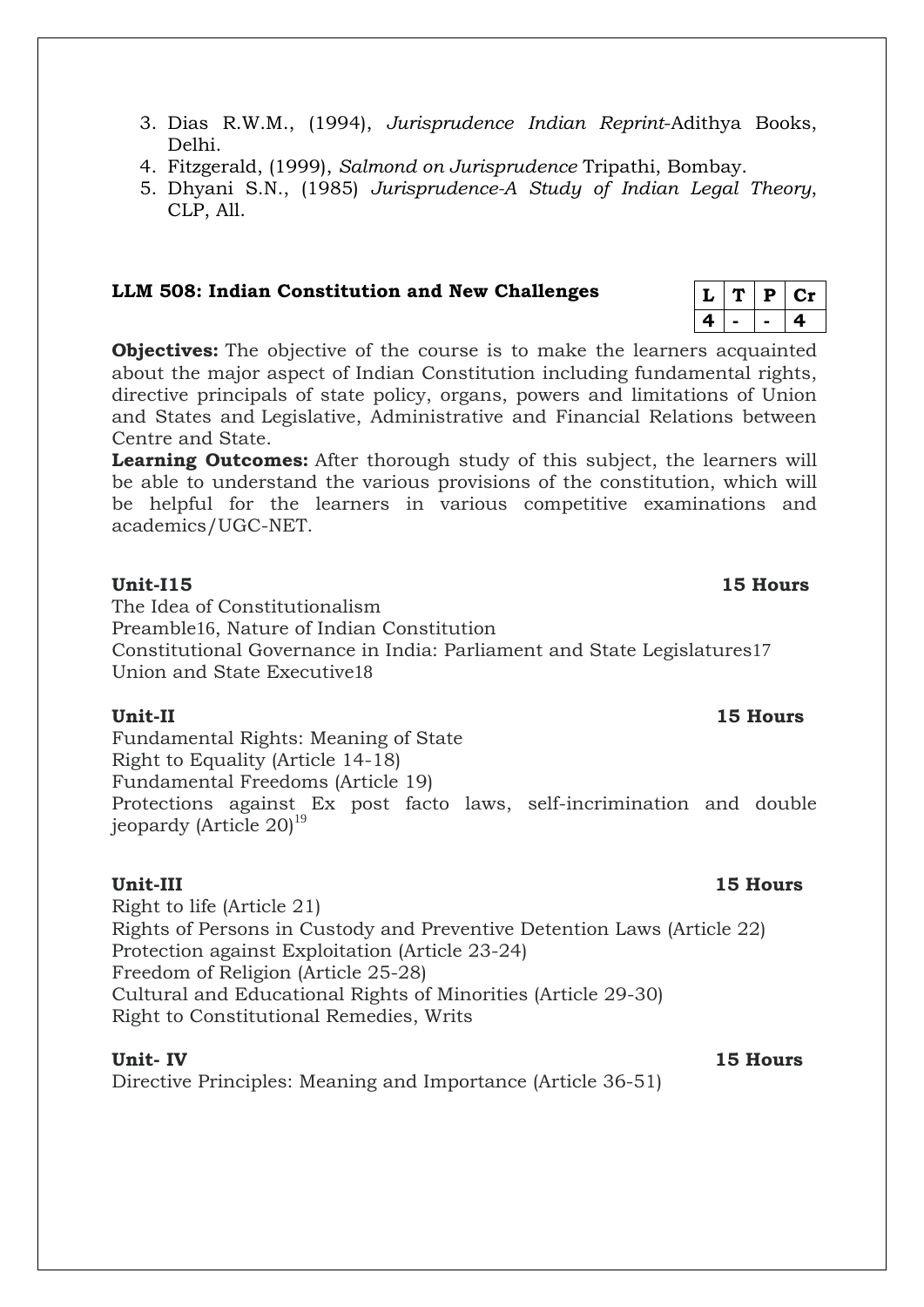Safeguard to Civil Servants

Legislative, Administrative and Financial Relations between Centre and State20

Role of Election Commission in Democratic Process21

**Transaction Mode**: The following are some of the modes of classroom transaction: Lecture, Brain storming, Case study, Case analysis, Lecture cum demonstration, Debate etc.

### **Suggested Readings**

- 1. [Ackerman](http://en.wikipedia.org/wiki/Bruce_Ackerman), B. (1997), The Jurisprudence of Just Compensation, Hart publishing Ltd.
- 2. [Babbitt](http://en.wikipedia.org/wiki/Bruce_Babbitt), B. (1996), Federalism and the Environment, Praeger Publishing.
- 3. Baxi, U. (1980), The Indian Supreme Court and Politics, Eastern Book Company, Lucknow.
- 4. Seervai, H. M. (1996), Constitutional Law of India, Tripathi, Bombay.
- 5. Basu, D. D. (1996), Shorter Constitution of India. Prentice Hall of India (P) Ltd., New Delhi.

| <b>XXX.000:</b> | <b>Inter-Disciplinary-I</b> | (From | anv | Other $ L T P$ |  | $ $ Cr |
|-----------------|-----------------------------|-------|-----|----------------|--|--------|
| Department)     |                             |       |     |                |  |        |
|                 |                             |       |     |                |  |        |

**Semester II**

|  | LLM 521: Judicial Process |
|--|---------------------------|
|--|---------------------------|

|  | D | . |
|--|---|---|
|  |   |   |

**Objectives:** The aim of the course is to make the learners aware about the nature and scope of judicial process, interpretive techniques, relevance of law to provide justice, role of judges social engineering helping the state to maintain law and order and shape contents of law with the passage of time. The course is useful for the learners in learning the method to read and analyze the judgments, techniques of drawing the analogies by judges from the arguments of the counsels, application of legal principles and legal concepts to resolve the disputes for operationalizing the law.

**Learning Outcomes:** The course will help the learners to understand the intricacies of judicial process and growth of law through the judgments. It will sharpen the logic and enable the learners to evaluate the impact of the judgments on impact constituencies.

Nature of Judicial Process Judicial process as an instrument of social ordering

**Unit- I 15 Hours**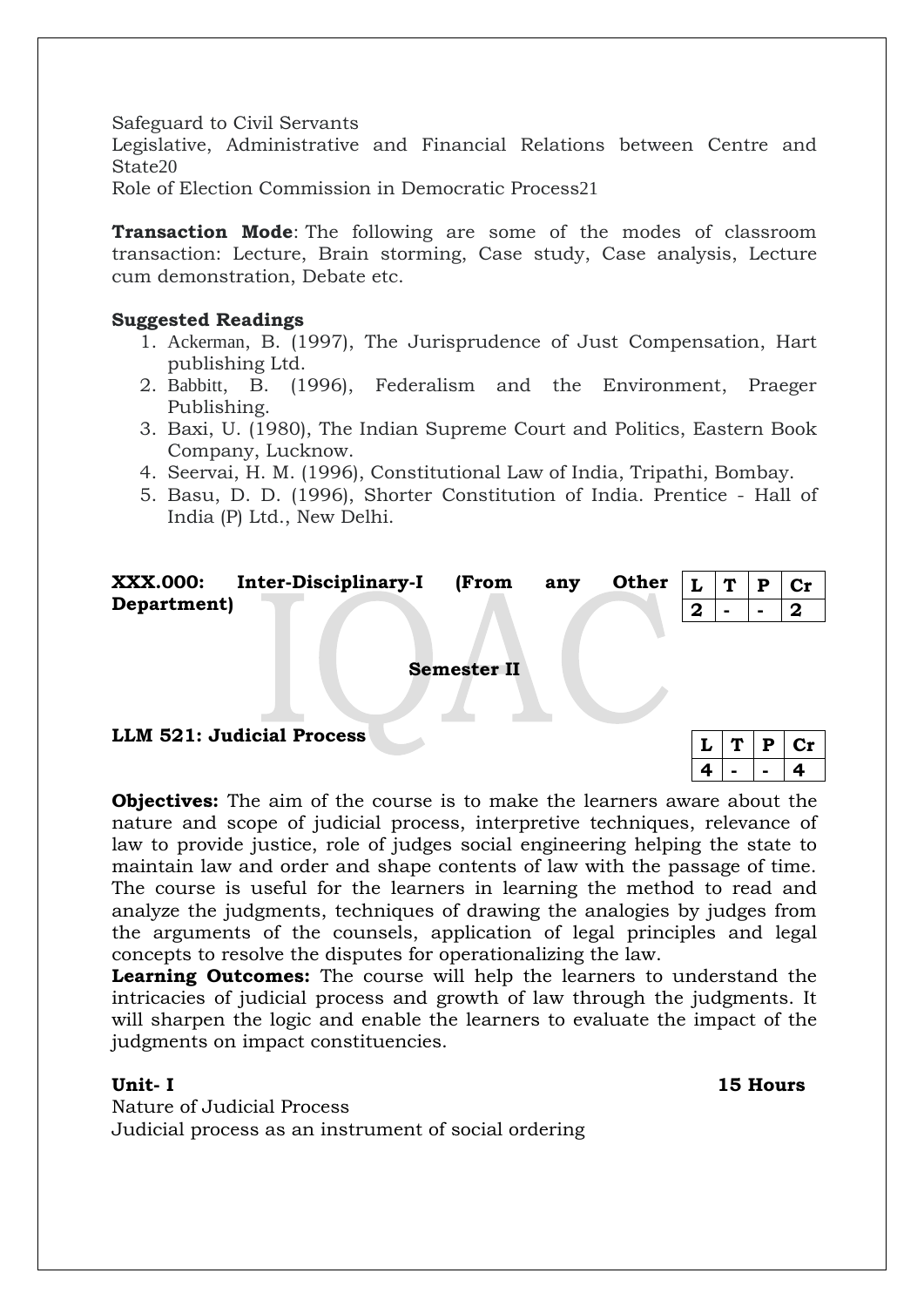Judicial process and creativity in law - common law model - Legal Reasoning and growth of law - change and stability

The tools and techniques of judicial creativity and precedent

Legal development and creativity through legal reasoning under statutory and codified systems

Special Dimensions of Judicial activism in Constitutional Adjudications; Notions of Judicial Review

Constitutional Adjudication: Various Theories of Judicial Role

Tools and techniques in policy-making and creativity in constitutional adjudication

Varieties of judicial and juristic activism

Problems of accountability and judicial law-making

## **Unit-II 15 Hours**

The Concepts of Justice

Justice or Dharma in Indian thought

Dharma as the foundation of legal ordering in Indian thought

The concept and various theories of justice in the western thought

Various theoretical bases of justice: the liberal contractual tradition, the liberal utilitarian tradition and the liberal moral tradition

Judicial Process in India

Indian debate on the role of judges and on the notion of Judicial Review The Independence of Judiciary and the Political Nature of Judicial

Activism

Judicial activism and creativity of the Supreme Court - the tools and techniques of creativity

Judicial process in pursuit of constitutional goals and values - new dimensions of judicial activism and structural challenges

Institutional liability of courts and judicial activism - scope and limits

## **Unit- IV 15 Hours**

Relation between Law and Justice

Equivalence Theories - Justice as nothing more than the positive law of the stronger class

Dependency theories - For its realization justice depends on law, but justice is not the same as law

The independence of justice theories - means to end relationship of law and justice, the relationship in the context of the Indian constitutional ordering,

Analysis of selected cases of the Supreme Court where the judicial process can be seen as influenced by theories of justice

Landmark Judgments of the Supreme Court<sup>22</sup>

*His holiness Keshavanand Bharti* v. *State of Kerala* AIR 1973 SC 1461

*Maneka Gandhi* v. *Union of India* AIR 1978 SC 597

*Minerva Mills* v. *Union of India* AIR 1980 SC 1789

*D.K.Basu* v*. Union of India* AIR 1997 SC 610

*S.R.Bommai.* v. *Union of India* AIR 1994 SC 1918

## **Unit- III 15 Hours**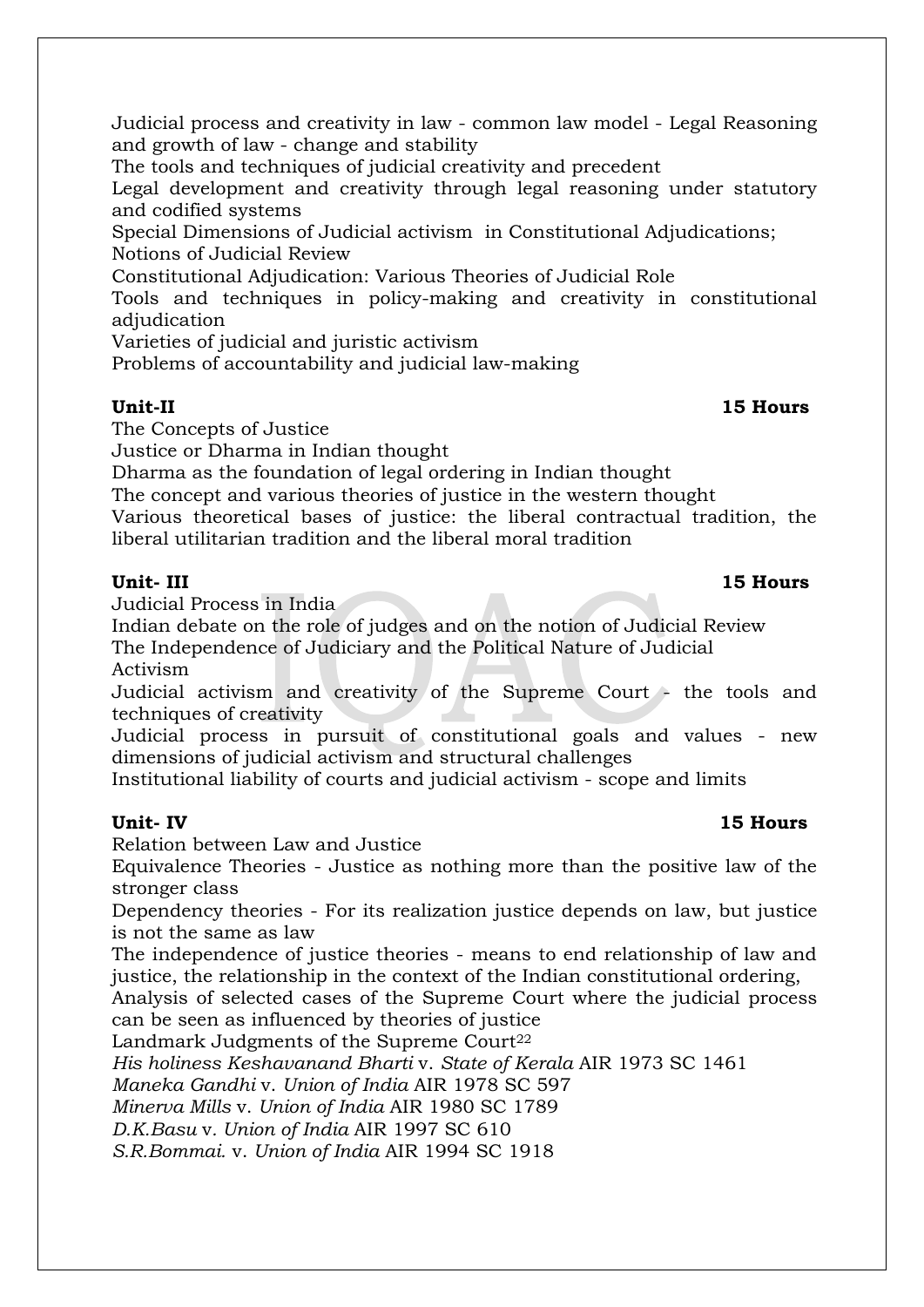*I.R. Coleho* v. *State of Tamilnadu* AIR 2007 SC 861 *Narayan Dutt and Others* v. *State of Punjab and Another* 2058/2011 decided on 24.2.2011 *B.P. Singhal* v. *Union of India* 296/2004 decided on 7.5.2010 *Justice K.S. Puttaswamy and Another* v. *Union of India* 494/2012 *NALSA* v. *UoI* 400/2012 *Suresh Kumar Koushal and another* v. *NAZ Foundation and others*  10974/2013 *AWBI* v. Union of India AIR 2014 SCW 3327 *Supreme Court Advocates on Record Association* v. Union of India 13/2015 In RE: The Punjab Termination of Agreement Act, 2004 AIR 2016 *Shayara Bano v. Union of India,* Writ Petition (Civil) No 118 of 2016; 2017 SCC Online SC 963 *Justice K.S. Putttaswamy and Another v. Union of India,* MANU/SC/1044/2017

## **Note: Above list is not exhaustive. The course coordinator shall be at liberty to include recent judgments contributing in the development of legal system.**

**Transaction Mode:** The following are some of the modes of classroom transaction: Lecture, Brain storming, Case study, Case analysis, Lecture cum demonstration, Debate etc.

### **Suggested Readings**

- 1. Demobowski, H. (2001), *Taking the State to Court*, OUP, Delhi.
- 2. Sundar, N. & Thin, N. (2001), *Branching Out: Joint Forest Management in India,* OUP, Delhi.
- 3. Cardozo, M. (1995), *The Nature of Judicial Process,* Universal Publication, New Delhi.
- 4. Abraham, H. J. (1998), *The Judicial Process*, Oxford.
- 5. Stone, J. (1995), *Precedent and the Law: Dynamics of Common Law Growth*, Butterworths.
- 6. Friedmann, W. (1960), *Legal Theory,* Stevens, London.
- 7. Bodenheimer. (1997), *Jurisprudence - the Philosophy and Method of the Law*, Universal Publication, Delhi.
- 8. Stone, J. (1999), *Legal System and Lawyers' Reasonings*, Universal Publication, Delhi.
- 9. Baxi, U. (1980), *The Indian Supreme Court and Politics*, Eastern Book Company, Lucknow.
- 10. Dhavan, R. (1997), *The Supreme Court of India - A Socio -Legal Critique of its Juristic Techniques.* Tripathi, Bombay.
- 11. Rawls, J. (2000), *A Theory of Justice*, Universal Publication, Delhi.

### **LLM 522: Applied Legal Studies – I**

|    | Р | L E1 |
|----|---|------|
| Д. |   | 41   |

**Objectives:** This subject based on UGC-NET examination

and it contains four papers named administrative law, Family law, law of torts and consumer protection Act. Through this subject, the learners will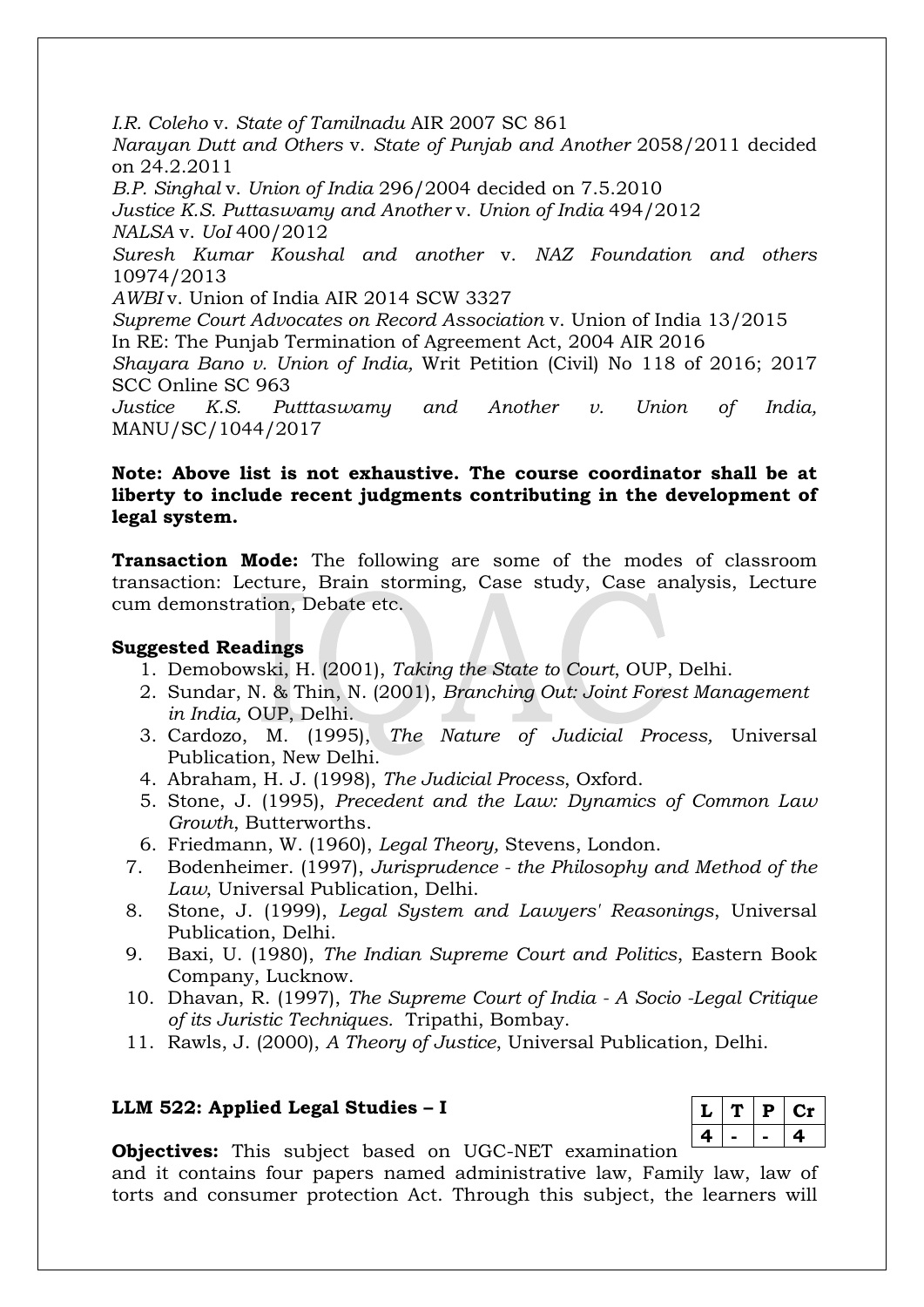aware about the provisions of concern papers, recent Judgements and amendment.

**Learning Outcomes:** After thorough study of this subject, the learners will able to gain proper understanding of paper and clear their UGC-NET examination.

Administrative Law and Right to Information Meaning, Nature and Scope of Administrative Law Rule of Law Separation of Powers Delegated legislation Natural Justice Judicial Review of Administrative Discretion Administrative discretion and its Control<sup>23</sup> Lokpal and Lokayukta<sup>24</sup>

### **Unit-II 15 Hours**

Family Law

Concepts in Family Law Sources of Family Law in India Marriage and Dissolution of Marriage, Matrimonial Remedies Guardianship25, Adoption, Maintenance and CARA Guidelines Uniform Civil Code<sup>26</sup>

### **Unit-III 15 Hours**

Law of Torts Foundation of Tortuous Liability General Defences to an action of Tort Strict Liability, Absolute Liability and Vicarious Liability Remoteness of Damages Contributory Negligence Defamation

Law of Contracts

General Principles

Essentials of a valid contract

Offer, acceptance and consideration

Capacity to Contract: Minor's contract

Elements vitiating contract: Mistake, fraud, misrepresentation, public policy, coercion, undue influence, frustration of contract

Remedies for breach of contract: Damages

### **Unit-IV 15 Hours**

## **Unit-I 15 Hours**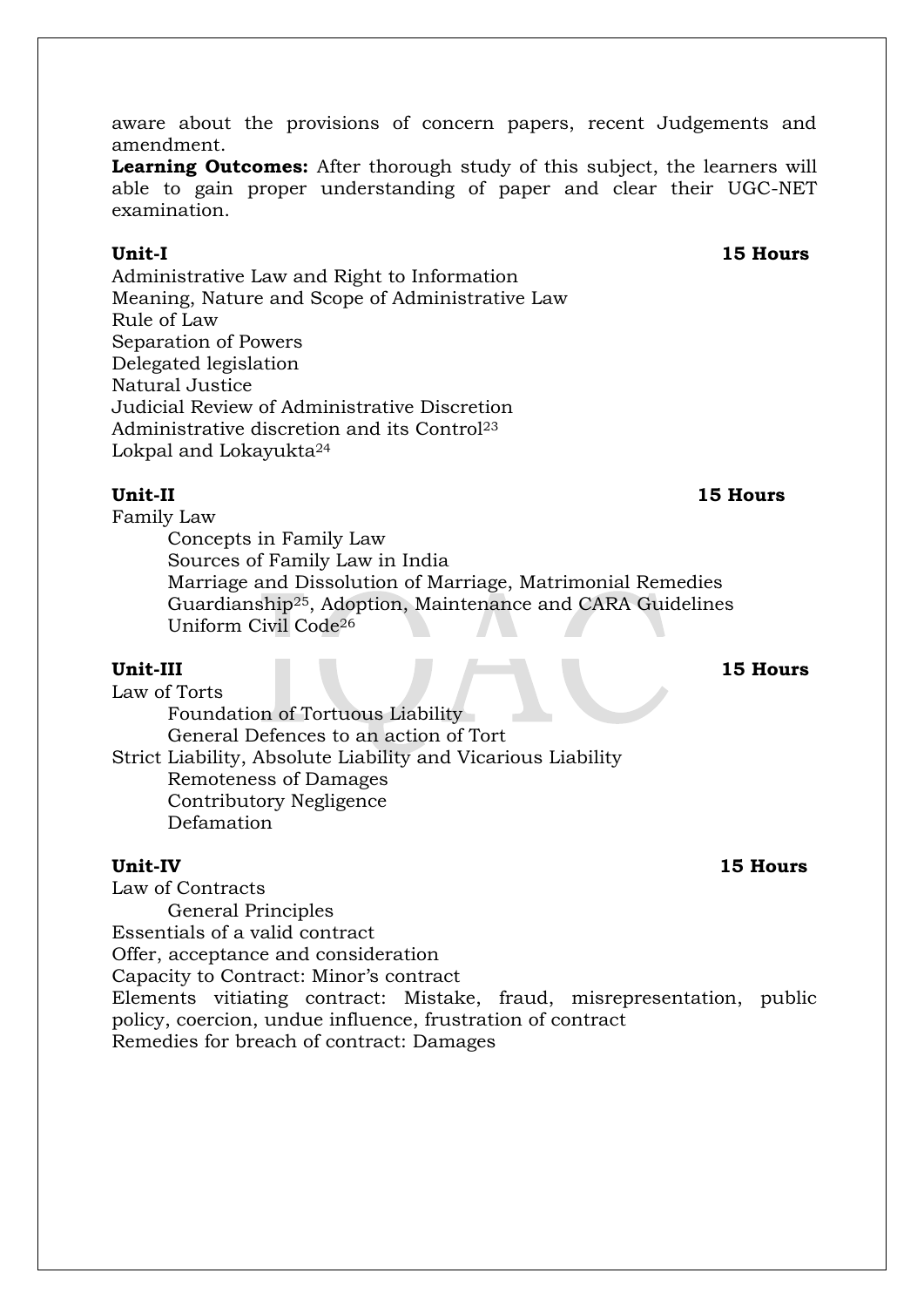**Transaction Mode**: The following are some of the modes of classroom transaction: Lecture, Brain storming, Case study, Case analysis, Lecture cum demonstration, Debate etc.

### **Suggested Readings**

- **1.** Upadhyaya,(2016), Administrative Law, Central Law Agency.
- 2. Jain M.P. and Jain S.N., (2017), Principles *of Administrative Law*, Lexis Nexis, New Delhi.
- 3. Wade and Philips, *Administrative Law*, Oxford University Press, Oxford.
- 4. Sathe S.P. (2010), *Principles of Administrative Law*, Lexis Nexis, New Delhi.
- 5. Takwani,C.K., Lectures on Administrative Law, Eastern Book Company, 2016.
- 6. Bangia, R.K., (2013), *Law of Torts With Consumer Protection Act,* ALA. Delhi.
- 7. Diwan Paras, Peeyushi Diwan (2013), *Modern Hindu Law*: *Codified and Uncodified*, Allahabad Law Agency.
- 8. Diwan Paras, (2016), *Muslim Law in Modern India,* Allahabad Law Agency.
- 9. Mulla, (2016), *Hindu Law,* Lexis Nexis, New Delhi.
- 10. Singh, Avtar (2013), *Contract and Specific Relief*, Eastern Book Company, New Delhi.
- 11. Markanda, P. C., (2010), *The Law of Partnership in India.* Lexis-Nexis, Delhi.

### **LLM 523: Comparative Public Law and Governance**

|   | مد |  |
|---|----|--|
| ٠ |    |  |

**Objectives:** The objective of the course is to make the learners acquainted about the historical development and some concept i.e. Rule of Law, Separation of Powers, Constitutionalism in selective legal system. It also cover some emerging areas like role of Media in national and international perspectives to ensure good governance and institution of ombudsman.

**Learning Outcomes:** After thorough study of this subject, the learners will be able to understand the comparative analysis of various concepts and provisions of USA, UK and India.

**Unit- I 14 Hours**

Concept, Nature and Importance of the Comparative Public Law Concept and Theories of Constitutionalism and comparative study of UK, USA and India: Rule of Law, Separation of Powers<sup>27</sup> Emerging Trends of Constitutionalism

Procedure of Constitutional Amendments in UK, USA and India

### **Unit- II 15 Hours**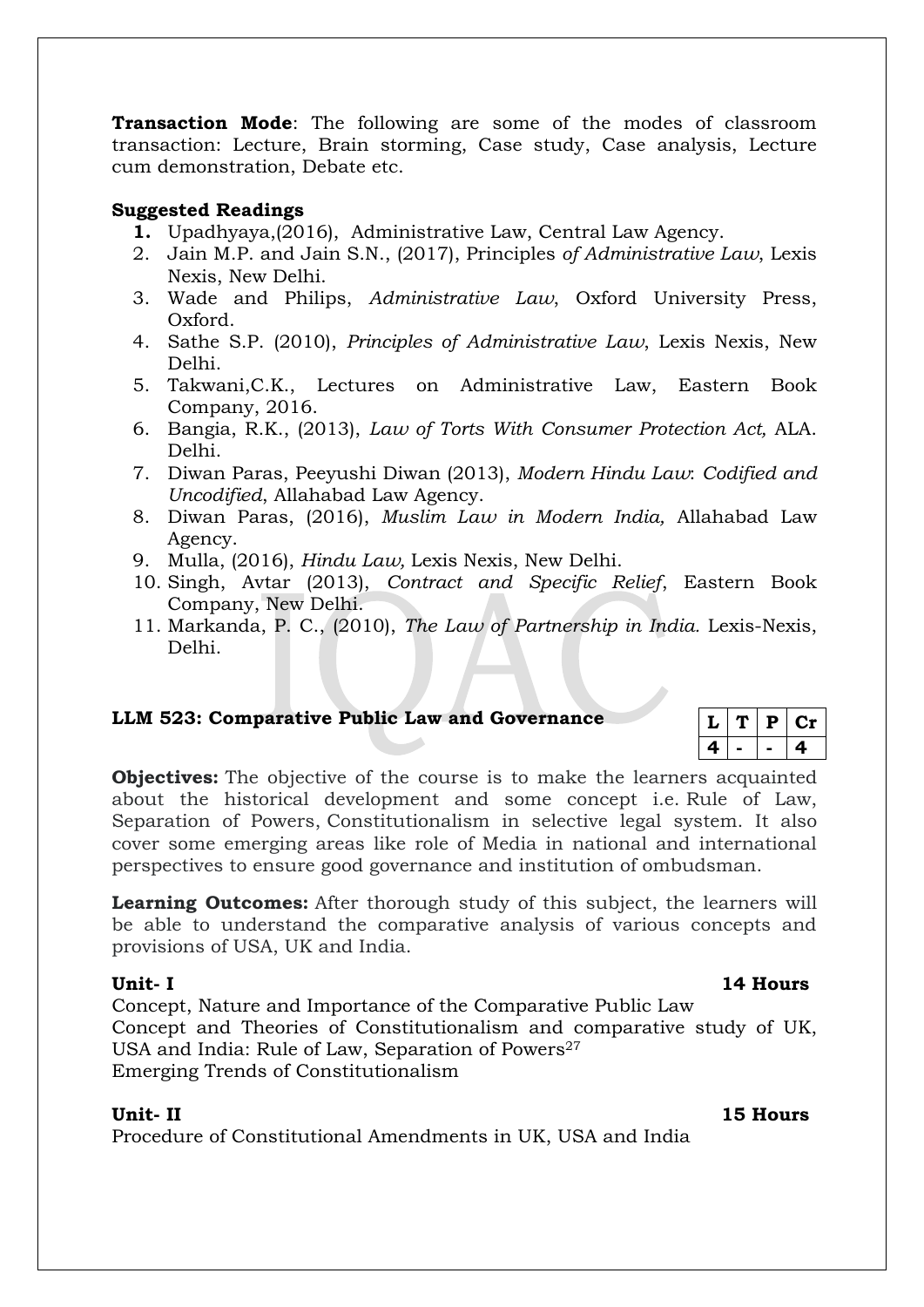Independence of Judiciary28, Concept of Judicial Review and Accountability: Comparative Study with reference to UK, USA and India

**Unit- III 15 Hours**

Nature of Federalism and Quasi-Federalism- UK, USA and India Fundamental Rights: Comparative Study with reference to UK, USA and India

Comparative study of enforcements of fundamental rights in UK, USA and India<sup>29</sup>

Emergency powers and procedure in UK, USA and India<sup>30</sup>

### **Unit- IV 15 Hours**

Role of Media in national and international perspectives with reference to Good Governance

Institution of Ombudsman- UK, USA and India <sup>31</sup>

Parliamentary Privileges in UK, USA and India

**Transaction Mode:** The following are some of the modes of classroom transaction: Lecture, Brain storming, Case study, Case analysis, Lecture cum demonstration, Debate etc.

## **Suggested Readings**

- 1. Basu D. D., (2010), *Commentary on the Constitution of India.* Lexis Nexis Butterworths Wadhwa, Nagpur.
- 2. Mark Elliott & Thomas Robert, (2011), *Public Law*, Oxford University Press, New York.
- 3. Jain M. P., (2010), *Indian Constitutional Law*, LexisNexis Butterworths Wadhwa, Nagpur.
- 4. Loughlin Martin, (2004), *The Idea of Public Law,* Oxford University Press, New York.
- 5. Tushnet Mark, Fleiner Thomas, (2012), *Routledge Handbook of Constitutional Law*. Routledge, New York.
- 6. Zines Leslie, (2006), *Constitutional Change in the Commonwealth.* Cambridge University Press, Cambridge.
- 7. Kumar Chand Anal (2010), *Selected Constitutions*, S Chand, New Delhi.
- 8. Graville Austin (1999), *The Indian Constitution: Cornerstone of a Nation*, Oxford New Delhi.
- 9. Pylee M. V. (2012), *Constitution of the World*, Law Publishing Co., New Delhi.
- 10. Seervai H. M. (2013), *Constitution of India*, Universal Law Company, New Delhi.
- 11. Sathe S. P. (2015), *Judicial Activism in India: Transgressing Borders and Enforcing limits*, Oxford University Press, New Delhi.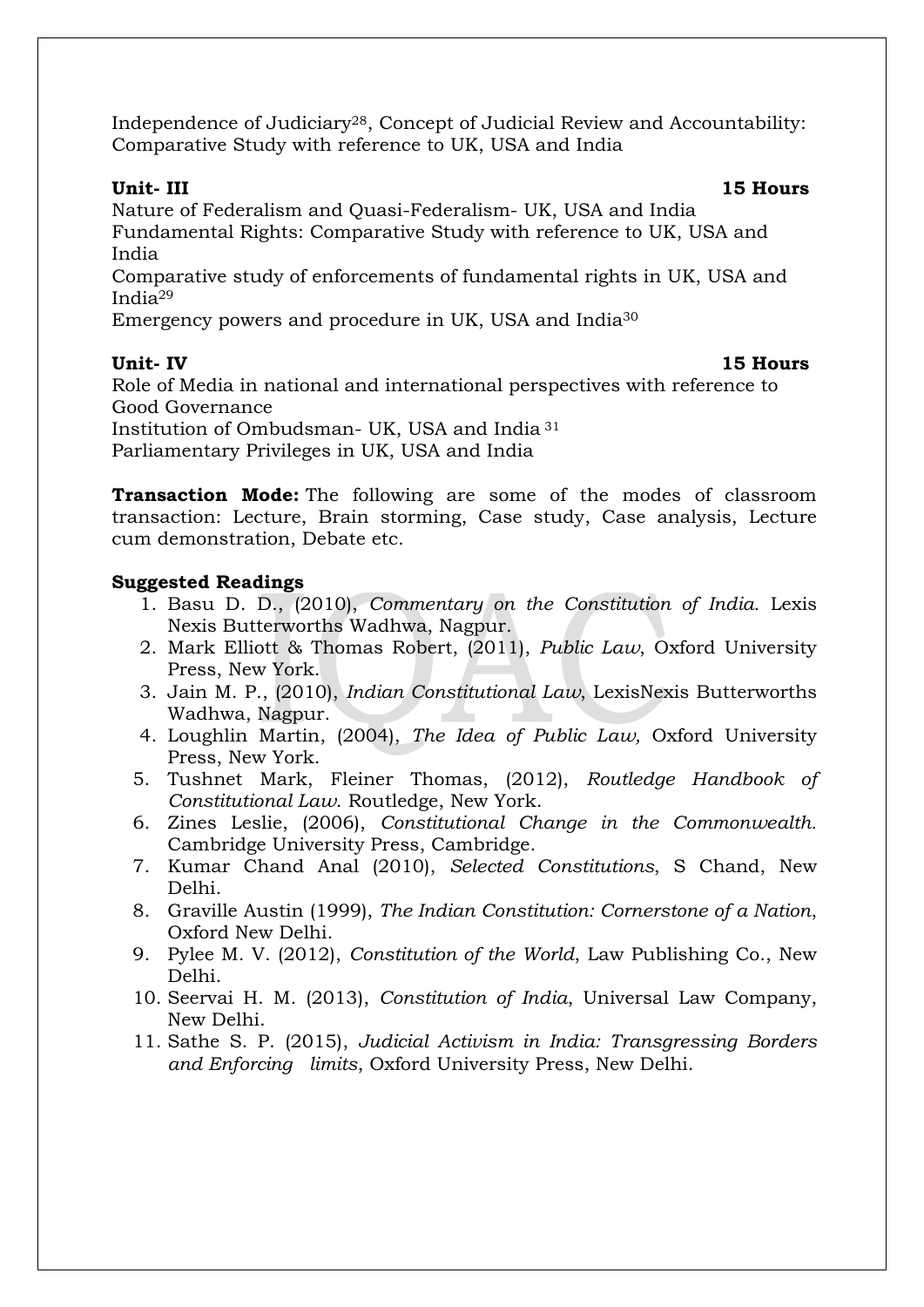12. Jaakko Husa (2015), *A New Introduction of Comparative Law*, Bloomsbury Oxford and Portland, Oregon.

## **LLM 524: Principles of Legislation and Interpretation**

| L  | Ρ | 1 I |
|----|---|-----|
| л. |   | 41  |

**Objectives of Course:** The aim of this course is to enable the learners to understand the genesis and development of the principles of legislation and interpretation. It will introduce the learners with various rules of interpretation and construction resulting into developing the understanding about the real functioning and application of law.

**Learning Outcomes:** On completion of this course, the learners would be able to explain, distinguish and apply the principles and process of statutory interpretation; compare, contrast and reflect on the theoretical concepts underlying and impacting on approaches to statutory interpretation and its application in professional practice.

Principles of Legislation: Law Making by Legislature and Executive. Interpretation by Judiciary: Declaratory approach and Creative approach<sup>32</sup> The Principle of Utility Doctrine of Pain and Pleasure

Classification of Statutes Commencement, Extent and Operation of Act Principles of Constitutional Interpretation

## **Unit-III 15 Hours**

Interpretation of Laws Rules of interpretation of Statutes

Primary Rules - Literal rule, Mischief Rule, Golden Rule, Harmonious Construction

Secondary Rules - *Ejusdem generis, Noscitur a sociis, Reddendo singula singulis*

### **Unit-IV 15 Hours**

Internal Aids to construction External Aids of construction Presumption in Statutory Interpretation<sup>33</sup> Latin Maxims of interpretation

### **Unit-II 15 Hours**

### **Unit- I** 15 Hours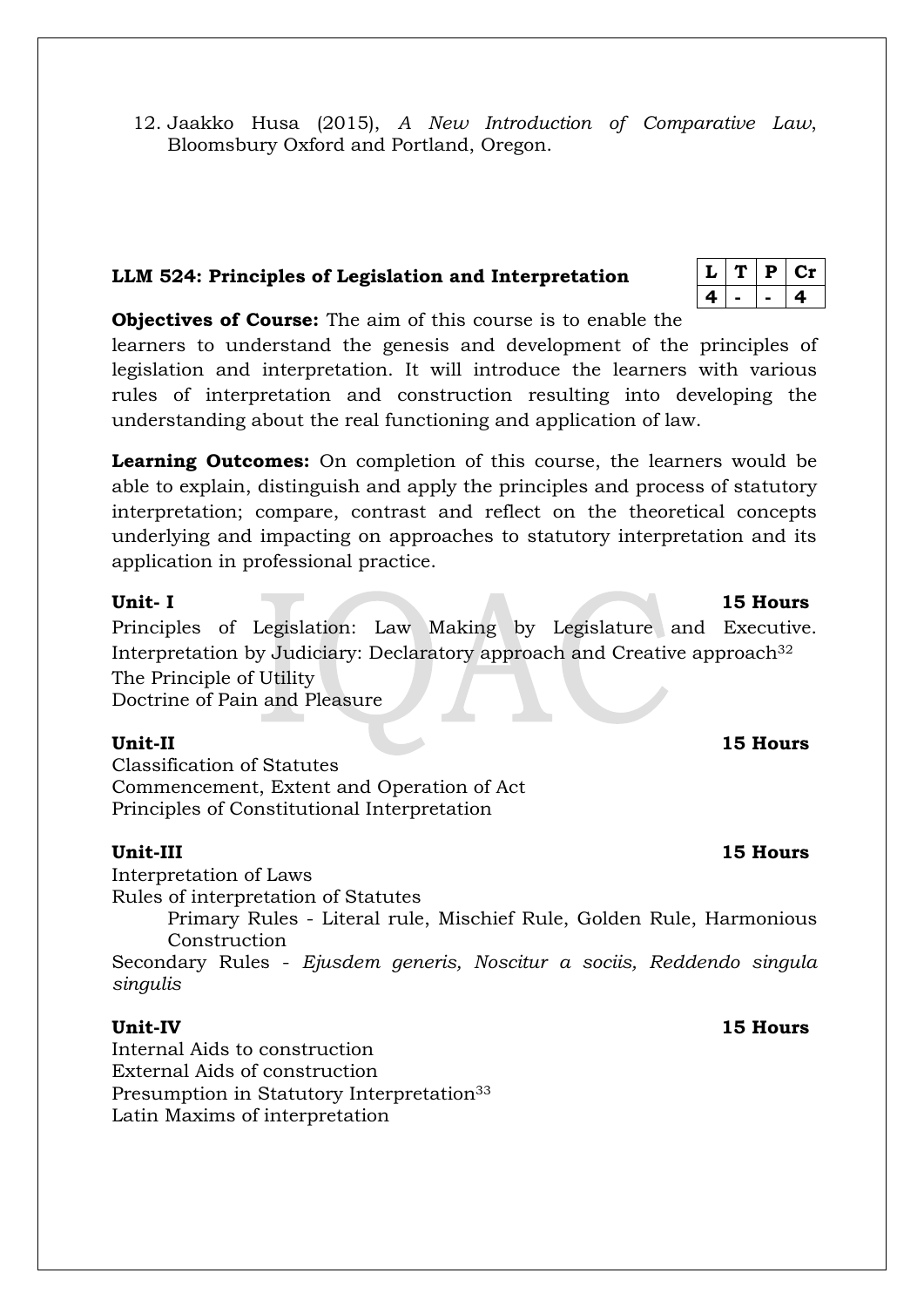Ut res magis valet quam pareat Expressio Unius Exclusio Alterius Jus Dare and Jus Dicere Construction in Bonam Partem Generalia Speclibus non Derogant Indian Judiciary and Trends in Judicial Interpretation

**Transaction Mode:** The following are some of the modes of classroom transaction: Lecture, Brain storming, Case study, Case analysis, Lecture cum demonstration, Debate etc.

## **Suggested Readings**

- 1. Baxi Upendra (2008), *Bentham's Utilitarian Theory*, Lexis Nexis.
- 2. Langan J. P. St. (2011), *Maxwell on the Interpretation of Statutes,* Jain Book Agency, Delhi.
- 3. Sarathi Vepa P. (2013), *Interpretation of Statutes*, Jain Book Agency, Delhi.
- 4. Chakravarty K. P. (2013), *Interpretation of Statutes*, Jain Book Agency, Delhi.
- 5. Yog J. A. K., (2012), *Interpretation of Statutes*, Modern Law Publications, Allahabad.
- 6. Rao M.N. & Dhanda Amita (2008), NS Bindra's *Interpretation of Statutes*, Lexis Nexis.
- 7. Singh Avtar & Kaur Harpreet (2014), *Introduction to Interpretation of Statutes*, Jain Book Agency, Delhi.
- 8. Bentham Jeremy (2003), *The Classical Utilitarians: Bentham & Mill,*  Hackett Publishing Company.
- 9. Singh J. G.P. (2016), *Principles of Statutory Interpretation,* LexisNexis.
- 10. Mathur D.N. (2015), *Interpretation of Statutes,* Central Law Publications.
- 11. Chakraborty R. (advocate) (2016), *Latin Maxims and Interpretation of Statutes,* Kamal Publishers.

## **LLM 525: Applied Legal Studies – II**

|  | ι. |  |
|--|----|--|
|  |    |  |

**Objective of Course:** This subject is designed on the basis of UGC-NET syllabus and it contains four papers named law of crimes, international Law, and Labour Laws. The learners will get knowledge about meaning of crime, crime against women, human body, marriage, and importance of international law in recognition, Extradition, Asylum, different kinds of pollution, relevant provision in criminal & civil law.

**Learning Outcomes:** Through this subject the learners will get knowledge about the provisions of different laws, landmark judgements and recent amendment which may be helpful for the learners in future as well in UGC-NET paper.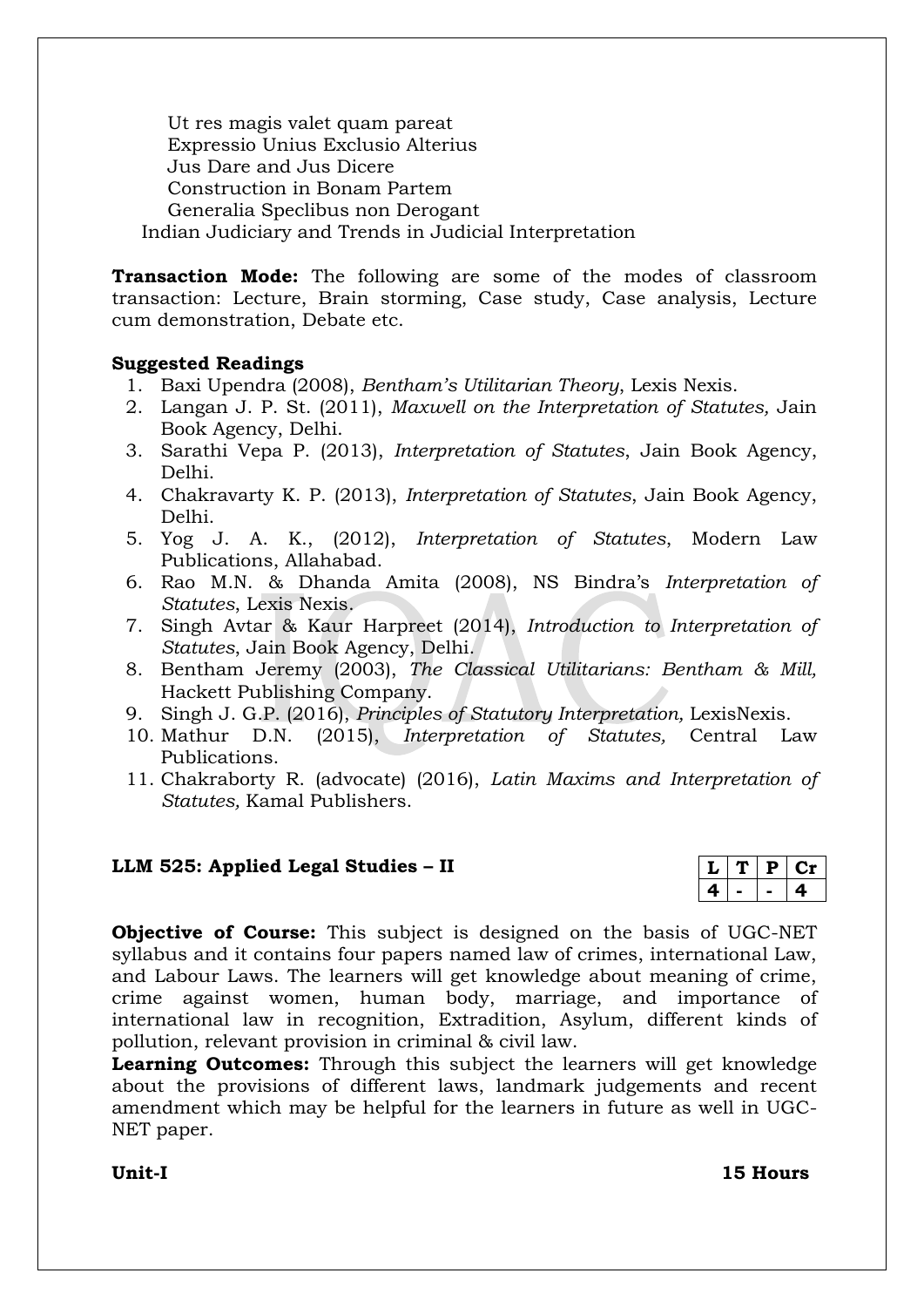Law of Crimes- I <sup>34</sup> Nature and Definition of Offence General Principles of Criminal Law-Meaning, Nature, Essentials Stages of offence General Exceptions Common Intention and Common Object Criminal Attempt, Conspiracy and Abetment Joint Liability; Abetment and Criminal Conspiracy

### **Unit-II 15 Hours**

Law of Crimes- II Offences against Human Body Offences against Property Offences against Women Defamation

**Unit-III 15 Hours**

Nature of International Law and its sources Concept of sovereignty and its relevance today Recognition of State and Governments Extradition, Asylum, Nationality and Status of Refugees International Court of Justice UNO and its organs Global Trade Regime under International Law

**Unit-IV 15 Hours**

Environmental Pollution -Meaning of Environment and Environmental Pollution; Kinds of Pollution

Legislative Measures for Prevention and Control of Environmental Pollution in India – Air and Water Pollution and General Protection of Environment: International Development for protection of Environmental Pollution, Remedies for Environmental Protection: Civil, Criminal and Constitutional; Importance of Forest and Wildlife in protecting environment

Environmental impact assessment and control of Hazardous wastes

**Transaction Mode**: The following are some of the modes of classroom transaction: Lecture, Brain storming, Case study, Case analysis, Lecture cum demonstration, Debate etc.

### **Suggested Readings**

- 1. Dhirajlal Ratanlal, (2017), *Law of Crimes*, LexisNexis, New Delhi.
- 2. Joshi K.C. 3rd (ed.) (2016), *International Law And Human Rights*, Eastern Book Company, New Delhi.
- 3. *Malik's P. L. Handbook of Labour and Industrial Law*, Eastern Book Company, New Delhi.
- 4. Mishra S.N., 28th (ed.) (2016), *Labour and Industrial Laws,* Central Law Publications, Allahabad.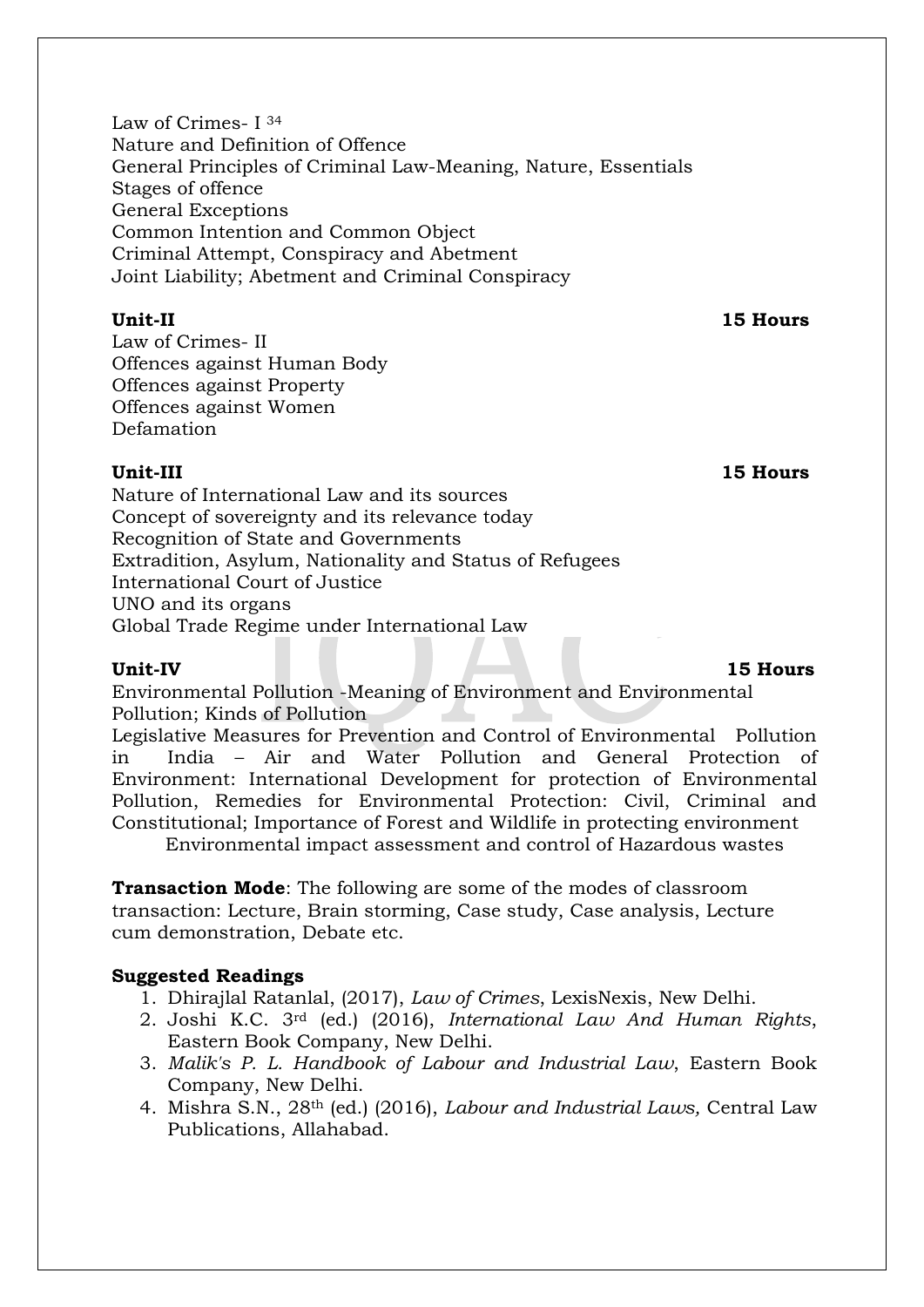- 5. Ahuja V.K., *Public International Law,* 1st (ed.) (2016), Lexis Nexis, New Delhi.
- 6. Mishra S. N. (2016) *Indian Penal Code*, Central Law Publications.
- 7. [Pillai P S A. \(2017\),](https://www.amazon.in/P-S-Pillais-Criminal-Law/dp/8131251632/ref=sr_1_5?s=books&ie=UTF8&qid=1516610455&sr=1-5&keywords=ipc) *Criminal Law*, Lexis Nexis.
- *8.* Bhattacharya T. *[Indian Penal Code, Central Law Agency.](https://www.amazon.in/INDIAN-PENAL-CODE-8th-2014/dp/819294834X/ref=sr_1_2?s=books&ie=UTF8&qid=1516610836&sr=1-2&refinements=p_27%3AT+Bhattacharya)*
- 9. Galanter, M. (ed.) (1997), *Law and Society in Modern India*, Oxford University Press.

**LLM 542: Seminar**

|  | P | C 11 |
|--|---|------|
|  |   |      |

 $L | T | P | Cr$ **1 - - 1**

| <b>XXX.000:</b> |  |  |              |  |  |
|-----------------|--|--|--------------|--|--|
|                 |  |  |              |  |  |
| Department)     |  |  |              |  |  |
|                 |  |  | $ 2  -  -2 $ |  |  |
|                 |  |  |              |  |  |

**XXX000 Value Added Course** 

**Optional Groups – I/II/III**

**SEMESTER-III**

### **Group I - Environmental Law (EVL)**

**LLM.551: Historical, Philosophical and Theoretical Foundation of Environment Protection**   $L | T | P | Cr$ **4 - - 4**

**Course Objectives:** The aim of the paper is to provide an understanding of the rich culture of India towards environment protection. It will sensitize them about the ancient Indian mythology towards environment protection along with the role and contribution of different sects, religions and communities in environment protection.

**Learning Outcomes:** On completion of this course, the learners would be able to strengthen their base regarding the ethical issues and understand basics of environment protection, sustainable development and living in harmony with nature by adopting green economy and policies.

**Unit- I 15 Hours** Introduction - Environment, Components of Environment, Nature and Mankind Environment Deterioration- Concept and Factors Responsible for Environment Deterioration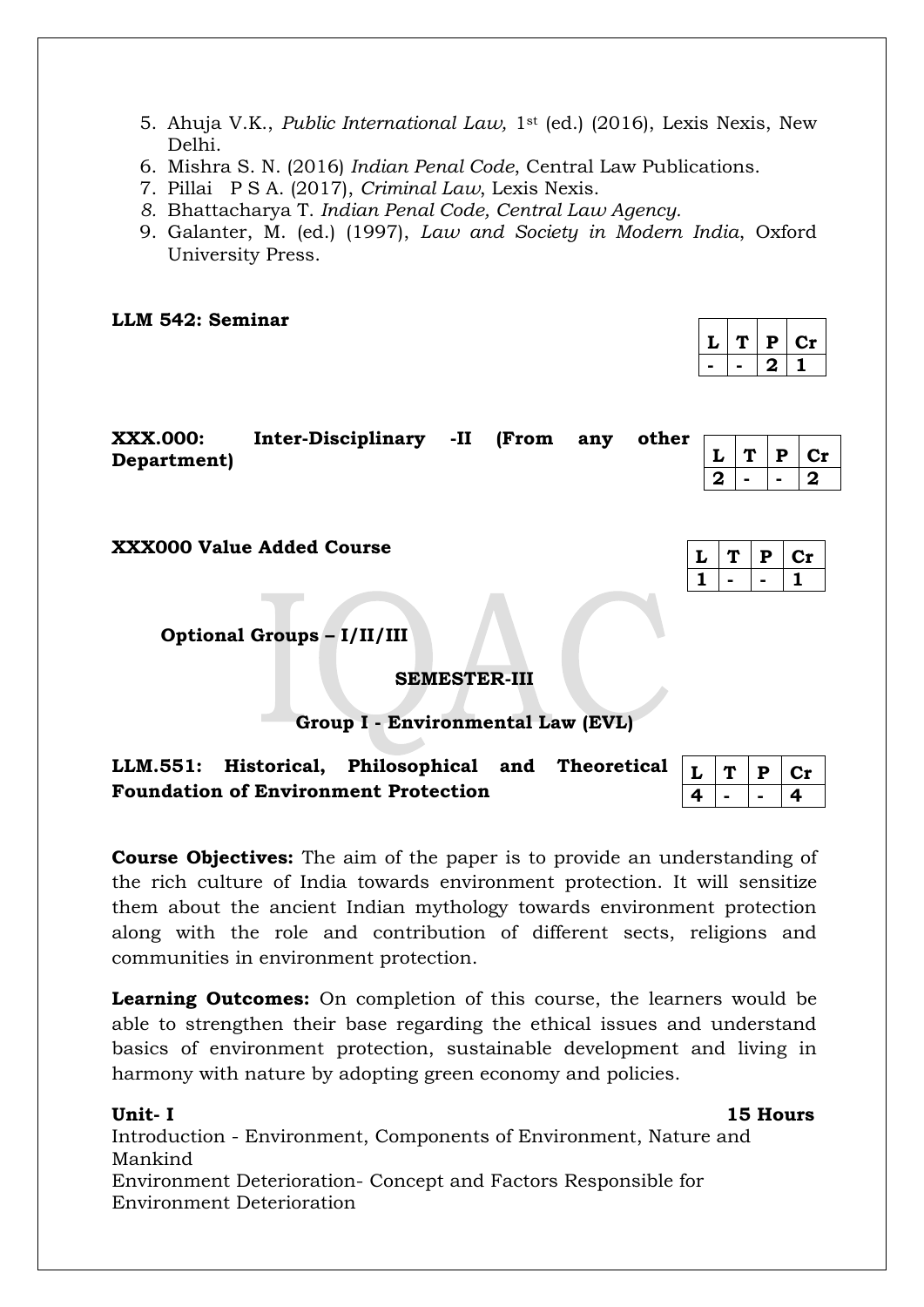Natural Resources and Environment

Forest Resources- Use and Over-Exploitation, Deforestation, Mining, Dams and their Effects on Forest

Water Resources- Use and Over-Utilization of Surface and Ground Water, Floods, Drought, Conflicts Over Water, Dams- Benefits and Problems Mineral Resources- Use, Exploitation, and Impact on Environment Food Resources- World Food Problems, Modern Agriculture, Over- Grazing, Over Use of Fertilizer and Pesticide, Water Logging and Salinity

 Energy Resources- Growing Energy Needs, Renewable and Non- Renewable Energy Sources Use of Alternate Energy Sources

Land Resources- Land Degradation, Man Induced Landslides, Soil Erosion and Desertification

Equitable Use of Resources for Sustainable Lifestyles

**Unit- II 15 Hours**

Environmental Policy Making, Environmental Economics and Environmental Politics

Environmental Protection in India-

Ethical, Religious and Political Perspectives

Role of Religion in Environment Protection- Hindu, Muslim,

Christian and Sikh Perspectives on Environment

Management and Protection by Specific Communities

### **Unit- III 15 Hours**

Environment Protection- Historical Perspectives in India, Modern India-Contribution of Environmentalists

Environmental Ethics

Theories of Environment Ethics, and Moral Philosophy

Eco-Centrism

Anthropocentrism Biocentrism

Environmental Ethics and Movements Deep Ecology Feminism Modern Concept of Sustainable Development Globalization and Environment

**Transaction Mode:** The following are some of the modes of classroom transaction: Lecture, Brain storming, Case study, Case analysis, Lecture cum demonstration, Debate etc.

### **Suggested Readings**

- 1. Arnold, D. & Guha, R. C. (Ed.), (1995), *Nature, Culture, Imperialism-Essays on the Environmental History of South Asia*, Oxford University Press, Delhi.
- 2. Balee, W. (1998), *Advances in Historical Ecology*. Columbia University Press, New York.

### **Unit- IV 15 Hours**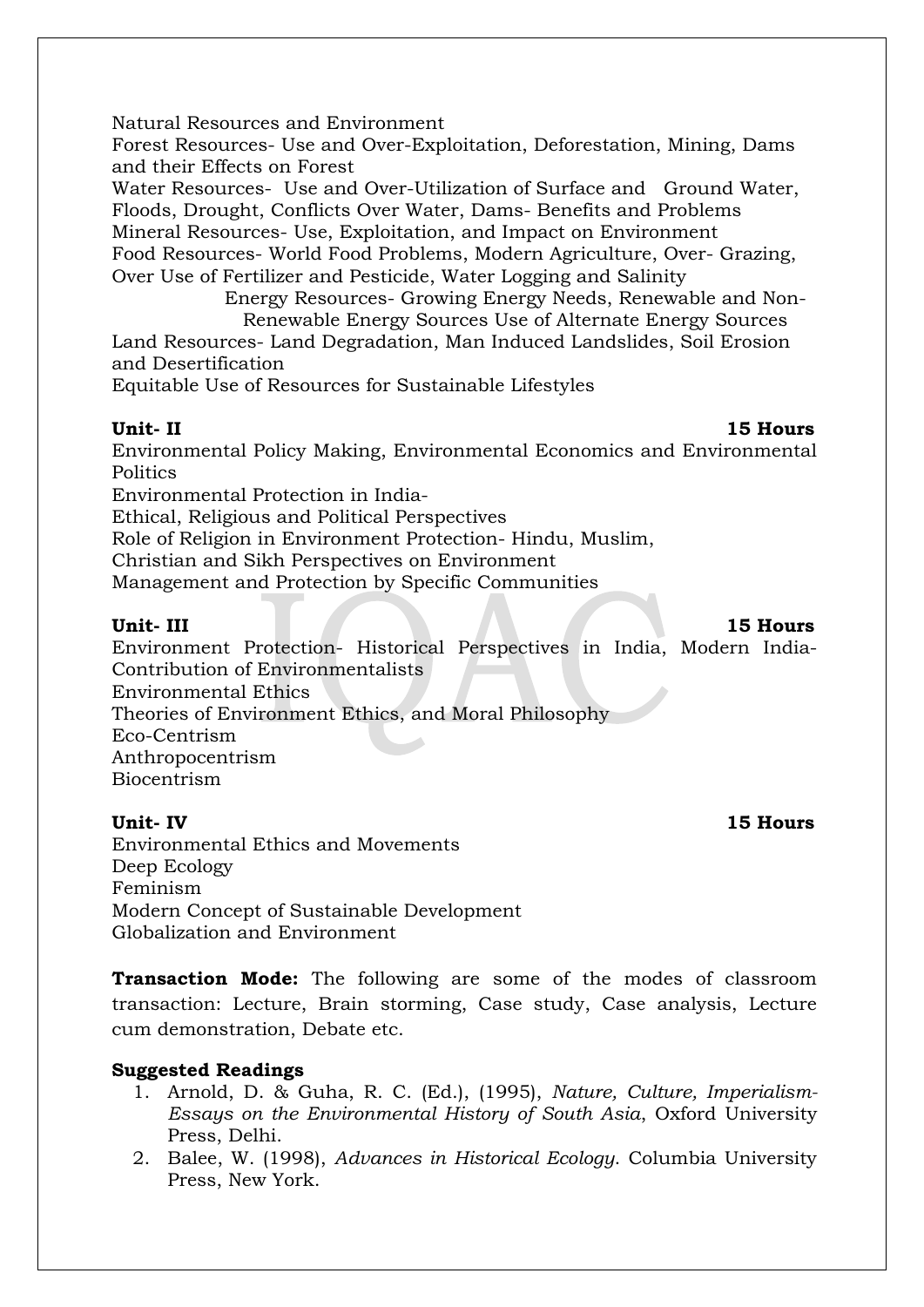- 3. Beinart, W. & Coates, P. (1995), *Environment and History*. Routledge, New Delhi.
- 4. Carson, Rachel, (1962), *Silent Spring*. Houghton Mifflin, Boston.
- 5. Santa, F. (Ed.) (1994), *Historical Ecology- Cultural Knowledge & Changing Landscapes*, School of American Research Press, New Mexico.
- 6. Gadgil, M. & Guha, R. C. (1992), *This Fissured Land- An Ecological History of India,* Oxford University Press, New Delhi.
- 7. Thakur, K. (2007*), Environmental Protection- Policy and Laws in India*, Deep and Deep Publication, New Delhi.
- *8.* Richard Evanoff, (2010), *Bioregionalism and Global Ethics: A Transactional Approach to Achieving Ecological Sustainability, Social Justice, and Human Well-Being.* Routledge, New Delhi.
- *9.* Chaturvedi, R.G., (2010), *Ancient Law of Environment*. Universal Law Publishing, Delhi.
- 10. Venkat Aruna, (2011), *Environmental Law and Policy, PHI*, Delhi.
- 11. Raju Sudhakar Gossel (2014), *Management of Natural Resources in a changing environment,* Capital Publishing Company (GA).
- 12. Kula Kula (1994), *Economics of Natural Resources the Environment and Policies,* Springer.
- 13. Jen Green (2011), *Sustaining our natural resources (Raintree freestyle: the environment Challenge),* Heinemann-raintree.
- 14. Singh Jagbit (2005), *Environment and Development: Challenges and Opportunities,* IK International Pvt. Ltd. New Delhi.
- 15. Das Amarendra (2014), *Environment Natural Resources & the Indian Economy,* New Century Publication: New Delhi.

### **LLM.556-Environment Law & Policy- International Development**

 $|L|$  **T**  $|P|$  Cr **4 - - 4**

**Course Objectives:** The aim of the paper is to provide an

understanding of the rich culture of India towards environment protection. It will sensitize them about the ancient Indian mythology towards environment protection along with the role and contribution of different sects, religions and communities in environment protection.

**Learning Outcomes:** On completion of this course, the learners would be able to strengthen their base regarding the ethical issues and understand basics of environment protection, sustainable development and living in harmony with nature by adopting green economy and policies.

**Unit- I 15 Hours**

Emergence of International Environmental Law Nature and Sources Development of International Environmental Law as a Discipline Hard Law and Soft Law Development through Treaties, Framework Convention-Protocol Approach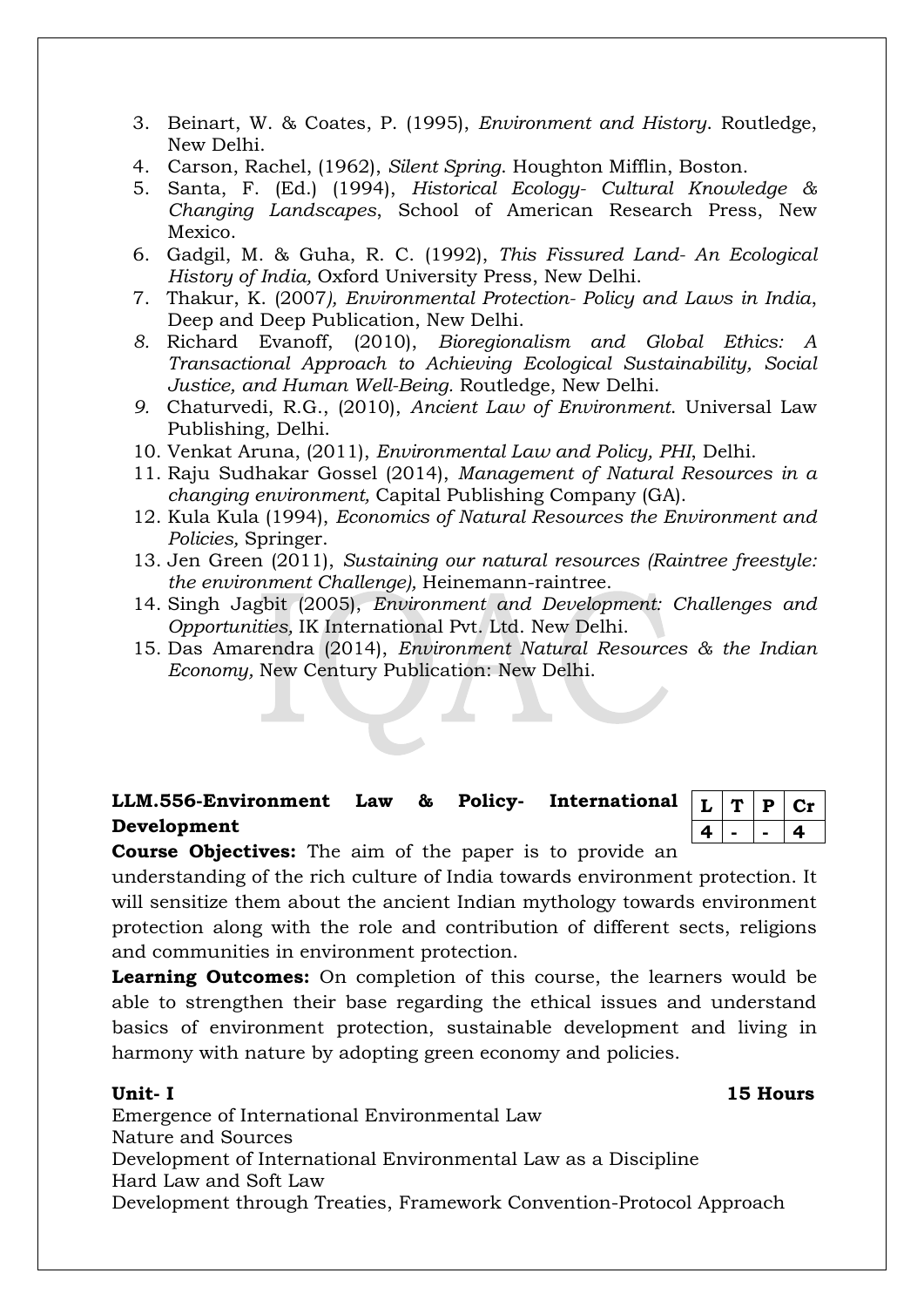In-Built Law Making Process within Various Multilateral Environmental Agreements (MEAS), Conference of Parties (COP), Secretariats, Scientific and Technical Committees International Environment Policy and Principles Inter-Generational Equity Sustainable Development Precautionary Principle Polluter Pay Principle Absolute Liability Principle

### **Unit-II 15 Hours**

United Nations Conference on Human Environment/ Stockholm Declaration, 1972

UNEP- Structure, Functions of Governing Council, The UNEP Secretariat, Role of UNEP in Environment Protection Nairobi Declaration, 1982

### **Unit-III 15 Hours**

United Nations Conference on Environment & Development at Rio De Janeiro, 1992/ Rio Declaration, Role of Agenda 21 in the Development of International Legal Instruments and Mechanism, UNFCCC, 1992

Biological Diversity- Convention on Biological Diversity Cartagena Protocol on Bio-Safety, Nagoya, Supplementary Protocol on Liability and Redress to the Cartagena Protocol on Bio-Safety

### **Unit-IV 15 Hours**

World Summit on Sustainable Development, 2002, Johannesburg Plan of Implementation

Rio+ 20

Paris, 2015

**Transaction Mode:** The following are some of the modes of classroom transaction: Lecture, Brain storming, Case study, Case analysis, Lecture cum demonstration, Debate etc.

### **Suggested Readings**

- 1. Axelrod, Regina S. (ed.), (2011), *The Global Environment*. CQ Press, Washington DC.
- 2. Baviskar, Amita, (2011), *In the Belly of the River*. Oxford University Press, New Delhi.
- 3. Bell, B. & Gillivray, M.G., (2009), *Environmental Law*, Oxford University Press, New York.
- 4. Bodansky, Daniel, (2011), *The Art And Craft of International Environment Law,* Oxford University Press, London.
- 5. Bowett, D. W., (1982), *Law of International Institutions*, Oxford University Press, New York.
- 6. Callicott, J. Baird & Frodeman, Robert (ed.), (2009), *Encyclopedia of Environmental Ethics and Philosophy,* Gale Cengage Learning, London.
- 7. Leelakrishnan, P., (2011), *Environmental Law Case Book*, Lexis Nexis Butterworths, Nagpur.
- 8. Myeni, S. R., (2008), *Environmental Law*, Oxford University Press, New York.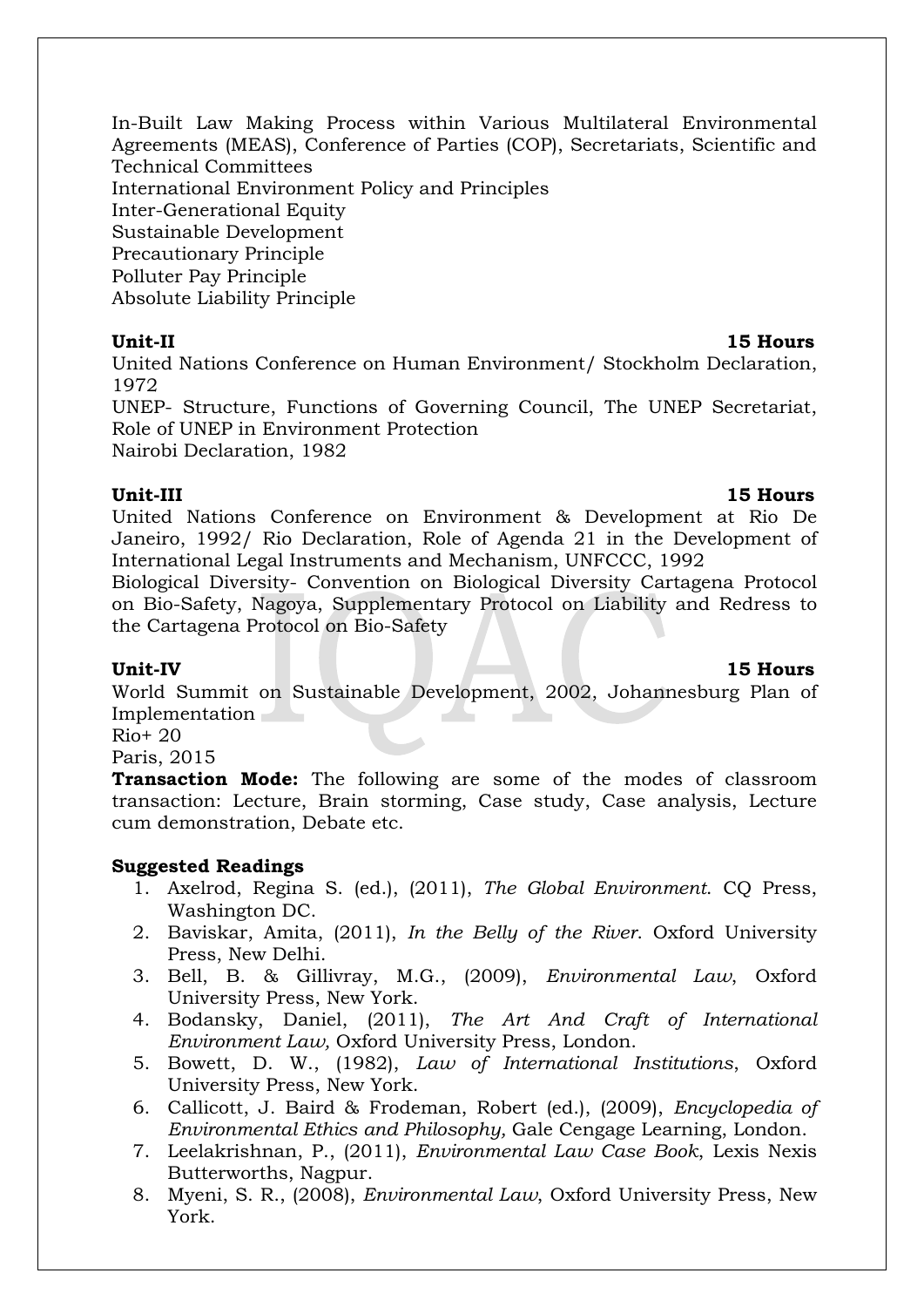- 9. Sadeleer, N. D., (2012), *Environmental Governance and the Legal Bases Conundrum*, Oxford University Press, Oxford.
- 10. Walker, Gordon, (2012), *Environmental Justice*, Springer Press, New York.

## **LLM.561- Environment Protection and Sustainable Development**

|   | D | l 11 |
|---|---|------|
| 4 |   | д.   |

**Objective of Course:** The aim of the paper is to provide an understanding of the rich culture of India towards environment protection. It will sensitize them about the ancient Indian mythology towards environment protection along with the role and contribution of different sects, religions and communities in environment protection.

**Learning Outcomes:** On completion of this course, the learners would be able to strengthen their base regarding the ethical issues and understand basics of environment protection, sustainable development and living in harmony with nature by adopting green economy and policies.

### **Unit-I15 Hours**

Introduction to the Concept of Sustainable Development

Environment and Development- Conflicting Issues, Environment in the Age of Liberalization, Privatization and Globalization

Emergence of Philosophy of Sustainable Development and Sustainability Ecological Sustainability

### **Unit-II 15 Hours** Establishment of the World Commission on Environment and Development (Brundtland Commission) 1984-87 and Report of the Commission United Nations Commission on Sustainable Development (CSD) Establishment and Mandate of CSD Role and Responsibility of CSD United Nations Conference on Sustainable Development, 1992/ Agenda 21 Rio+20 and The Future We Want GIO-5

## **Unit-III 15 Hours**

Johannesburg Convention, 2002 (World Summit on Sustainable Development, 2002)

Environmental Sustainability- North and South

Definitions of and Debates on Political Ecology, Access to and Control over Resources Case and the Water Politics in India

The Growth of Social Movements Around Natural Resources and Environment

Dam Campaigns

**Unit- IV 15 Hours** Transnational Networks- Case of the Multilateral Development Bank Campaign, the "Greening of Business"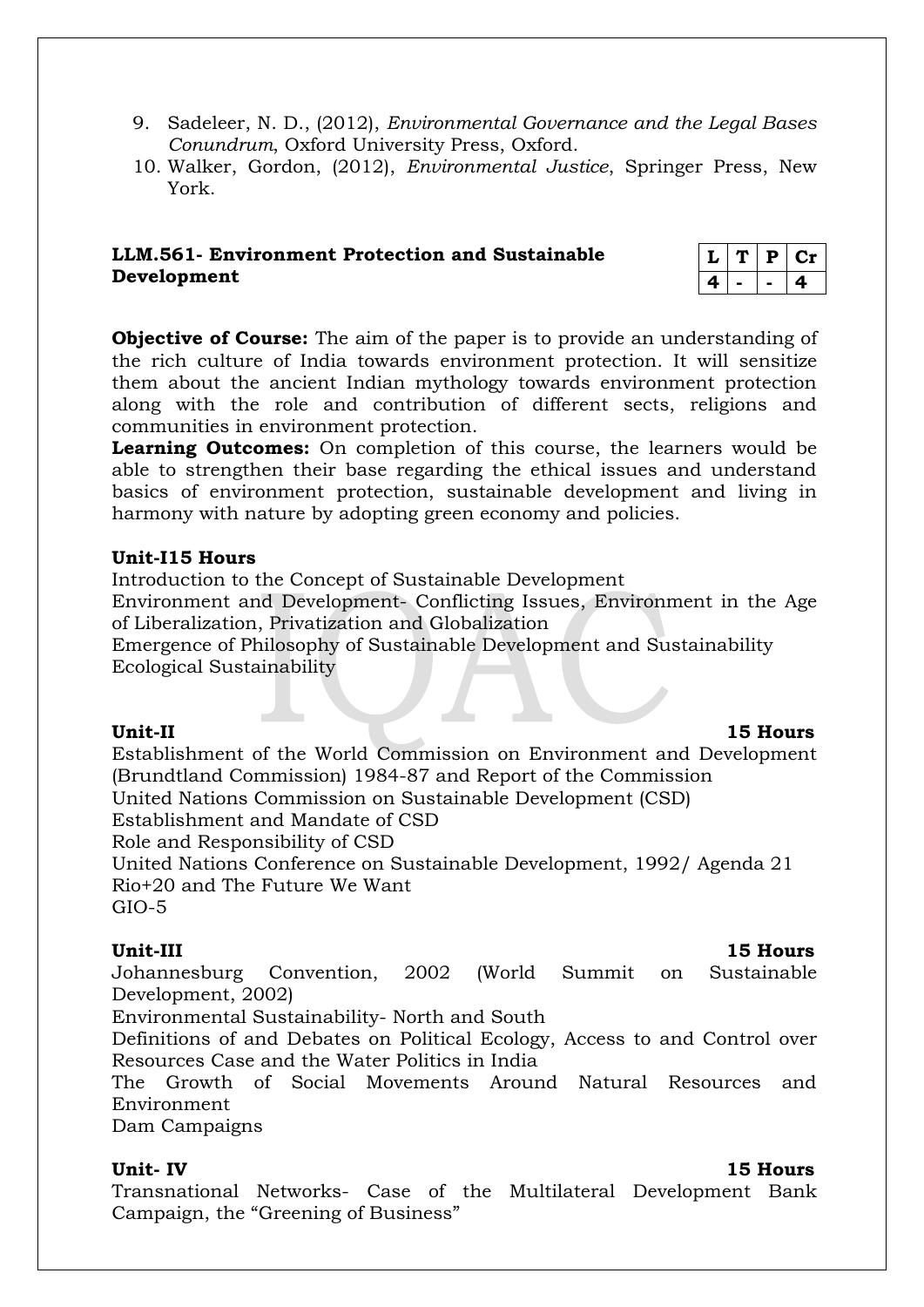The Next Bottom Line? Arguments for Green Business Case- the Monsanto Company and GMOs, Critics of Green Business

Formal International Negotiations- Climate Change

The "Mainstreaming" of Environmental Concerns- Financial Markets

Multi-Stakeholder Negotiations at the Global Scale- The Case of the World Commission on Dams

The World Summit on Sustainable Development and Beyond

**Transaction Mode:** The following are some of the modes of classroom transaction: Lecture, Brain storming, Case study, Case analysis, Lecture cum demonstration, Debate etc.

### **Suggested Readings**

- 1. Agarwal, A, Et Al, (Ed.) (1984), *State of India's Environment*, Oxford University Press, Delhi.
- 2. Baumol, W. E. & Oates, W. J. (1988), Theory *of Environmental Policies*. Cambridge University Press, Cambridge.
- 3. Borrie, W. D. (1988), *Population, Environment and Society*, Oxford University Press, Oxford.
- 4. Crush, J. (Ed.) (1995), The *Power of Development*, Rutledge, New York.
- 5. Escobar, A. (1995), *Encountering Development- the Making and Unmaking of the Third World,* Princeton University Press, West Sussex.
- 6. Watson, James K.R., (2013), *The WTO and the Environment*, Routledge, London.
- 7. Gadgil, M. & Guha, R.C. (2001), *Ecology and Equity- the Use and Abuse of Nature in Contemporary India,* Penguin, Delhi.
- 8. Gorz, A. (1980), *Ecology as Politics,* South End Press, Boston.
- 9. Mart, H. (1993), *An Anthropological Critique of Development- the Growth of Ignorance,* Routledge, New York.
- 10. Tietenberg. T, (2003), *Environmental and Natural Resource Economics,* Pearson Education, New York.
- 11. Kartikey Hari (2016), *Sustainable Development law,* Partridge India.
- 12. Bhatt S. (2004), *Environment Protection & Sustainable Development,*  APH Publishing Corporations.
- 13. Jonathan M Harris Brian Roach (2013), *Environmental & Natural Resource Economics,* July.

### **LLM.566- Ecological Management and Law<sup>35</sup>**

## **Course Objectives**

The aim of the course is to elaborate the basic tenets of ecological management and law. It will introduce the learners regarding the functioning and importance of ecology. The course contains several issues relevant in daily life of an individual and also highlights the relevant laws.

**Learning outcomes:** After the completion of the course, the analytical skill of learners will be developed for relating the law with social life.

|  | D |  |
|--|---|--|
|  |   |  |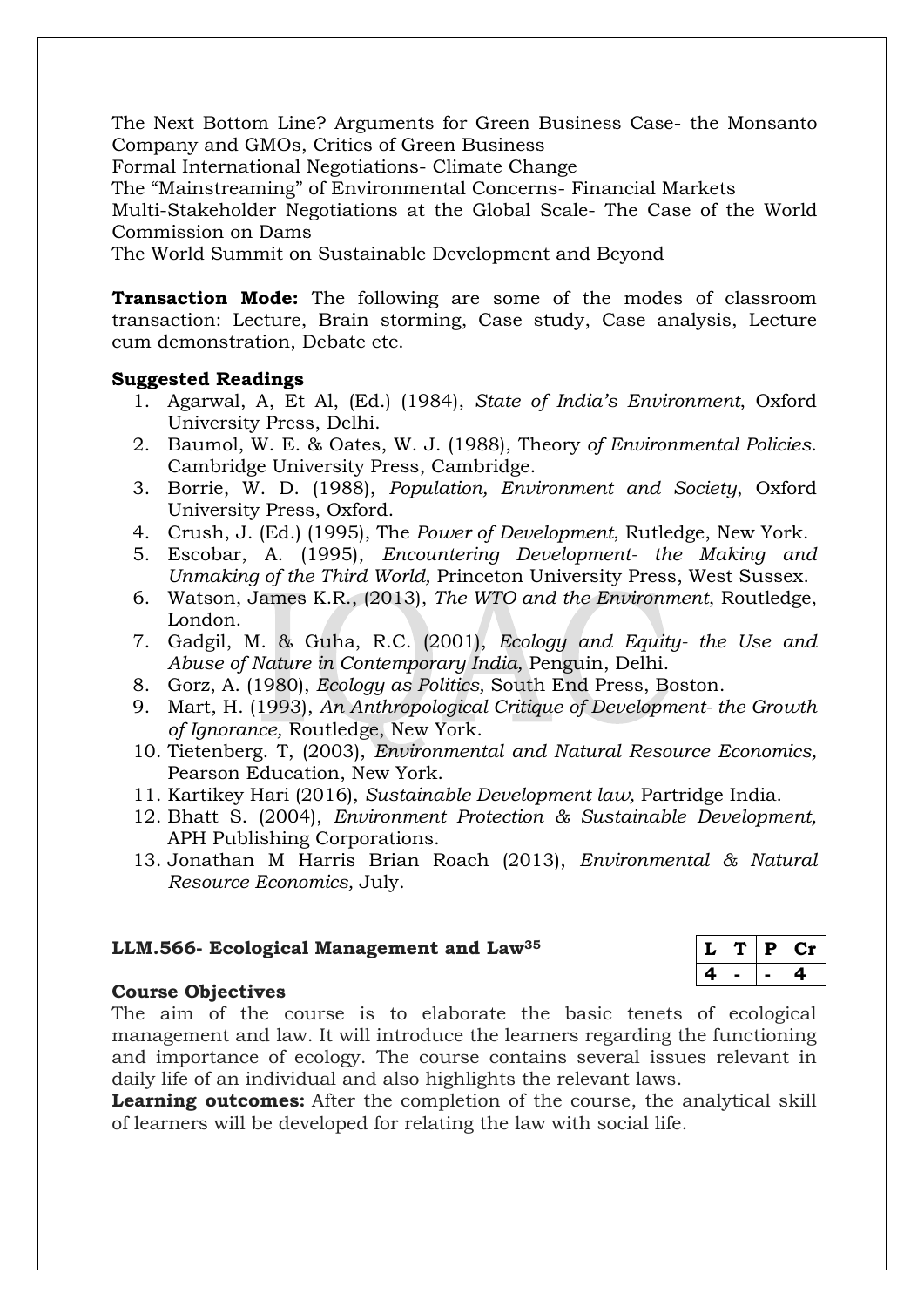**Unit-II 15 Hours** Ecological Management and Sustenance under Multilateral Environmental Agreements

a. GM Crops Issue

b. Basel Convention on Transboundary Movement of Hazardous Waste c. Ocean discharges

The Biological Diversity Act, 2002- Distinctive features, Functions & Powers of authorities under the Act and Penalty Clauses.

## **Unit-III 15 Hours**

Conflicting issues of Management

- a. Pesticides and Law
- b. Residuary Industry Discharges
- c. EIA, Eco-Labelling and Public Hearing
- River Action Plan- Politico Legal Aspects

Mining Laws and Local Governance National Environmental Policy, 2006.

- a. Aims and Objectives of Policy
- b. Basic Principles, Strategies and Actions
- c. Regulatory Aspects

### **Suggested Readings**

- 1. Axelrod, Regina S. (ed.), (2011), *The Global Environment*. CQ Press, Washington DC.
- 2. Baviskar, Amita, (2011), *In the Belly of the River,* Oxford University Press, New Delhi.
- 3. Bell, B. & Gillivray, M.G., (2009), *Environmental Law*, Oxford University Press, New York.
- 4. Bodansky, Daniel, (2011), *The Art And Craft of International Environment Law,* Oxford University Press, London.
- 5. Bowett, D. W., (1982), *Law of International Institutions*, Oxford University Press, New York.
- 6. Callicott, J. Baird & Frodeman, Robert (ed.), (2009), *Encyclopedia of Environmental Ethics and Philosophy,* Gale Cengage Learning, London.
- 7. Leelakrishnan, P., (2011), *Environmental Law Case Book*. Lexis Nexis Butterworths, Nagpur.
- 8. Myeni, S. R., (2008), *Environmental Law*. Oxford University Press, New York.
- 9. Sadeleer, N. D., (2012), *Environmental Governance and the Legal Bases Conundrum*, Oxford University Press, Oxford.

### **Unit- I 15 hours**

Ecology: Meaning, nature and scope

Functioning of ecology and its relation with environmental rights Relationship between law and ecology.

Legal innovation in relation to Ecosystem Management.

## **Unit-IV 15 Hours**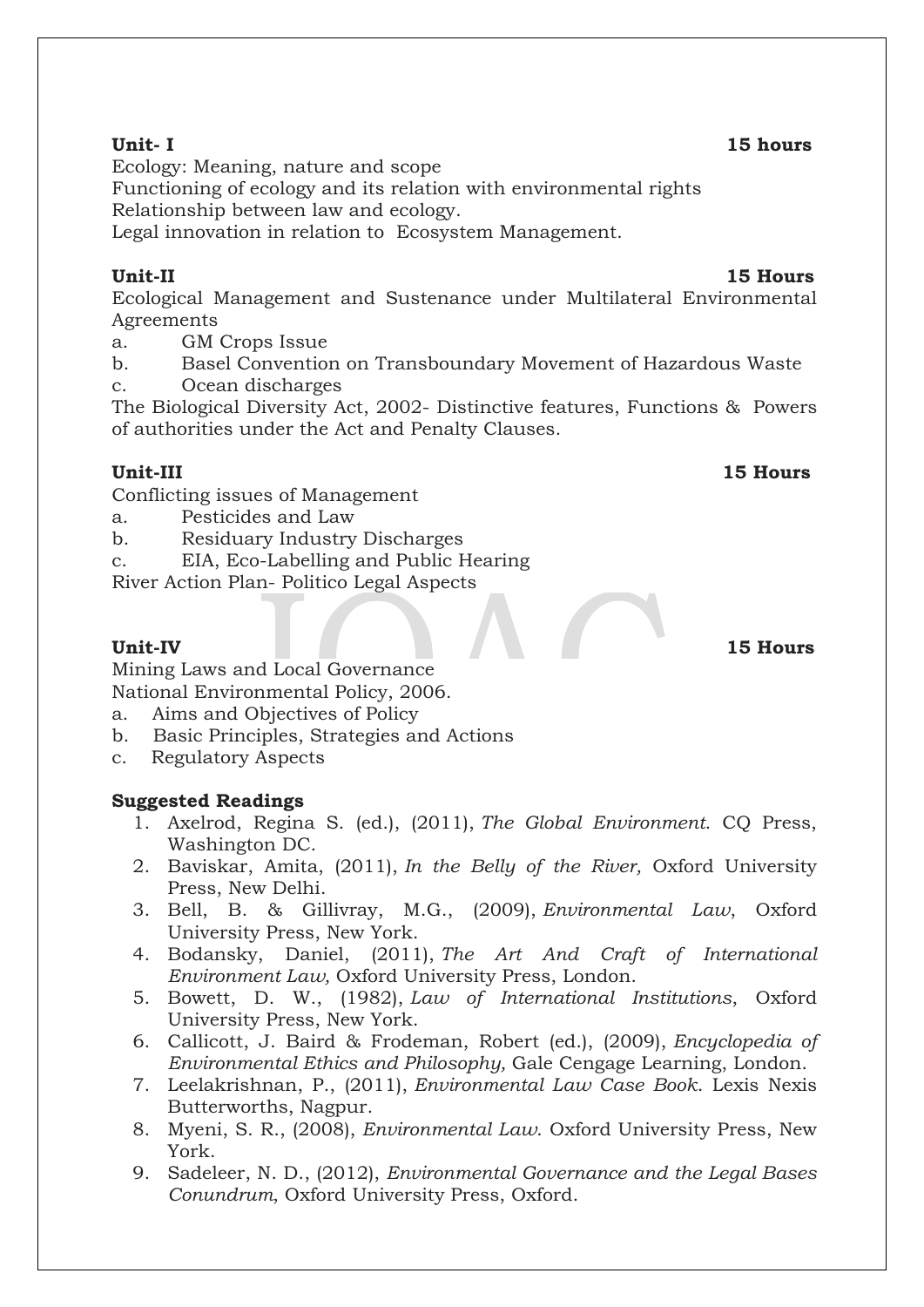10. Walker, Gordon, (2012), *Environmental Justice*. Springer Press, New York.

### **GROUP-II- Human Rights Law (HRL)**

### **Semester III**

### **LLM.552 International Human Rights Law**

**Objective of Course:** To impart knowledge about the development and enforcement of international human rights law. The human rights have acquired new dimension with the adoption of Universal Declaration of Human Rights 1948. At present a number of regional and international organizations are working for the protection of these rights. The role of these organization are vital in protecting the different vulnerable sections of society.

**Learning Outcomes:** After completion of the course the learners will be able to identify the international instruments which recognizes different vulnerable sections of society and the role played by the international organization for their protection

International Concern: Protection of Individual in International Law League of Nations and Human Rights

Human Rights and the United Nations Charter:

(a) Normative and Institutional Framework of the UN

(b) Role of the permanent organs of the UN, Human Rights Council, UN High Commissioner for Human Rights

### **Unit II 15 Hours**

Universal Declaration on Human Rights:

- (a) History of the Declaration
- (b) Structure of the Declaration
- (c) Legal Significance

Nature and Characteristic of Covenants ICCPR and ICESCR

Optional Protocols and Implementation Machinery

Major Conferences on Human Rights

Convention Against Torture

Role of International NGOs : Amnesty International and Human Rights Watch<sup>36</sup>

### **Unit IV 15 hours**

European Convention on Human Rights

|   | D | ч. |
|---|---|----|
| Œ |   | α  |

**Unit I 15 Hours**

**Unit III 15 Hours**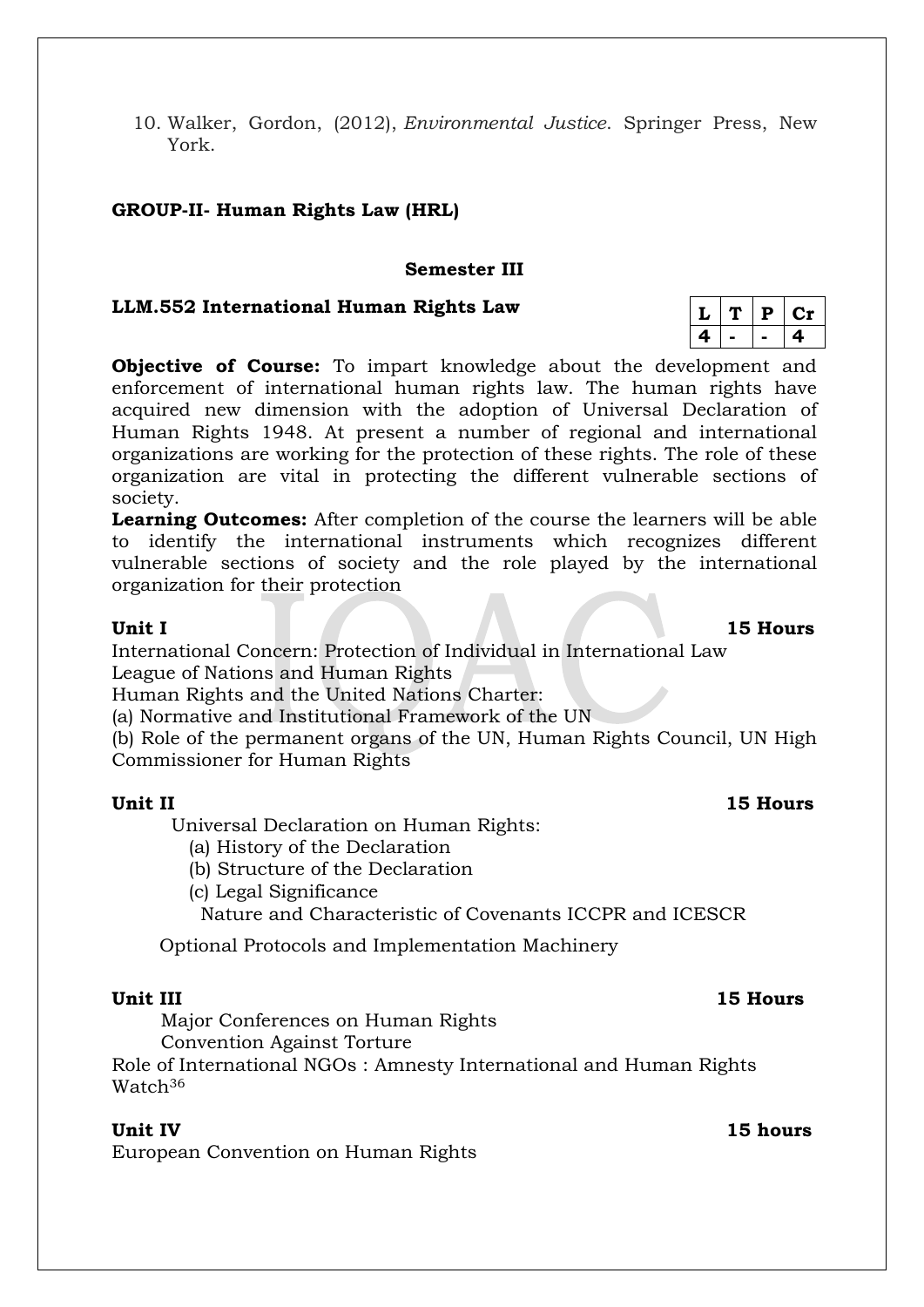American Convention on Human Rights African Charter on Human and People's Rights Asia and Human Rights

**Transaction Mode**: The following are some of the modes of classroom transaction: Lecture, Brain storming, Case study, Case analysis, Lecture cum demonstration, Debate etc.

### **Suggested Readings**

- 1. Brownlie Ian & Goodwin Gill Guys, (2010), *Basic Documents on Human Rights,* Oxford University Press, New York.
- 2. Sen Amartya, (2009), *The Idea of Justice*, New Delhi, Penguin Books.
- 3. Greaty Conor and Tomkins Adam (1996) (Eds), *Understanding Human Rights*, London, Manshell.
- 4. Beetham David, (1995), *Politics and Human Rights*, Oxford: Blackwell.
- 5. Mahajan Gurpreet (1998) Ed., *Democracy, Difference and Social Justice,* Oxford University Press, New Delhi.
- 6. Nickel James, (1987), *Making Sense of Human Rights: Philosophical Reflections on the Universal Declaration of Human Rights*, Berkeley: University of California Press.
- 7. Rawls John, (2001), *Law of the People*, Cambridge: Harvard University Press.
- 8. Freeman Michael, (1998), *Rights,* Delhi: World View, (Indian Reprint).
- 9. Freeman Michael, (2002), *Human Rights: An Interdisciplinary Approach*, Oxford.
- 10. Baxi Upendra, (2008), *The Future of Human Rights*, Oxford University Press, New Delhi.

### **LLM .557 -Protection & Enforcement of Human Rights in India**

 $L | T | P | Cr$ **4 - - 4**

**Objectives of Course**: The objective of the course is to make the learners acquainted about the historical development of human rights in Indian perspective, Constitutional Philosophy and Human Rights, Implementation of International Human Rights Treaties in India.

**Learning Outcomes**: After thorough study of the course, the learners will be able to understand the India's obligation to international human rights instruments. It will be help for the learners in UGC NET examination and other competitive examinations.

**HRL.602-Protection & Enforcement of Human Rights in India**

### **Unit-I 15 Hours**

History and Development of Human Rights in Indian Perspective. Constitutional Philosophy and Human Rights. Religion and Human Rights.

Comparison of Fundamental Rights with UDHR & Human Rights Covenants.

**Unit-II 15 Hours**

Implementation of International Human Rights Treaties in India. Implementation of ICCPR, ICESCR. Implementation of CEDAW.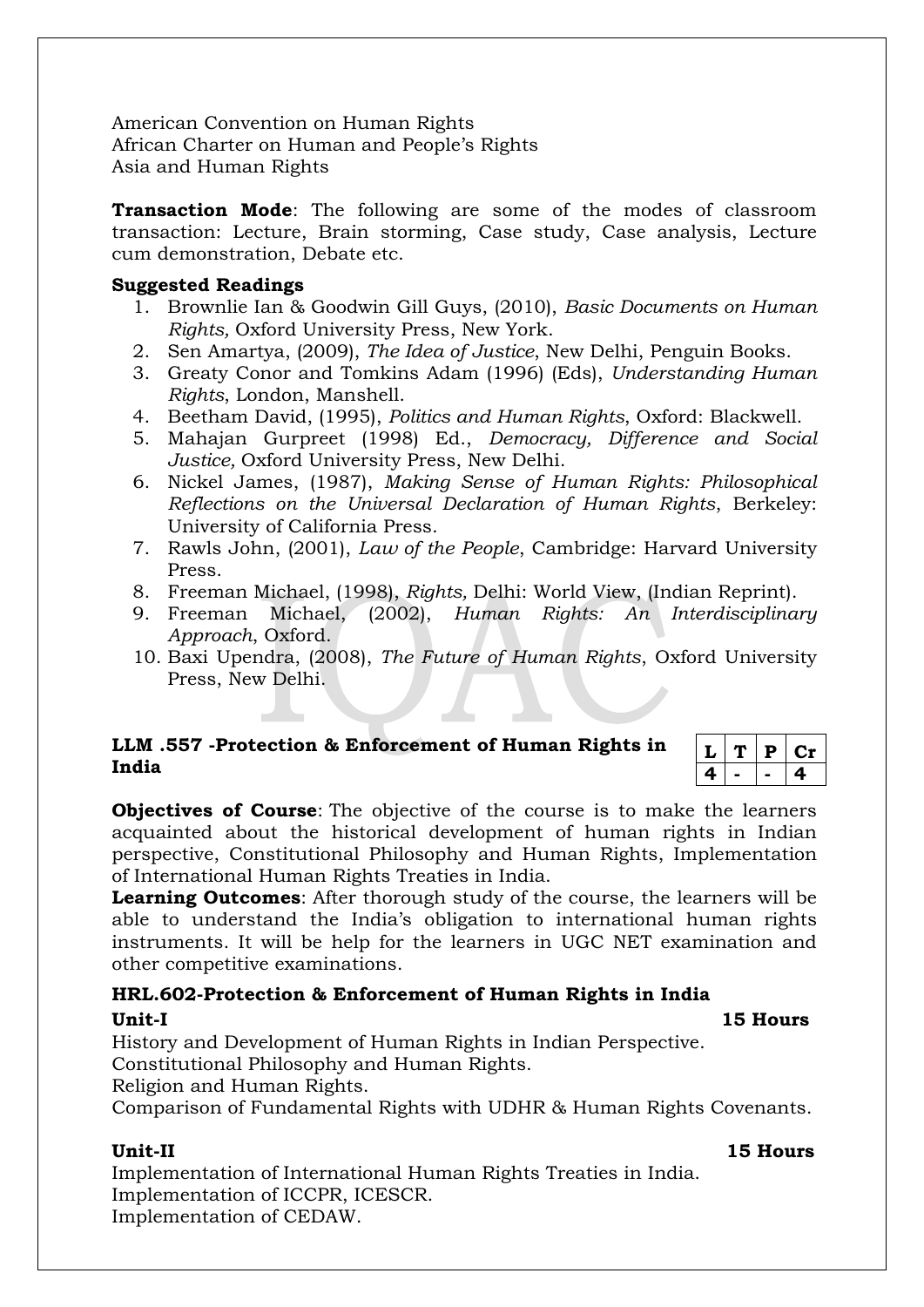Fundamental Rights v. Fundamental Duties.

Emerging regime of new human rights in India. Taking guidance from Directive Principles of State Policy.

 Right to Life and Personal Liberty: New Dimension. Judicial approach towards expansion of human rights protection.

### **Unit-IV 15 Hours**

Protection of Human Rights Act, 1993. Role of NHRC, NCW, NCPCR in Protection of Human Rights.

**Transaction Mode:** The following are some of the modes of classroom transaction: Lecture, Brain storming, Case study, Case analysis, Lecture cum demonstration, Debate etc.

### **Suggested Readings**

- 1. B.P. Singh, (2008), *Human Rights in India: Problems and Perspectives*, Deep & Deep, New Delhi.
- 2. Aftab Alam, (2004), *Human Rights in India: Issues and Challenges*, Raj Publications, Delhi.
- 3. Shanker Sen, (2009), *Tryst with Law Enforcement and Human Rights: four decandes in Indian Police*, APH, New Delhi.
- 4. Harsh Bhanwar, (2008), *Human Rights Law in India: Protection and Implementation of the Human Rights*, Regal Pub, New Delhi.
- 5. Jaiswal Jaishree, (2005), *Human Rights of accused and juveniles: Delinquent in conflict and Law*, Kalpaz, Delhi.
- 6. L.K. Thakur, (2002), *Essentials of POTO and other Human Rights Laws*, Author Press New Delhi.
- 7. Awasthi, S.K. & R.P. Kataria, (2002), *Law Relating to Protection of Human Right*, Orient Publishing, New Delhi.
- 8. K.P. Saksena, (2003) (ed.), *Human Rights and the Constitution: Vision and the Reality*, Gyan Publishing, New Delhi.

### **LL.M.562 Human Rights of Vulnerable and Disadvantaged Groups**

|   | D | 1 I |
|---|---|-----|
| 4 |   | Д.  |

**Objective of Course:** The objectives of this course is to make the leaner to aware about the Meaning and Concept Vulnerable and Disadvantaged Group, rights of women at national and international level, Position of Scheduled castes and scheduled tribe, laws relating to children and aged& disable persons.

### **Outcome of course**

After thorough study of this subject, the learners will enable to gain proper understanding of Vulnerable and Disadvantaged group, difference between stateless, displace, refugees persons. Leaner will also aware about the problem of vulnerable, working of national commission for SC, ST, Minority and women.

**Unit-I 15 Hours**

## **Unit- III 15 Hours**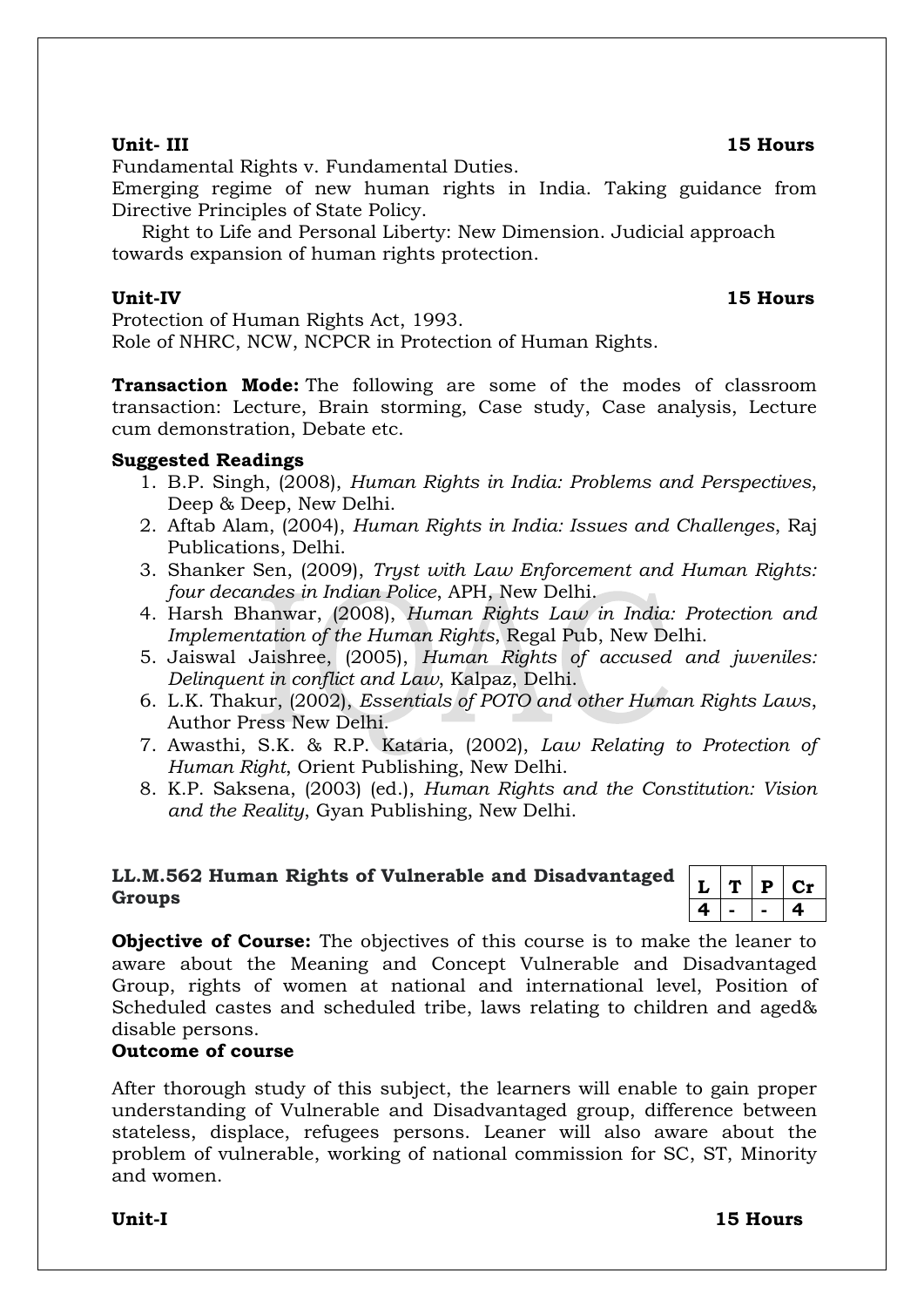Meaning and Concept Vulnerable and Disadvantaged Groups. Groups, Customary, Socio-Economic and Cultural Problems of Disadvantaged Groups.

Status of Indigenous People: Status of SC/ST in the Indian Scenario. National Commission for Schedule Caste, National Commission for Schedule

Tribe, National Commission for Minorities

**Unit II** 15 Hours

UN and Women's Human Rights Commission on the Status of Women CEDAW, 1979 and its Protocol

**Unit III** 15 Hours

UN and Child Rights Convention on the Rights of Child, 1989 & its Protocols Role of UNICEF and other specialized agencies **Unit IV 15 Hours** Human rights of Vulnerable Groups: Stateless Persons, Sex Workers, Migrant Workers, HIV/AIDS Victims, Trans-Genders Human Rights of Aged and Disabled

**Transaction Mode:** The following are some of the modes of classroom transaction: Lecture, Brain storming, Case study, Case analysis, Lecture cum demonstration, Debate etc.

### **Suggested Readings**

- 1. Nanjunda D.C., (2008), *Child Labour and Human Rights: A Prospective*, Kalpaz Pub, Delhi.
- 2. Chaudhary S.N., (2005), *Human Rights and Poverty in India: Theoretical Issues*, Concepts Delhi.
- 3. Ganga R., (2007), *Children's Rights as basic Human Rights*, Reference, Press New Delhi.
- 4. Anu Saksena (2004), *Gender and Human Rights: Status of Women Workers in India*, Shipra Publications, Delhi.
- 5. Gurusamy, S., (2009), *Human Rights and Gender Justice*, APH New
- 6. Delhi.
- 7. Jha A.K., (2006), *Child Abuse and Human Rights*, N.D.: Anmol.
- *8.* Rao D.V., (2004), *Child Rights: A Perspective on International and*
- 9. *National Law*, Manak, New Delhi.
- 10. Devasia V.V., (2009), *Women, Social Justice and Human Rights*, New Delhi.
- *11.* Sharma B.R., (2002), *Encyclopedia of Human Rights and Women's*
- 12. *Development*, Sarup & sons, New Delhi.
- 13. Bhargava G.S., (2001), *Human Rights of Dalits: Social Violation*, New Delhi: Gyan.

### **LLM.567- International Humanitarian Law**

**Objectives of Course:** The two world wars had enough of lessons to teach. But the present scenario shows that the nations have not learnt any lesson: wars continue to be there. The International Humanitarian Law aims at humanising war though war itself is inhuman. Human rights do have value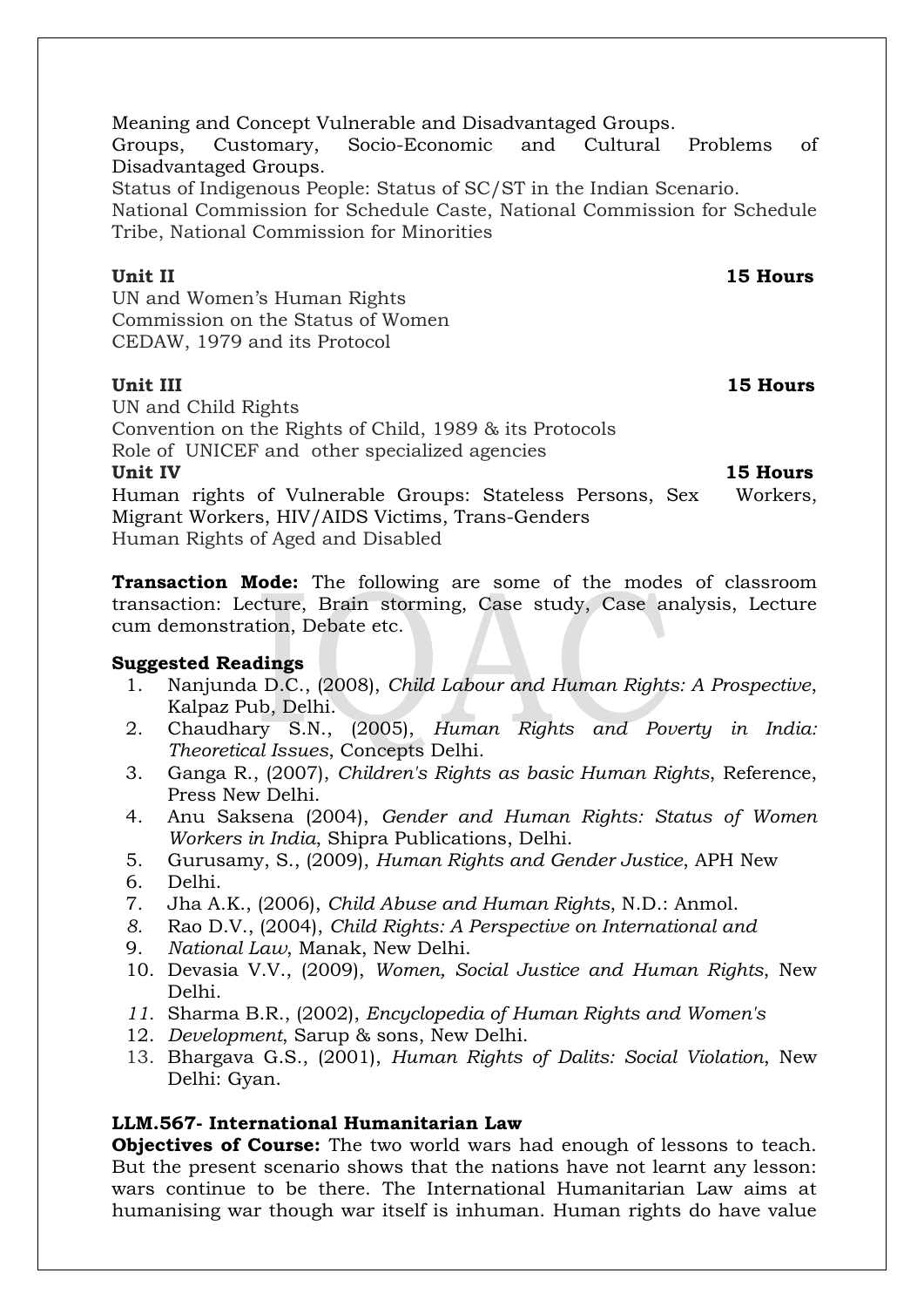only in peace time. War is the negation of all human rights. Though the United Nations Charter does not permit war, it has shown the wisdom to regulate the war if one occurs. War is one of the factors which creates the problem of war. This course intends to equip the learners with the awareness of the various problems of humans: and to inspire them to critically evaluate the international conventions and national legislation.

**Learning Outcomes:** The course will help the learners to understand the dissemination of International humanitarian law, to know about the implementation of International humanitarian Law in the National Legal System and to make them aware about the enforcement mechanisms.

**Unit-I 15 Hours**

**Nature** and Sources of IHL History and Developments of IHL Principles of IHL Humanitarian-human rights nexus

**Unit-II 15 Hours**

Protection of victim of war-Geneva conventions 1949 and its protocol Role of ICRC IHL and UN peace Operations International Humanitarian law & International Human Rights

## **Unit-III 15 Hours**

War Crimes and Human Rights IHL in Internal Armed Conflicts Protection of Cultural Property during War/Conflicts

Protection of Defenseless Persons –Wounded, Prisoners of War & Civilians Regulations and restrictions upon Armed Conflict

**Unit-IV 15 Hours**  Prohibition against means and Methods of Warfare Protection of Cultural Property Implementation of International Humanitarian Laws–National, Regional and International

Internal Criminal Tribunals and International Criminal Court

**Transaction Mode:** The following are some of the modes of classroom transaction: Lecture, Brain storming, Case study, Case analysis, Lecture cum demonstration, Debate etc.

## **Suggested Readings**

- 1. Harland, Christopher (2011), *International Humanitarian Law*, Vij Books India Pvt. Ltd, New Delhi.
- 2. Smith, K. M. Rhona (2010), *Texts & Materials on International Human Rights*, Routledge, New York.
- 3. Thomas Cushman (2014), *Handbook of Human Rights*, Routledge, New York.
- 4. Duffy Helen (2015), *The War on Terror,* Cambridge University Press, UK.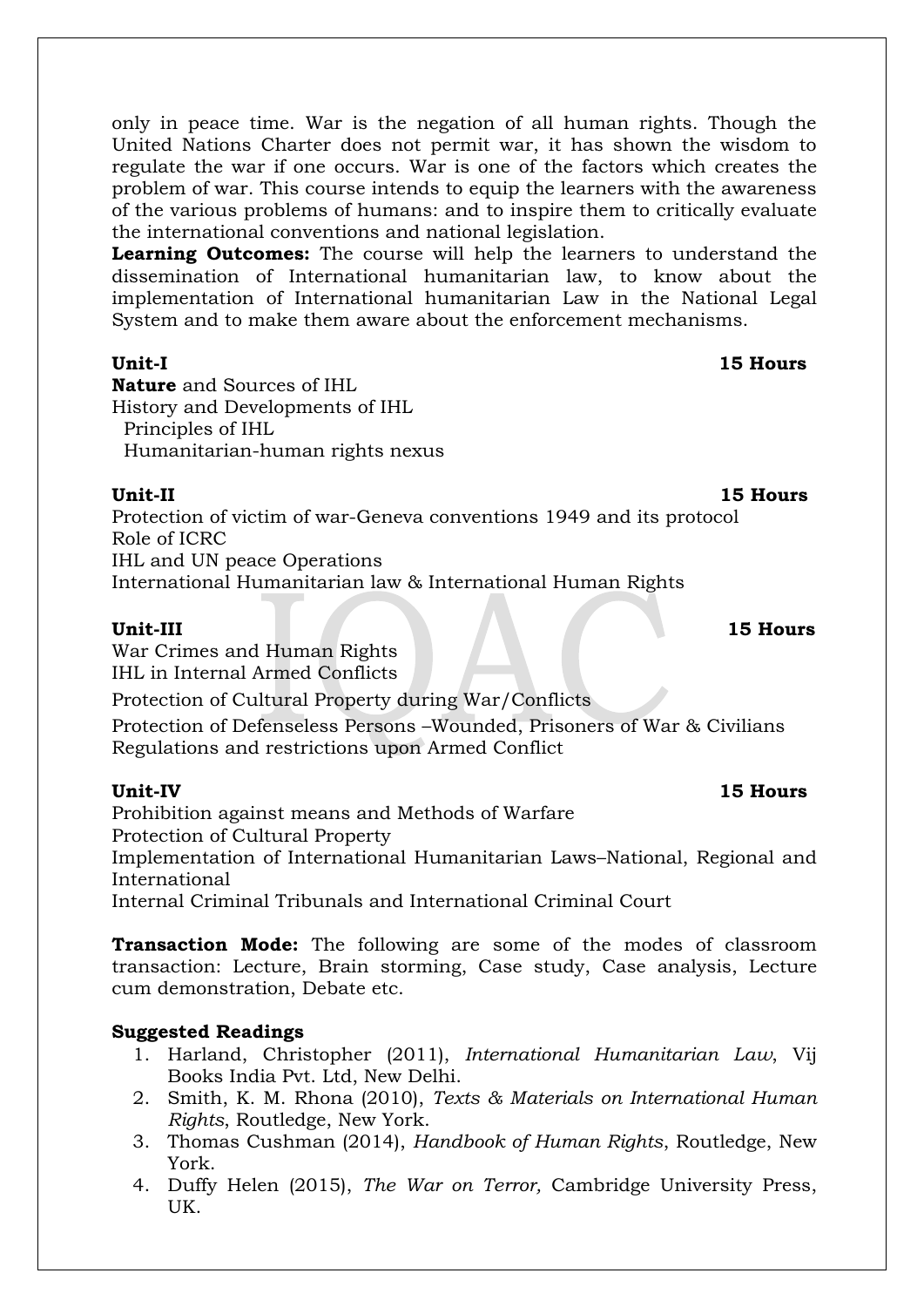- 5. Peou Sorpong (2013), *Human Securities Studies*, World Scientific Publication Company, Singapore.
- 6. Basu Pratim Sibaji (2014), *Forced Migration and Media Mirrors*, Front Page Publications Ltd, UK.
- 7. Khanna S. K. (2012) *War and Human Rights*, Wisdom Press, New Delhi.
- 8. Monshipouri Mahmood (2015), *Terrorism, Security and Human Rights*, Viva Books Private Limited, New Delhi.
- 9. SAHRDC (2008), *Human Rights and Humanitarian Law*, Oxford University Press, New Delhi.
- 10. Sinha Manoj Kumar, (2010), *International Criminal Law and Human Rights*, Manak Publications Pvt. Ltd.: New Delhi.
- 11. Dingott Alkopher Tal (2013), *Fighting for Rights, Ashgate Publishing Limited*, USA.
- 12. Haas Michael (2014), *International Human Rights, Routledge*, New York.
- 13. Lehha Sriram Chandra (2009), *War Conflict & Human Rights Theory and Practice*, Routledge, New York.

### **Group III- Corporate Law (CPL)**

### **Semester III**

### **LLM .553: Corporate Law and Governance**

| L  | Ί. | P | Сr |
|----|----|---|----|
| 28 |    |   | 4  |

**Objectives:** The objective of the course is to make the learners acquainted about the corporate Incorporation, managerial issues, meetings of companies, oppression & mismanagement and investigation and other related issues. It will also cover the recent concept of corporate governance and social responsibility.

**Learning Outcomes**: After thorough study of the course, the learners will be able to understand various aspects of corporate governance in India. It will be help for the learners in UGC NET examination and other competitive examinations.

### **Unit- I 15 Hours**

Corporate Incorporation

Certificate of Incorporation

Memorandum and Articles of Association

Doctrine of Ultra Vires

Doctrine of Indoor Management

Managerial issues

Directors: Appointment, Removal, Position, Powers and Duties of Directors Audit Committee: It's Role Company Secretary: Qualification, Appointment and Duties Officer who is in default: Definition of Officer who is in default Independent directors

### Meetings

Types of Meetings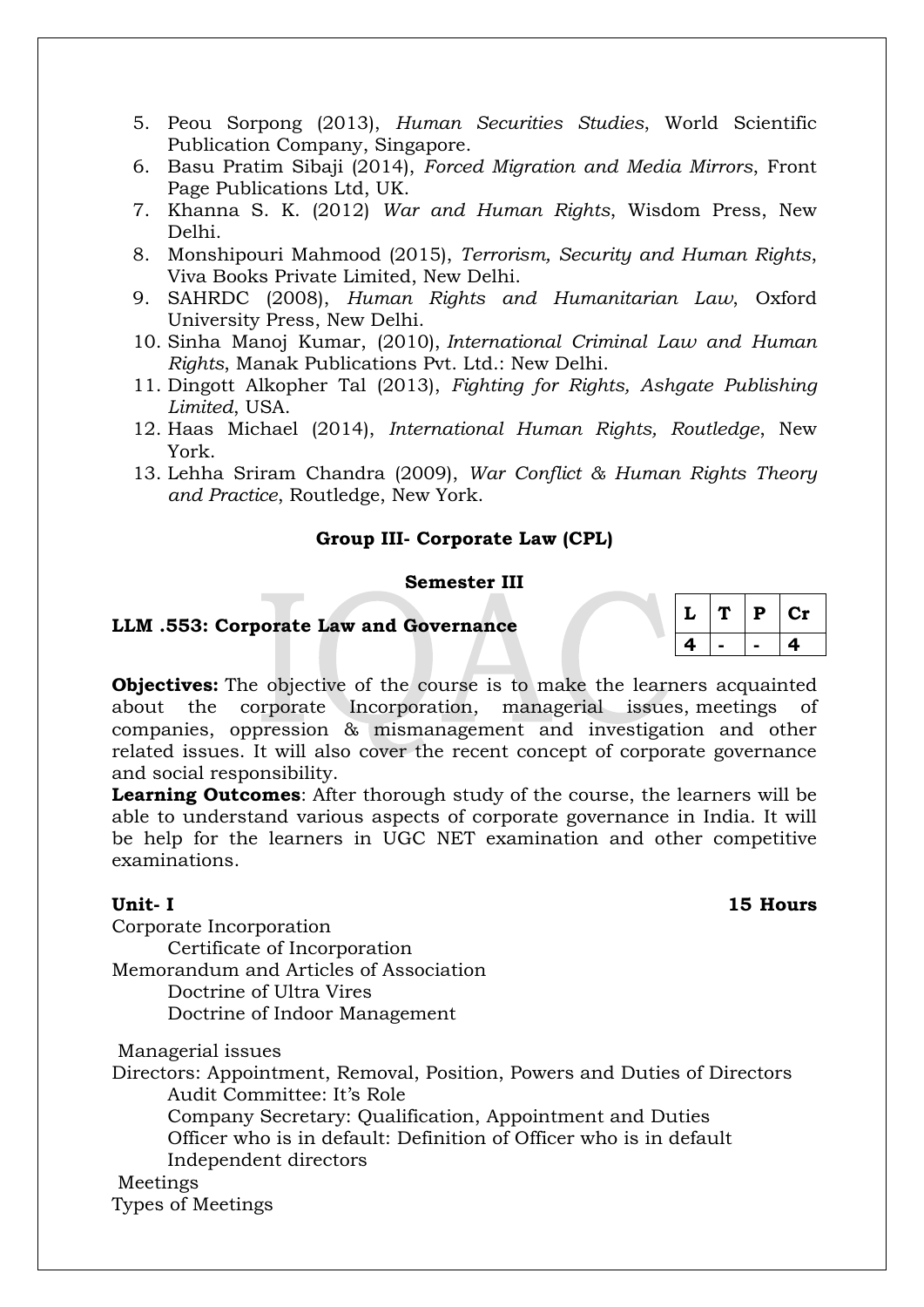Procedure of calling meeting Resolutions and its kinds

### **Unit- II 15 Hours**

Oppression & Mismanagement and Investigation Rule in Foss v. Harbottle Prevention of Oppression Prevention of Mismanagement Role & Powers of the Company Law Board Role & Powers of Central Government Company Investigation

### **Unit-III 15 Hours**

Corporate Liquidation Winding up of Companies Mode of winding up of the companies Compulsory Winding up under the Order of the Tribunal Voluntary winding up Contributories (Payment of liabilities)

Corporate Governance and Social Responsibility Importance of Corporate Governance Different system of Corporate Governance Impact of Legal Traditions and the Rule of Law on Corporate Governance Legal Reforms of Corporate Governance in India Reports of the various Committees on Corporate Governance Emerging Trend based on the recommendation of the Committees Corporate Social and Environmental Responsibility Criminal Liability of Corporations

**Transaction Mode:** The following are some of the modes of classroom transaction: Lecture, Brain storming, Case study, Case analysis, Lecture cum demonstration, Debate etc.

## **Suggested Readings**

- 1. Smith and Keenan's (2002), *Company Law,* Harlow: Longman.
- 2. Lidbetter Andrew, (1999), *Company Investigations and Public Law,* Hart Publishing
- *3.* Sheikh Saleem & Rees William, (2002), *Corporate Governance & Corporate Control,* Taylor and Francis, London.
- 4. Singh Avtar, (2007), *Company Law*, Eastern Book Company, Lucknow.
- 5. Paul Davies & Sarah Worthington, (2008), *Gower's Principles of Company Law*, R. Cambray & Co. Pvt. Ltd.
- 6. Verma S. K. & Gupta Suman (2005), *Corporate Governance and Corporate Law Reform in India*.
- 7. Companies Act, 2013.

## **LLM.558: Competition Law**

|  | Р |  |
|--|---|--|
|  |   |  |

**Unit – IV 15 Hours**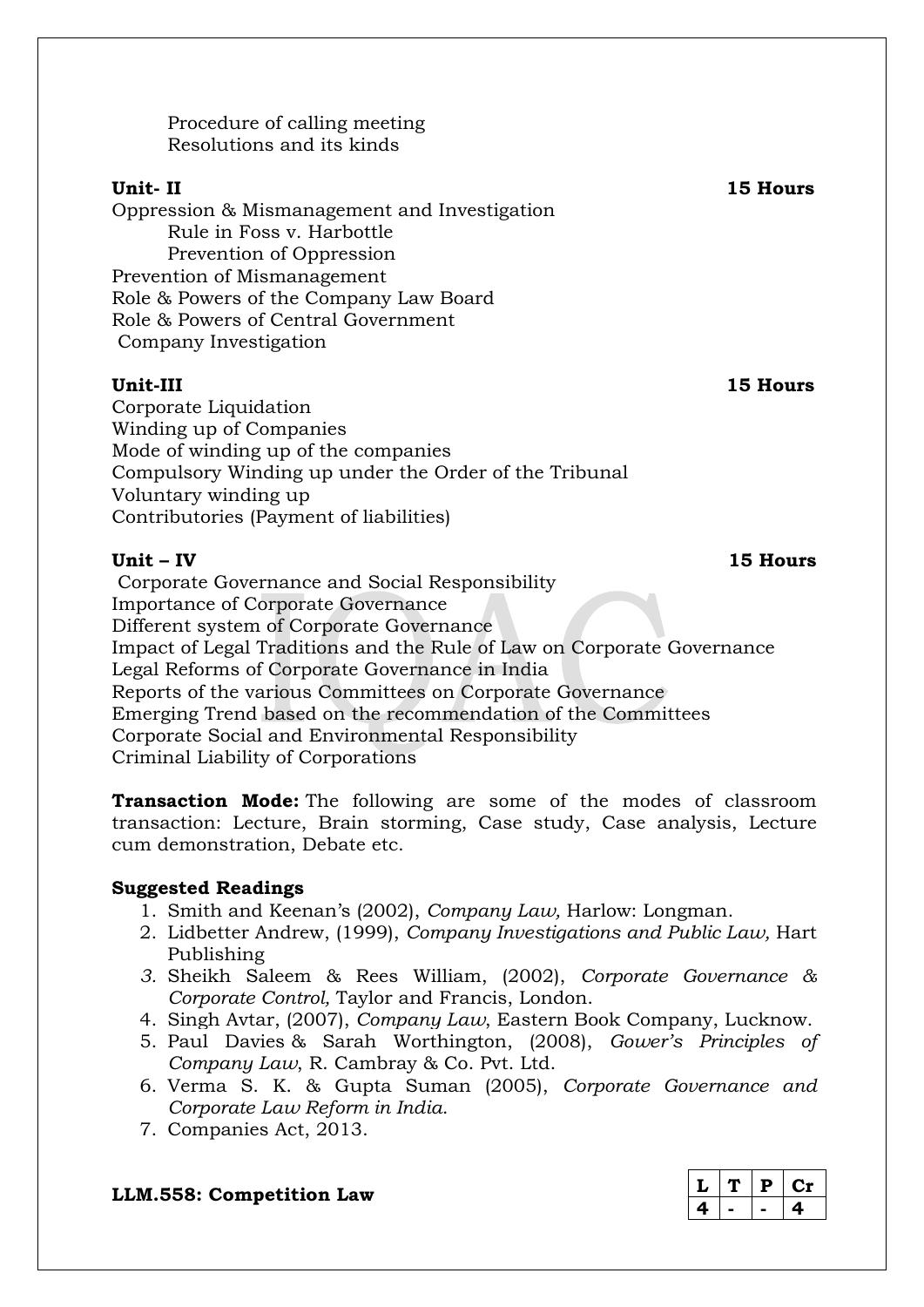**Objectives of Course:** Learners will get the knowledge about the need of competition law, and the anti—competitive agreements, abuse of Dominant Position, Combination and Role of CCI.

### **Learning Outcomes:**

Learners will be able to make a difference between MRTP Act and Competition Act and what kind of agreements are anti-competitive agreements. This course may be helpful for the learners to get jobs in corporate sector.

### **Unit- I 15 Hours**

Historical Development of Competition Law Anti- Competitive Practices and WTO Basic Economic and Legal Principles Restraint of Trade under Indian Contract Act Monopolistic Trade Practices Restrictive Trade Practices **Unit- II 15 Hours**

Aims, Objects and Salient features Comparison between MRTP Act and Competition Act Anti-Competitive Agreement Abuse of Dominant Position Combination Protection of consumers

 Establishment and Composition of CCI Duties, power and functions of CCI, Direction General and its duties Penalties Competition Advocacy Competition fund Competition policy

### **Unit – IV 15 Hours**

Competition Appellate Tribunal: Composition, Functions, Powers and Procedure

Award of Compensation

Power to punish for contempt

Execution of orders

Appeal against the order of Tribunal

**Transaction Mode:** The following are some of the modes of classroom transaction: Lecture, Brain storming, Case study, Case analysis, Lecture cum demonstration, Debate etc.

### **Suggested Readings**

- 1. Ramappa. T. (2006), *Competition Law in India- Policy, Issues and Development*, Oxford University Press, Delhi.
- 2. Nahar. S. Mahala (2006), *Competition Act, 2002 Law Practice And Procedure*, Commercial Law Publishers, Delhi.
- 3. Dhall .Vinod (ed.), (2007), *Competition Law Today*, Oxford University Press, Delhi.

**Unit-III 15 Hours**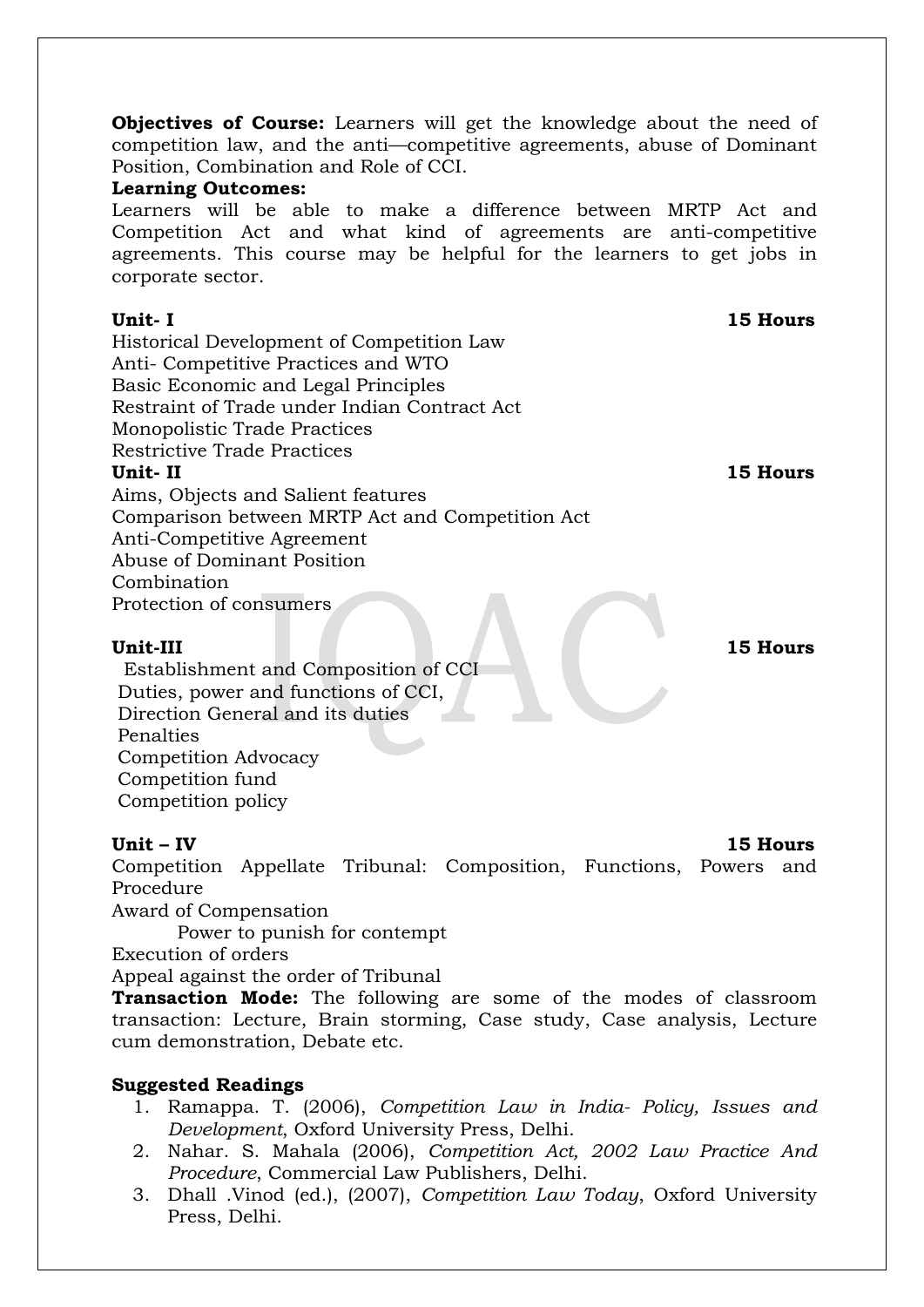- 4. Bangia R.K. (2004), *A Handbook of Consumer Protection Laws and Procedure*, Allahabad Law Agency, Faridabad.
- 5. Singh Avtar, (2005), *Law of Consumer Protection; Principles and Practice*, Eastern Book Company, Lucknow.
- 6. Verma S.K. & M. Afzal Wani (ed.), (2004), A *Treatise on Consumer Protection Laws*, Indian Law Institute, New Delhi.
- 7. Kaushal Anoop K., (2006), *Universal's Practical Guide to Consumer Protection Law,* Universal law Publishing Company, New Delhi.
- 8. Pavleen, (2006), *Consumer Decision- Making*, Deep & Deep Publication.
- 9. Aggarwal, Prof. V. K. (2008), *Consumer and Protection Law and Practice*,New Delhi.
- 10. Mittal D.P. (2007) *Taxmann's Competition Law*, Taxmann, New Delhi.
- 11. Universal Law Publishing Company (2003), *Universal Guide to Competition Law in India,* Universal Law Publishing Company, New Delhi.

## **LLM.563: Regulation of Financial Market and Foreign Investment**

 $|L|$  **T**  $|P|$  **Cr 4 - - 4**

**Objectives of Course:** Learners should have general

understanding of the trends in regulation of capital markets and foreign investments. They should appreciate the broader economic objectives and purposefulness of the nature, forms and extent of regulation of the capital markets.

### **Learning Outcomes:**

To provide knowledge in the field of law and practices related to securities and financial markets and to train learners to deal with legal and economic aspects of them.

### **Unit- I 15 Hours**

Nature & Role of Financial Market

 Money Market: Characteristics, Importance and Players of Money Market

 Money Market Instruments: Call Money, Treasury Bill, Commercial Papers, Certificate of Deposit, Bill Market

 Financial Institutions: Banking and Non-Banking Financial Co. (NBFCs)

Capital Market: Primary and Secondary market, Mutual Fund, SEBI Regulation

Role of SEBI & SBI

 History of Stock Exchange in India NSE & BSE Investor Protection-Need for Educating Investors

### **Unit- III 15 Hours**

Investment in India: Entities into which FDI can be made Issue of Financial Instruments Modes of FDI in India Guidelines for the Calculation of Total Foreign Investment

### **Unit- II 15 Hours**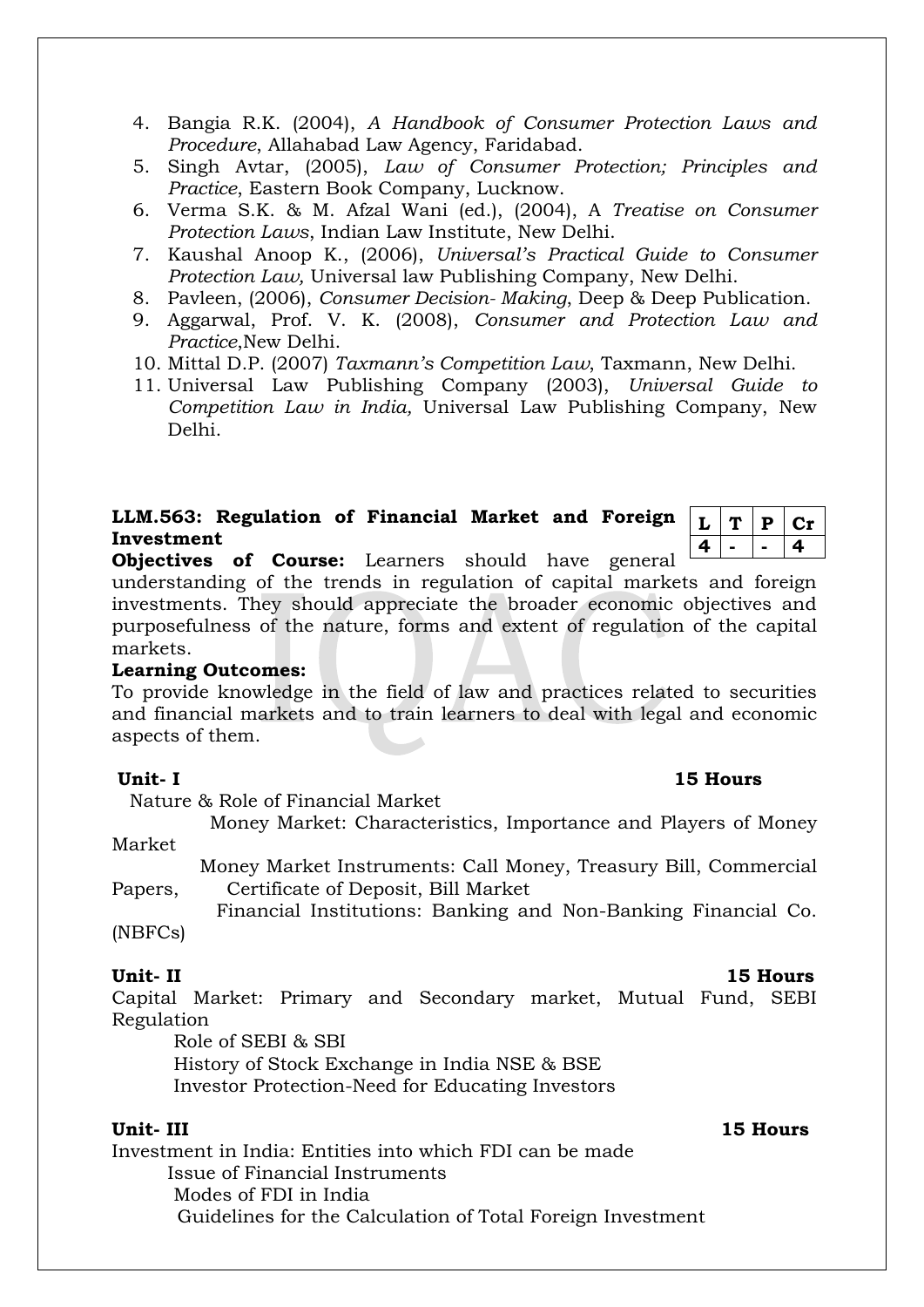**Unit- IV 15 Hours**

Bilateral Investment Treaties: Constitutional Perspective of Bilateral Investment Treaties: Need and applicability Standards of Protection Treaties vis a vis State Responsibility

 Dispute Resolution under Investment Treaties Basic Concepts in Investment Treaty

The FEMA, 1999: Regulations and Management of Foreign Exchange

 Emerging paradigms with special reference to disclosure of Foreign Income and Assets/ Black Money (Undisclosed Foreign Income and Assets) & Imposition of Tax Act, 2015

**Transaction Mode:** The following are some of the modes of classroom transaction: Lecture, Brain storming, Case study, Case analysis, Lecture cum demonstration, Debate etc.

### **Suggested Readings**

- 1. Bjorklund, Andrea K., (2015), *Yearbook on International Investment Law & Policy 2013- 2014,* Oxford University Press.
- *2.* Dolzer, R., (2013), *Principles of International Investment Law (Foundations of Public International Law.*
- 3. Giorgetti, C., (2014), *Litigating International Investment Disputes*, Martinus Nijhoff.
- 4. Jean E., Kalicki, Arnold & Porter and Anna Joubin-Bret, (2015), *Reshaping the Investor-State Dispute Settlement System: Journeys for the 21st Century*, Brill, Nijhoff.
- 5. Jeswald W. Salacuse, (2013), *The Three Laws of International Investment National, Contractual, and International Frameworks for Foreign Capital, OUP*.
- 6. J., Weeramantry, (2012), *Treaty Interpretation in Investment Arbitration, Oxford International Arbitration Series (OUP).*
- 7. Kavaljit, Singh and Burghard Ilge, (2016), *Rethinking Bilateral Investment Treaties: Critical Issues and Policy Choices, Both Ends and Madhyam Publishers (Joint)*, Netherlands and New Delhi.
- 8. Kondaiah Jonnalagadda, (2015), *Securities Law, Lexis Nexis*.
- *9.* K.Yannaca-Small (2010), *Arbitration under International Investment Agreement, OUP.*
- 10. Singhania, D.C*., Foreign Collaborations and Investment India*, Universal Law Publishing, Delhi.
- 11. Taxmann's, *Foreign Exchange Management Manual*, Taxmann Publication (P.) Ltd., New Delhi.

### **LLM.568: INSURANCE LAW**

|   |  | U 79 |
|---|--|------|
| 2 |  | 41   |

**Objectives of Course:** This course is designed to acquaint the learners with the conceptual and operational parameters of insurance law in the context of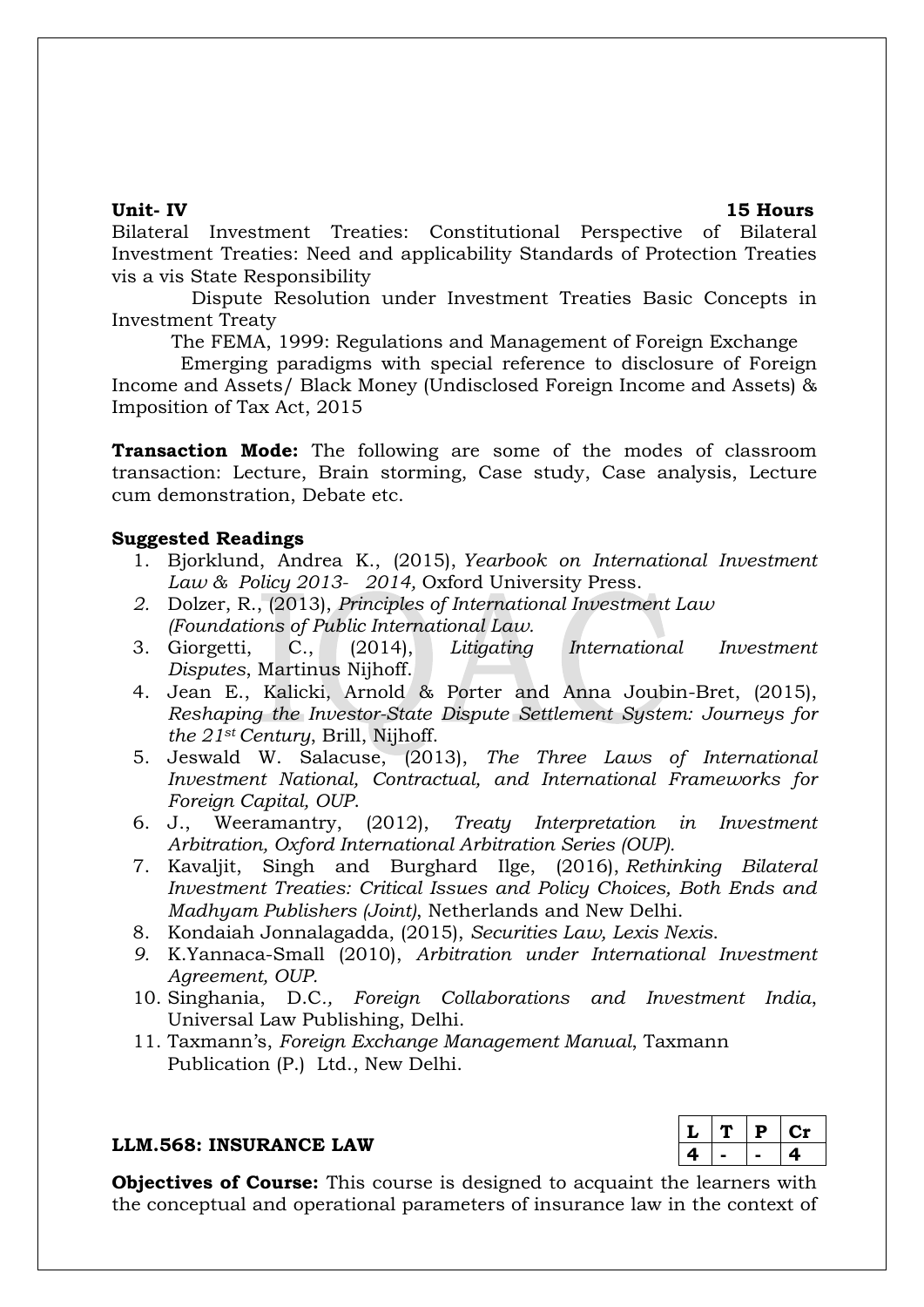the development of the general principles of law and judicial interpretation to inform the learners about the use of law for the establishment of "just" order in insurance and to develop the appreciative and evaluative faculties of the learners.

**Learning Outcomes:** The course will help the learners to acquaint with the conceptual and operational parameters of insurance law, the judicial interpretation, and emerging dimensions of the insurance system.

Introduction

Nature of insurance contract, various kinds of insurance, proposal, policy, parties, consideration, need for utmost good faith, insurable interest, indemnity

Insurance policy, law of contract and law of torts-future of insurance: need, importance and place of insurance

History and development

### **Unit- II 15 Hours**

General Principles of Law of Insurance Definition, nature and history The risk - commencement, attachment and duration Assignment and alteration Settlement of claim and subrogation

Indian Insurance Law: General The Insurance Act 1938 and the Insurance Regulatory Authority Act 2000 Mutual insurance companies and cooperative life insurance societies Double Insurance and re-insurance

### **Unit- IV 15 Hours**

Life Insurance Nature and scope Event insured against life insurance contract Circumstances affecting the risk Amounts recoverable under life policy Persons entitled to payment

**Transaction Mode:** The following are some of the modes of classroom transaction: Lecture, Brain storming, Case study, Case analysis, Lecture cum demonstration, Debate etc.

### **Suggested Readings**

- 1. John Hanson and Christopals Henly, All Risks Property Insurance (1999), LLP Asia, Hong Kong. Peter Mac Donald Eggers and Patrick Foss, Good Faith and Insurance Contracts (1998) LLP Asia, Hong Kong.
- 2. J.V.N. Jaiswal, Law of Insurance, (2008)EBC.

### **Unit- III 15 Hours**

## **Unit- I 15 Hours**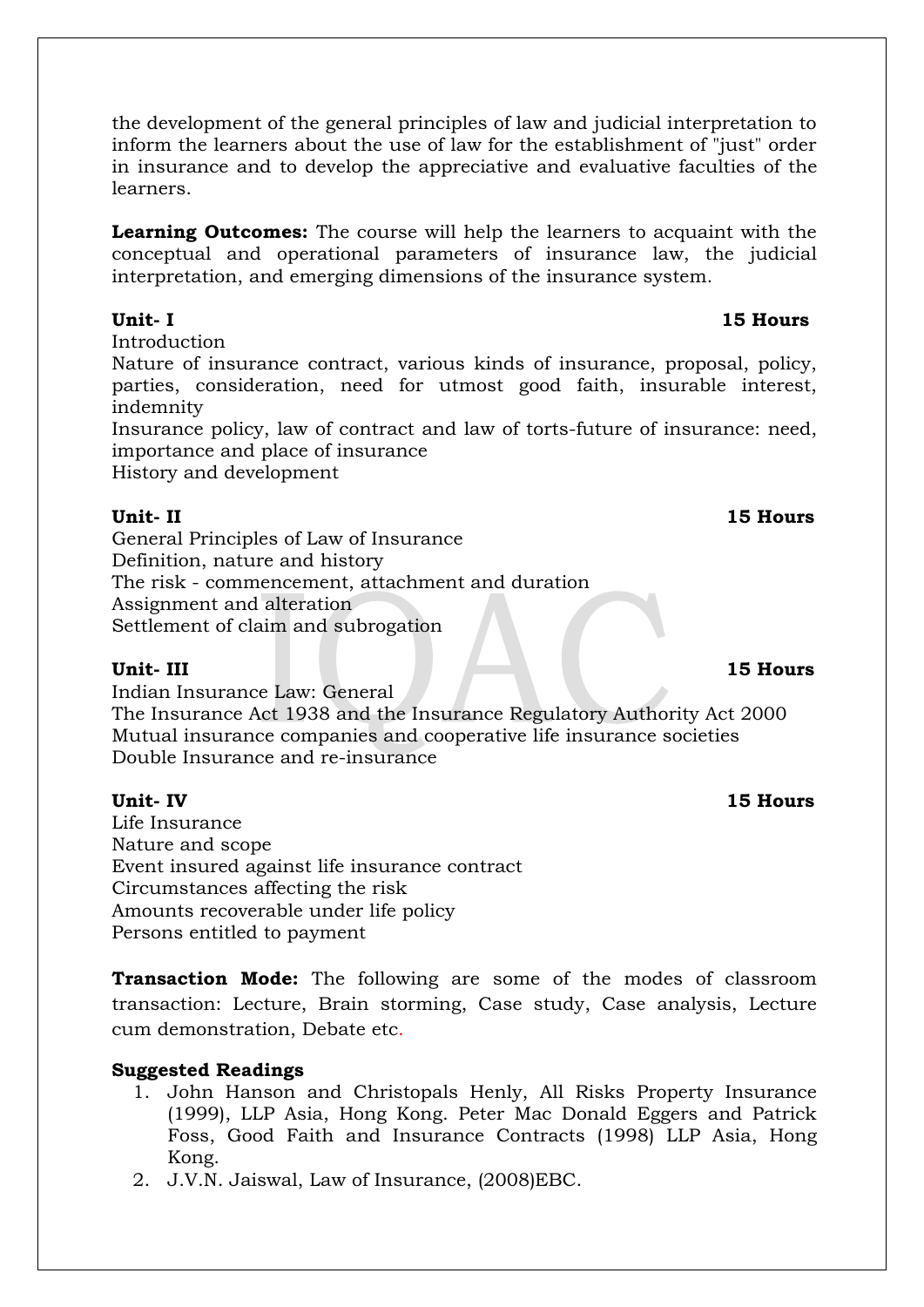- 3. John Lowry, Philip Rawlings, Robert Merkin, Insurance Law, Doctrines and Principles, (2011) Hart Publishing.
- 4. Banerjee, Law of Insurance (1994), Asia Law House, Hyderabad.
- 5. JCB Gilman and Mustill, Arnold on the Law of Marine Insurance, (1981).
- 6. Sweet & Maxwell Birds, Modern Insurance Law (1997)
- 7. Sweet & Maxwell Colinvaux's, Law of Insurance (1997).
- 8. E.R. Hardy Ivamy, General Principles of Insurance Law (1979).
- 9. Edwin W. Patterson, Cases and Materials on Law of insurance (1955).
- 10. M. N. Sreenivasan Law and the Life Insurance Contract (1914) Law of insurance (1955).
- 11. M. N. Sreenivasan Law and the Life Insurance Contract (1914).
- 12. Mitra B.C, Law Relating to Marine Insurance (1997) Asia Law House, Hyderabad.

### **LLM 550: Applied Legal Studies – III**

**Objective of the Course:** This subject is based on UGC-NET examination and it contains seven papers named Indian Contract Act, Indian Partnership Act, Indian Sales of Goods Act, Negotiable Instruments Act, Company Act, Environmental Law and Human Rights. Through this subject, the learners will aware about the provisions of concern papers, recent Judgements and amendment.

**Learning Outcome:** After thorough study of this subject, the learners will enable to gain proper understanding of paper and will be able to clear their UGC-NET examination.

Concepts: Industry, Industrial Dispute and Workman

Trade Unions: Rights and Immunities of Registered Trade Union;

Registration and its advantages

Methods for Settlement of Industrial Disputes under Industrial Disputes Act, 1947

Strike and Lockout as Instruments of Collective Bargaining Retrenchment, Lay – off and Closures

**Unit-II 15 Hours** Indian Partnership Act, 1932

Nature and essentials of partnership mutual rights and liabilities of partners, advantages of registration of firms<sup>37</sup> Sales of Goods Act<sup>38</sup> Negotiable Instruments Act<sup>39</sup>

**Unit-III 15 Hours**

### **Unit-I 15 Hours**

## $L | T | P | Cr$ **4 - - 4**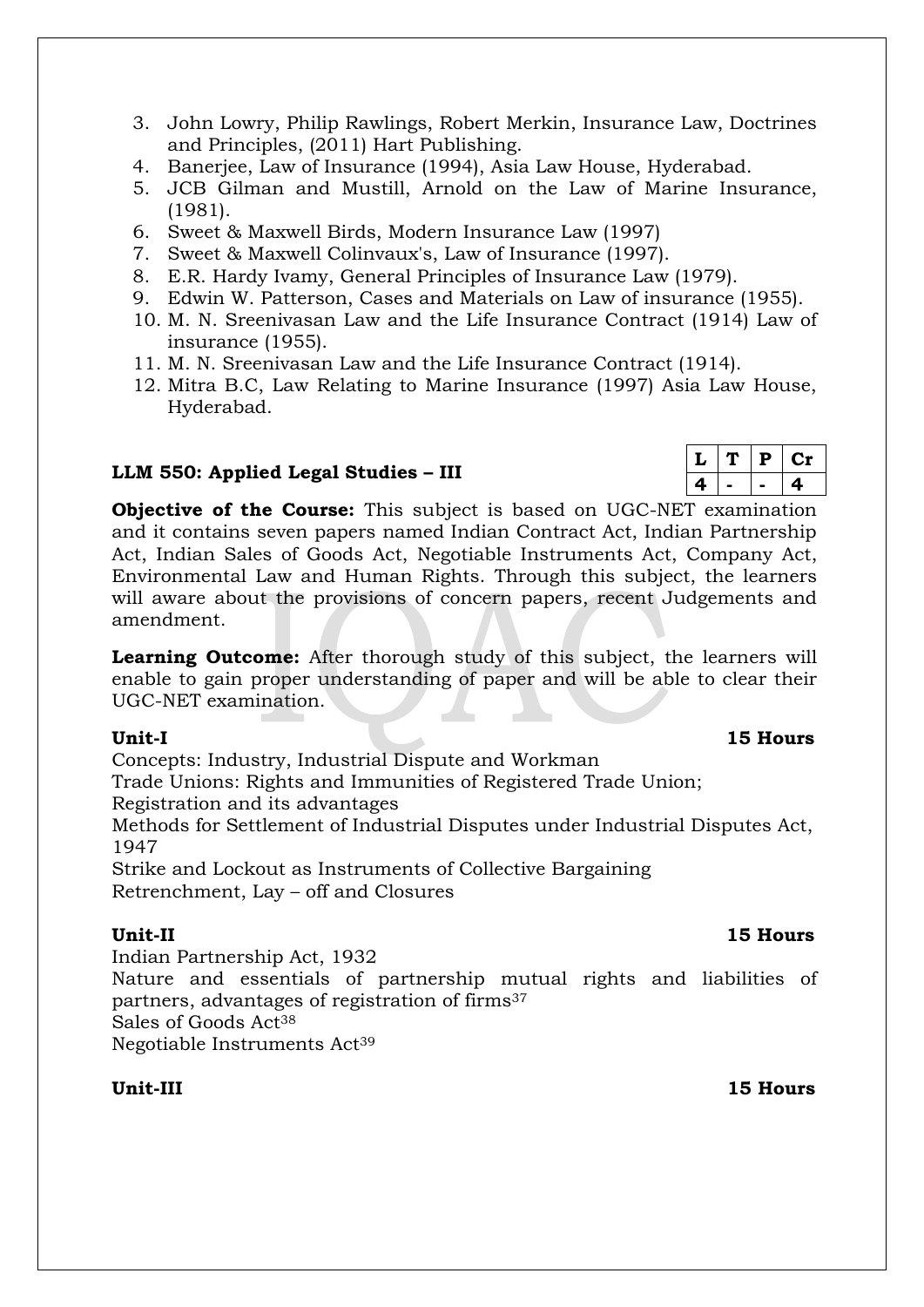Company Law: Role of Directors, Doctrines of Indoor Management and Ultra Vires

### **Unit-IV 15 Hours**

Consumer Protection Act, 1986 Right to Information Act, 2005

**Transaction Mode:** The following are some of the modes of classroom transaction: Lecture, Brain storming, Case study, Case analysis, Lecture cum demonstration, Debate etc.

### **Suggested Readings**

- 1. Galanter, M. (ed.) (1997), *Law and Society in Modern India*, Oxford University Press.
- 2. Singh, Avtar (2013), *Contract and Specific Relief*, Eastern Book Company, New Delhi.
- 3. Bangia, R. K., (2013), *Law of Torts With Consumer Protection Act,* ALA. Delhi.
- 4. Markanda, P. C., (2010), *The Law of Partnership in India.* Lexis-Nexis, Delhi.
- 5. Jaswal P.S. & Jaswal Nishta, (2015), *Environmental Law*, Allahabad Law Agency.
- 6. Joshi K.C. 3rd (ed.) (2016), *International Law And Human Rights*, Eastern Book Company, New Delhi.

### **LLM 597: Research Proposal (Common for All Groups)**

| XXX000 Value Added Course (Common for All Groups) |  |
|---------------------------------------------------|--|

### **Semester IV**

**Optional Groups – I/II/III (In continuation to Opted group in Semester III)**

### **LLM. 571- Emerging Paradigms of Legal Framework on Environmental Management in India**

| L | Р | Юr |
|---|---|----|
| 4 |   | 4  |

**Unit-I 15 Hours** Pre Independence Environmental Legislations in India Shore Nuisance (Bombay and Colaba) Act, 1853 Oriental Gas Company Act, 1857 The Series Act, 1867 The Bengal Smoke Nuisance Act, 1905 The Indian Forest Act, 1927

**Unit-II 15 Hours**

|  | b. | -3- |
|--|----|-----|
|  |    |     |
|  |    |     |

 $L | T | P | Cr$ 

|   | Ρ | œ |
|---|---|---|
| ═ |   |   |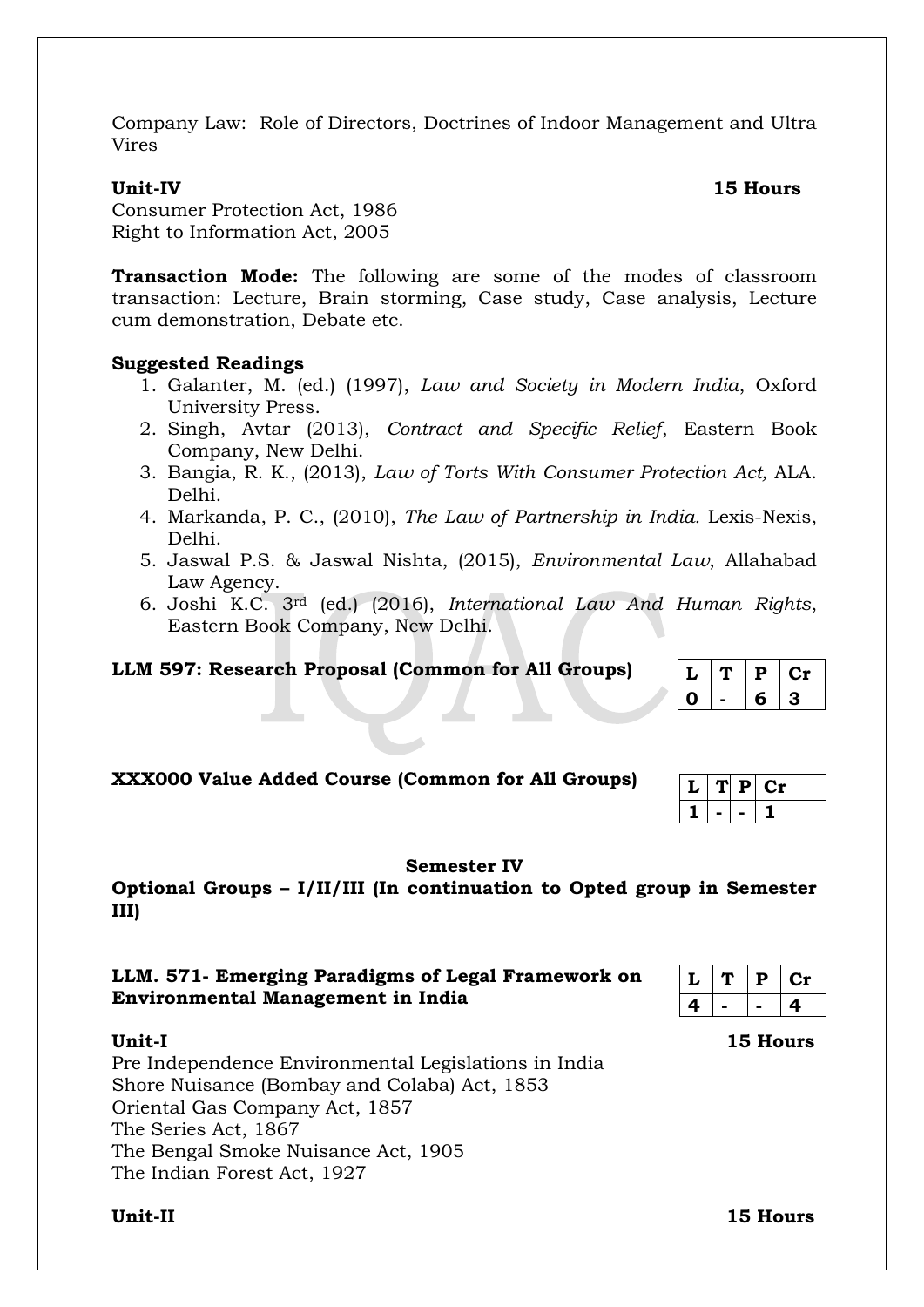Post Independence Environmental Legislations in India and Implementing Mechanism

The Wildlife (Protection) Act, 1972

The Water (Prevention and Control of Pollution) Act, 1974

The Air (Prevention and Control of Pollution) Act, 1981

The Environment (Protection) Act, 1985

The Public Liability Insurance Act, 1991

The Biological Diversity Act, 2002

**Unit-III 15 Hours**

Public Participation and Environmental Decision Making: Concept, Object, Significance, Advantages & Disadvantages and Techniques

Impact Assessment of Socio-Economic Environment: Prediction and Assessment

Biological Environment and Environment Impact Assessment.

### **Unit- IV 15 Hours**

Environment Auditing

Corporate Social Responsibility

Environment Assessment in India- Legislative Aspects and Current Practices

### **Suggested Readings**

- 1. Bhatt, S., (2009), *Environment Protection*, APH Publishing Corporation, Delhi.
- 2. Dube, Indrajit, (2007), *Environmental Jurisprudence*, Lexis Nexis Butterworths, Nagpur.
- 3. Jaswal, P. S. & Jaswal, Nishtha, (2015), *Environmental Law*, Allahabad Law Agency, Faridabad.
- 4. Khan, I. A., (2009), *Environmental Laws*, Central Law Publication, Allahabad.
- 5. Lear, Shannon O., (2010*), Environmental Politics*, Cambridge University Press, New Delhi.
- 6. Louis, J. Kotza, L. J., (2013), *Global Environmental Governance- Law and Regulation for 21st Century*, Edward Elgar Publishing Ltd., Cheltenham.
- 7. Mallick, M.R., (2012), *Environment & Pollution Laws*, Professional Book Pub., Delhi.
- 8. Shastri, S. C., (2010), *Environmental Laws*, Eastern Book Company, Lucknow.
- 9. Stephens, Tim, (2009), *International Courts and Environmental Protection,* Cambridge University Press, Cambridge.
- 10. Tiwari, N. D., (2011*), Environmental Law*, Allahabad Law Agency, Faridabad.

### **LLM.576- Role of Judiciary, NGOs in Environmental Protection**

|   | P | C 11 |
|---|---|------|
| Œ |   | α    |

### **Unit-I 15 Hours**

Theories of Environmental Protection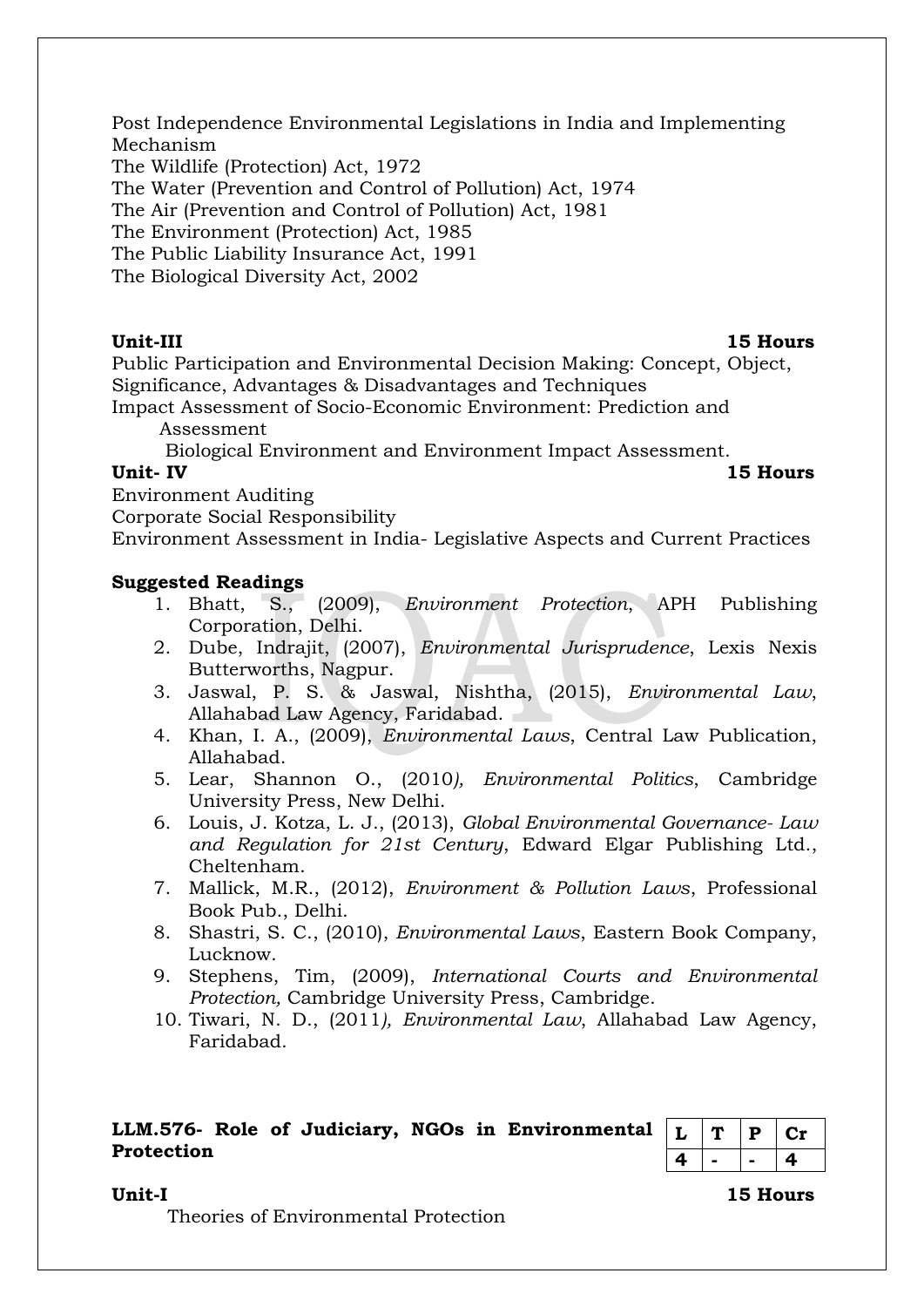Bentham's Doctrine of Utility and Environment Protection Roscoe Pound's theory of Social Engineering and Environmental Protection The Contemporary Environmental Issues

### **Unit-II 15 Hours**

Social Engineering and Sustainable Development Indian Judiciary on Environment Protection Public Interest Litigation and Environment Protection

Judicial Response and Environment- Expanding Horizons of Article 21 Right to Clean and Healthy Environment- A Basic Human Right

Right to Clean and Healthy Environment

Right to Pure Drinking Water

Right to Protection against Noise Pollution

Right to Life *Vis a Vis* Right to Livelihood

Right to Life *Vis a Vis* Right to Freedom of Trade, Business and Profession

### **Unit- IV 15 Hours**

- Role of Judiciary in Enforcement of International Environmental Laws Doctrine of Inter-Generational Equity Polluter Pay Principle Doctrine of Absolute Liability
	- Precautionary Principle
	- Environmental Rights- Third Generation Rights
- Role of NGOs in Environment Protection

Joint Forest Management

### **Suggested Readings**

- 1. Jaswal, P. S. & Jaswal, N. (2015), *Environmental Law,* Allahabad Law Agency, Faridabad.
- 2. Khan, I. A. (2009), *Environmental Laws,* Central Law Publication, Allahabad.
- 3. Shastri, S. C. (2010), *Environmental Laws,* Eastern Book Company, Lucknow.
- 4. Dube, I. (2007), *Environmental Jurisprudence Polluter's Liability,* Lexis Nexis.
- 5. Singh, Gurdip, (2005), *Environmental Law in India,* Mac Millan, New Delhi.
- 6. Leelakrishnan, P. (2010), *Environmental Law*, Lexis Nexis, New Delhi.
- 7. Armin R. And Divan Shyam, (2013) *Environmental Law and Policy in India- Case, Material and Statutes, Oxford* University Press.

### **SEMESTER IV**

### **Unit-III 15 Hours**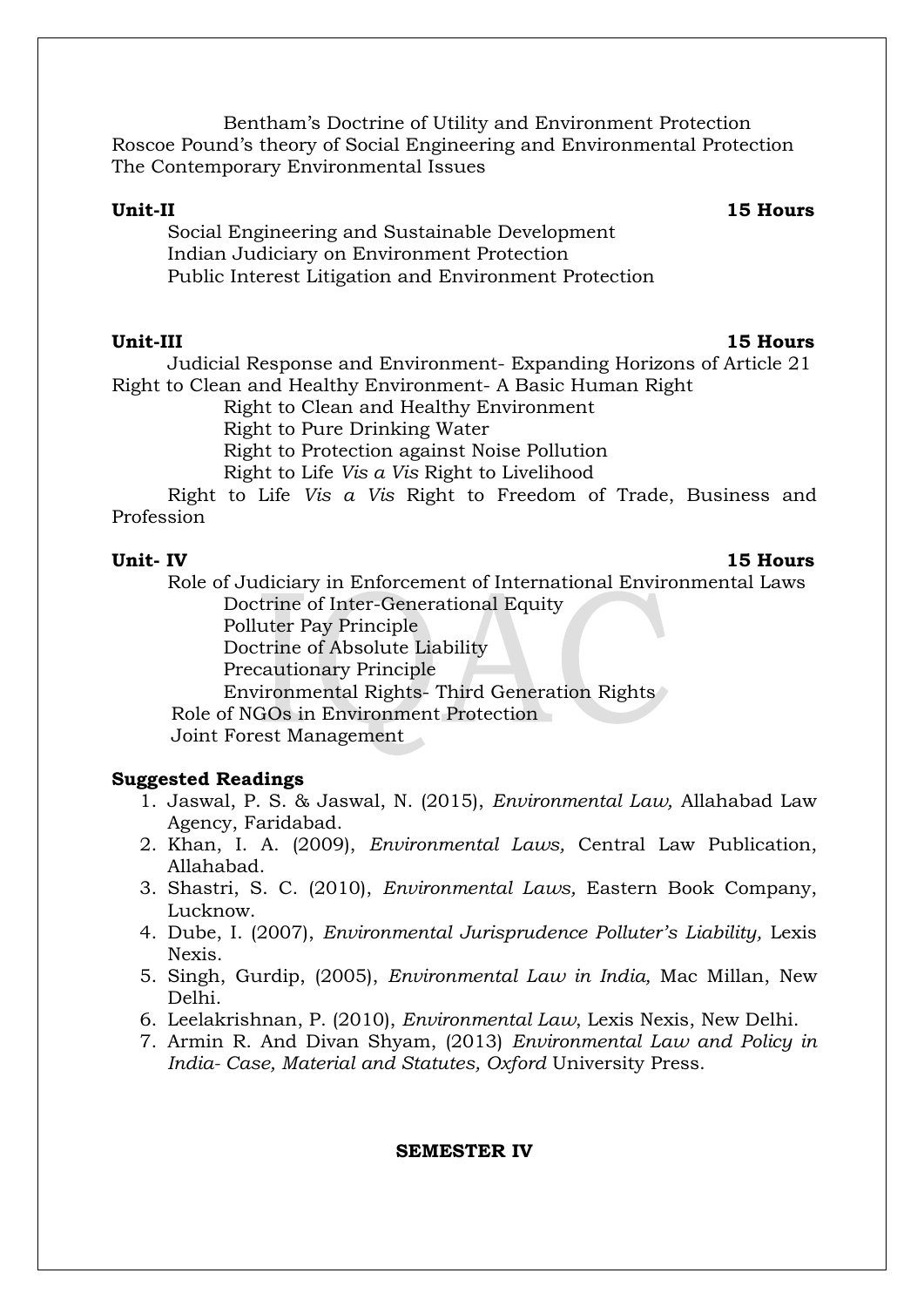## **LLM.572- Criminal Justice System and Human Rights**

**Objective of Course:** To impart knowledge about Criminal

Justice System in India, i.e Police Organization, Prosecution, fair trial, provisions relating to clemency, Human Rights of Detainees, Prisoners and Convicts and policies relating to Drug Addiction and NDPS Act, 1985 etc.

**Learning Outcomes:** After completion of the course, the learners will be able to learn, how to report the FIR of crime, Landmark judgements relating to Human Rights and Criminal Justice System which may be useful in the Judiciary as well as in UGC-NET.

Principle of fair trial.

Criminal Procedure and Human Rights: Constitutional Provisions, Criminal Justice System in India, Police Organization, Prosecution, Courts

### **Unit-II 15 Hours**

Reporting a Crime: FIR

Investigation: Investigation Overview Search, Seizure,

Investigation/Preliminary Questioning

Arrest: Circumstances and Rights when Arrested Bail, Detention, Trial and Prevention Detention

Sentencing, Execution Clemency and Remission of Sentences etc

 Human Rights of Detainees, Prisoners and Convicts Legal Aid and Compensation Recent Developments in Criminal Justice System, Landmark Judgements

 Human Rights and Prison System in India Drug Addiction and NDPS Act, 1985

### **Unit-IV 15 Hours**

 History and Evaluation of International Criminal Law International Criminal Court International Criminal Tribunals

**Transaction Mode:** The following are some of the modes of classroom transaction: Lecture, Brain storming, Case study, Case analysis, Lecture cum demonstration, Debate etc.

### **Suggested Readings**

- 1. South Asia Human Rights Documentation Department (SAHRDC), (2006) *Handbook of Human Rights and Criminal Justice in India: the System and Procedure*, Oxford: New Delhi.
- 2. Sinha Manoj Kumar, (2010) *International Criminal Law and Human Rights*, Manak Publications Pvt. Ltd.: New Delhi.
- 3. Weber Leanne, Fishwick Elaine, Marmo Marinella, Crime, (2014), *Justice and Human Rights*, Palgrave Macmillan, New York.

|   | D | UP. |
|---|---|-----|
| " |   | ш   |

### **Unit- III 15 Hours**

### **Unit-I 15 Hours**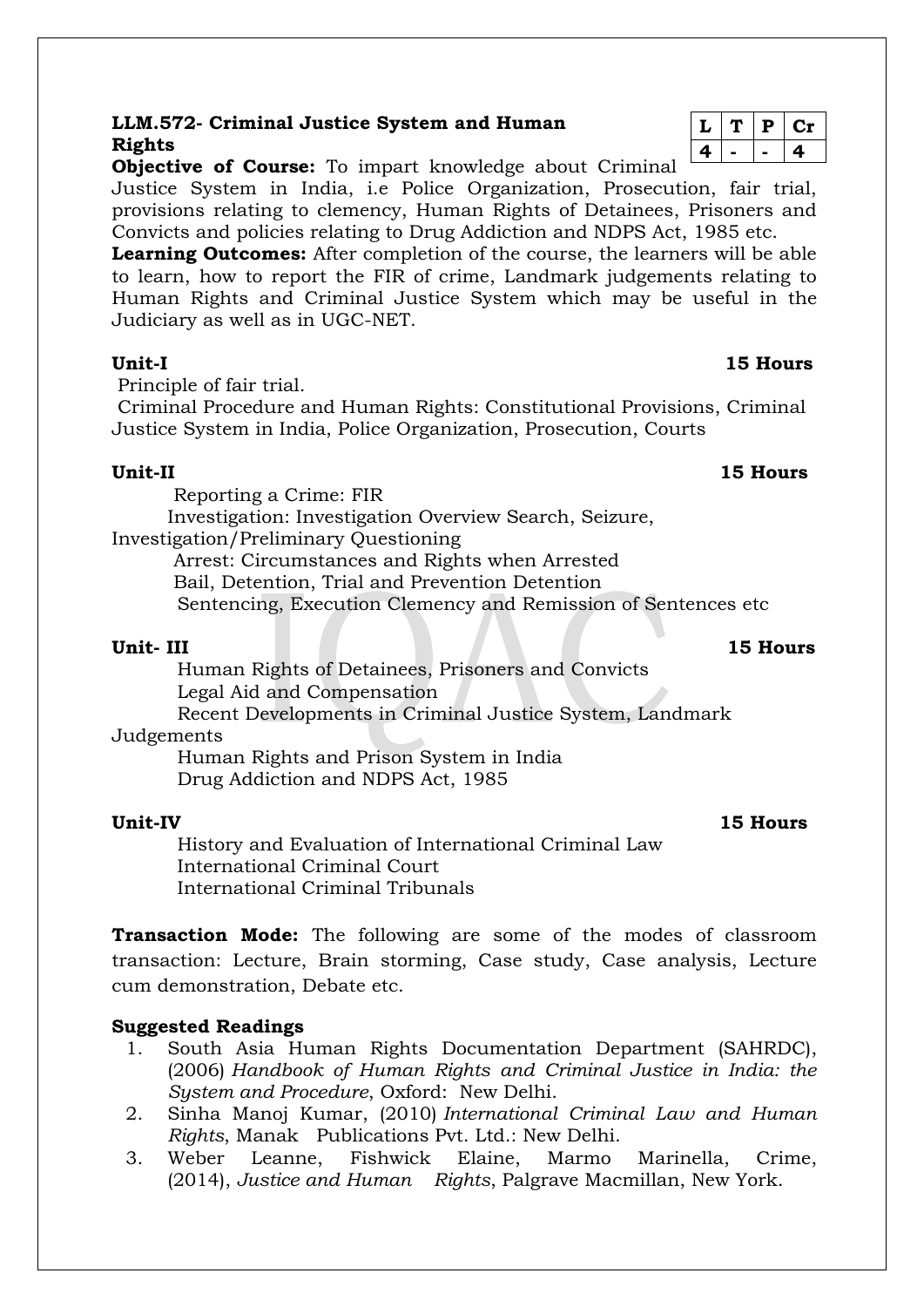- 4. Anand V.K., Human Rights, (2012) *Human Rights*, Allahabad Law Agency, Haryana.
- 5. National Human Rights Commission India, (2012) *Human Rights Best Practices Relating to Criminal Justice in a Nutshell*, National Human Rights Commission, New Delhi.
- 6. South Asia Human Rights Documentation Department, (2015), *Introducing Human Rights: An Overview Including Issues of Gender Justice, Environmental, and Consumer Law*, Oxford: New Delhi.
- 7. National Human Rights Commission India, (2011), *Manual on Human Rights for Police Officers,* National Human Rights Commission, New Delhi.
- 8. Qadri S.M.A., (2005), *Criminology Problems and Perspective*, Eastern Book Company, Lucknow.
- 9. Scott David, (2013), *Why Prison?* Cambridge University Press, United Kingdom.
- *10.* Amatrudo Anthony, (2014), *Human Rights and the Criminal Justice System*, Routledge.
- 11. Vibhute, K.I.: *Criminal Justice: A Human Rights Perspective of the Criminal Justice Process in India:* Eastern Book Company.
- 12.

## **LLM.577-Refugee Law**

**Objectives of course:** The objectives of this course is to make the leaner to aware about the refugee law, convention relating

to refugee, problem of refugees and role of UNHCR, procedure to determine the status of refugees, human rights of refugees.

### **Outcome of course:**

This subject is useful for the proper understanding of problems of refugees and their solution

The learners will leaner about the determination of refugees

The leaners will get knowledge about the Indian policy regarding the refugee

Historical development of refugee law

United nations relief and rehabilitation administration (UNRRA) International Refugee organization

Human rights of refugees

### **Unit-II 15 Hours**

The Convention Relating to the Status of Refugees,1951 Protocol relating to the Status of Refugees, 1967 Determination of refugees status

**Unit-III 15 Hours** Solution to Refugee Problems: Resettlement in Third Country, Local Integration, Voluntarily or forced Repatriation, Comprehensive Responses Contemporary Developments in Refugee Law: International Burden Sharing, International Safe Countries Burden, Temporary Protection, Environmental refugees, Safety Zones

### **Unit-IV 15 Hours**

### **Unit-I 15 Hours**

# **L T P Cr 4 - - 4**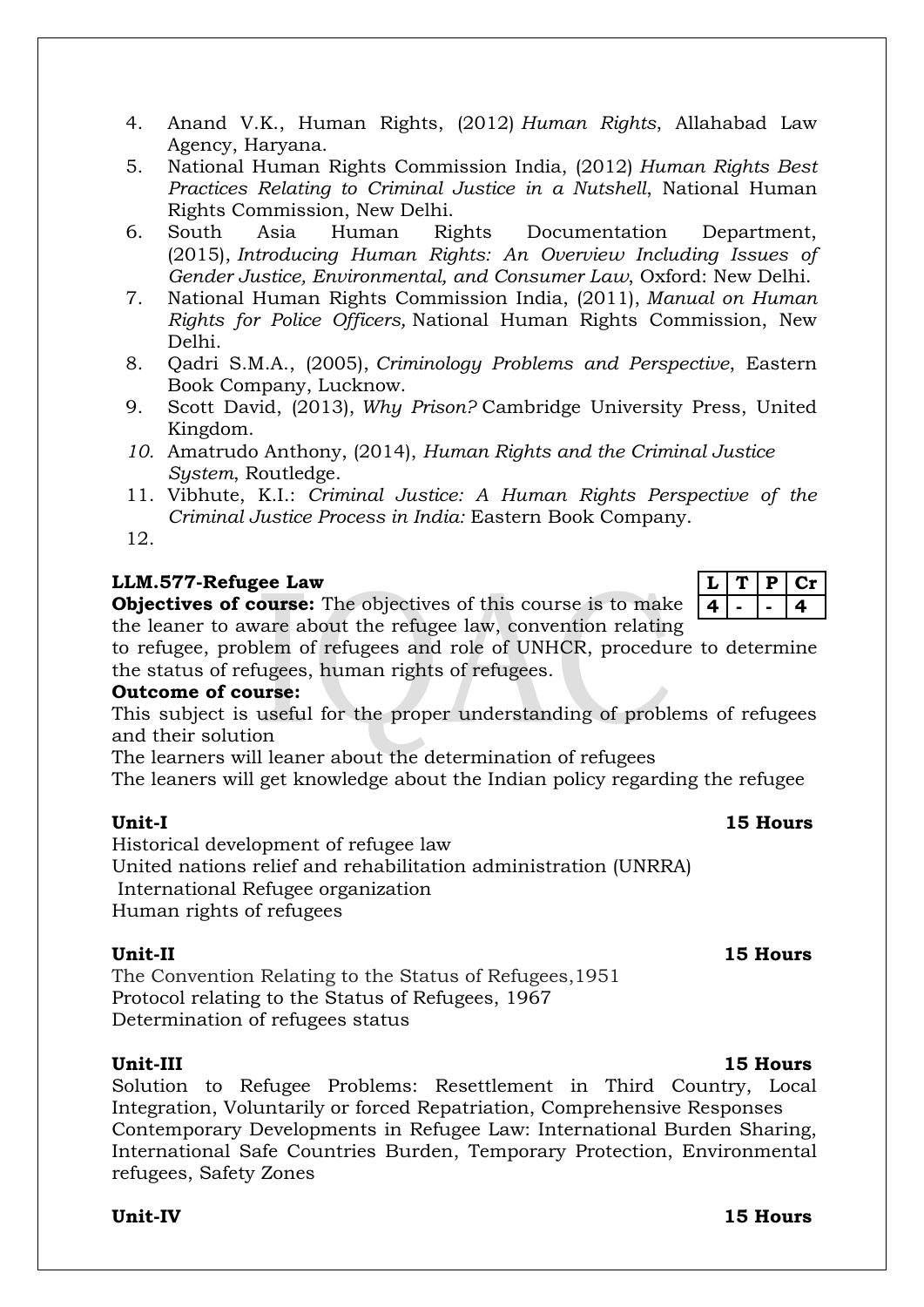### **Role of UNHCR**

Internally Displaced Persons, UN Guiding Principles on Internal Displacement 1998, Refugee Law and Policy in India Refugee Law and Policy in India

**Transaction Mode:** lecture method, group discussion, Interaction, surprise Test, individual Assignments, term papers

## **Suggested Readings**

- 1. Harland, Christopher (2011), *International Humanitarian Law*, Vij Books India Pvt.Ltd, New Delhi.
- 2. Smith, K. M. Rhona (2010), *Texts & Materials on International Human Rights*, Routledge, New York.
- 3. Thomas Cushman (2014), *Handbook of Human Rights*, Routledge, New York.
- 4. Duffy Helen (2015), *The War on Terror,* Cambridge University Press, UK.
- 5. Peou Sorpong (2013), *Human Securities Studies*, World Scientific Publication Company, Singapore.
- 6. Basu Pratim Sibaji (2014), *Forced Migration and Media Mirrors*, Front Page Publications Ltd, UK.
- 7. Khanna S. K. (2012) *War and Human Rights*, Wisdom Press, New Delhi.
- 8. Monshipouri Mahmood (2015), *Terrorism, Security and Human Rights*, Viva Books Private Limited, New Delhi.
- 9. SAHRDC (2008), *Human Rights and Humanitarian Law*, Oxford University Press, New Delhi.
- 10. Sinha Manoj Kumar, (2010), *International Criminal Law and Human Rights*, Manak Publications Pvt. Ltd.: New Delhi.
- 11. Dingott Alkopher Tal (2013), *Fighting for Rights, Ashgate Publishing Limited*, USA.
- 12. Haas Michael (2014), *International Human Rights, Routledge*, New York.
- 13. Lehha Sriram Chandra (2009), *War Conflict & Human Rights Theory and Practice*, Routledge, New York.

## **LLM.573: Banking Law**

|  | ٠ | L |
|--|---|---|
|  |   |   |

**Objectives of Course:** This course is designed to enable leaner to understand the core principles of banking regulation, relationship Banker and Customer, The Role of RBI , Statutory Protection to Banker.

**Learning Outcomes:** Through this subject the leaner will get knowledge about banking law, liability of bankers, Reserve Bank of India and Banking Regulation Act, 1949 and its new emerging paradigms. This course may be helpful for the learners to get jobs in corporate sector and bank examination.

Evolution of Banking and its history in India. Bank nationalization and social control over banking.

### **Unit- I 15 Hours**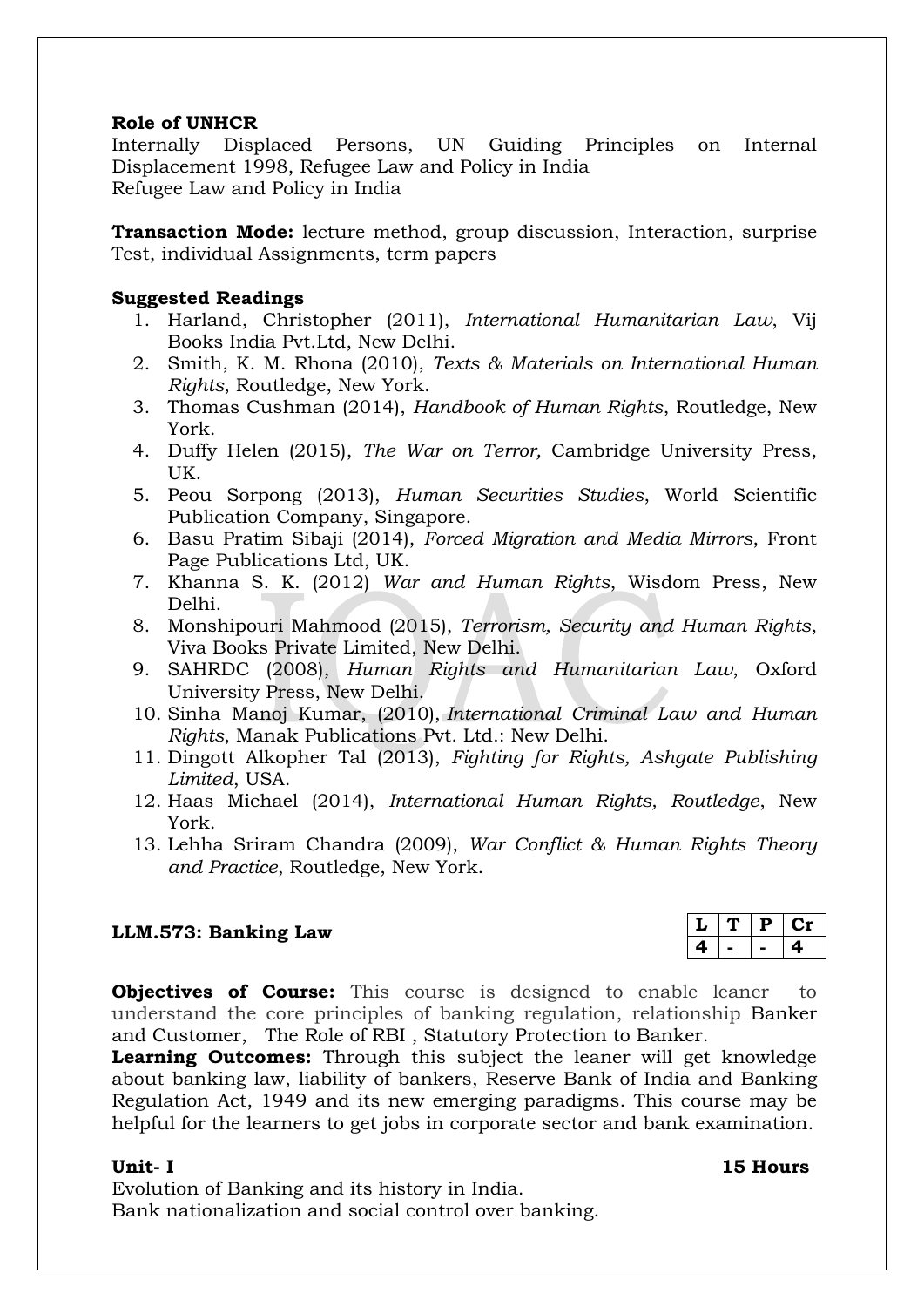Banking Business and the customer Types of banks

Relationship between Banker and Customer :

- General Relationship
- special relationship
- Rights of banker

Banker and Garnishee Order Loans and Advance

## **Unit- III 15 Hours**

Reserve Bank of India: Structure and Functions: The Role of RBI

Functions of the Reserve Bank: Primary functions, Secondary functions Controlling function of RBI over Banking and Non-Banking Companies Statutory Protection to Banker: SARFAESI Act, 2016

## **Unit- IV 15 Hour**

Banking Regulation Act, 1949:

Control over Management.

Prohibition of certain activities in relation to Banking Companies.

Acquisition of the undertakings of Banking Companies.

Suspension of Business and winding up of Banking Companies.

Special provisions for speedy disposal of winding up proceedings.

Powers of the Central Government towards Banking Companies.

Insolvency and Bankruptcy Code, 2016

**Transaction Mode:** The following are some of the modes of classroom transaction: Lecture, Brain storming, Case study, Case analysis, Lecture cum demonstration, Debate etc.

### **Suggested Readings**

- 1. Gupta, S. N., *The Banking Law in Theory and Practice (in three volumes*), 2017, Universal Law Publishing Co.
- 2. Hagela, T.N., (2015), *Money, Banking and Public Finance*, Ane Books Pvt. Ltd.
- 3. Nainta, R.P., *Baking System, Frauds and Legal Control, (2005*), Deep and Deep Publication.
- 4. Sarma, V. Nityananda, (2011), *Banking and Financial System*, Foundation Publisher, New Delhi.
- 5. Sharma, B.R. and Nainta, R.P., *Principles of Banking Law and Negotiable Instruments Act 2013*, Allahabad Law Agency.
- 6. Tannan, M.L., (2017), Tannan's *Banking Law and Practice in India, Lexis Nexis*.
- 7. Myneni ,S.R. (2017) , Law of Banking, Asia Law House, Hyderabad.
- 8. The Reserve Bank of India Act, 1934
- 9. Banking Regulation Act, 1949:

### **Unit- II 15 Hours**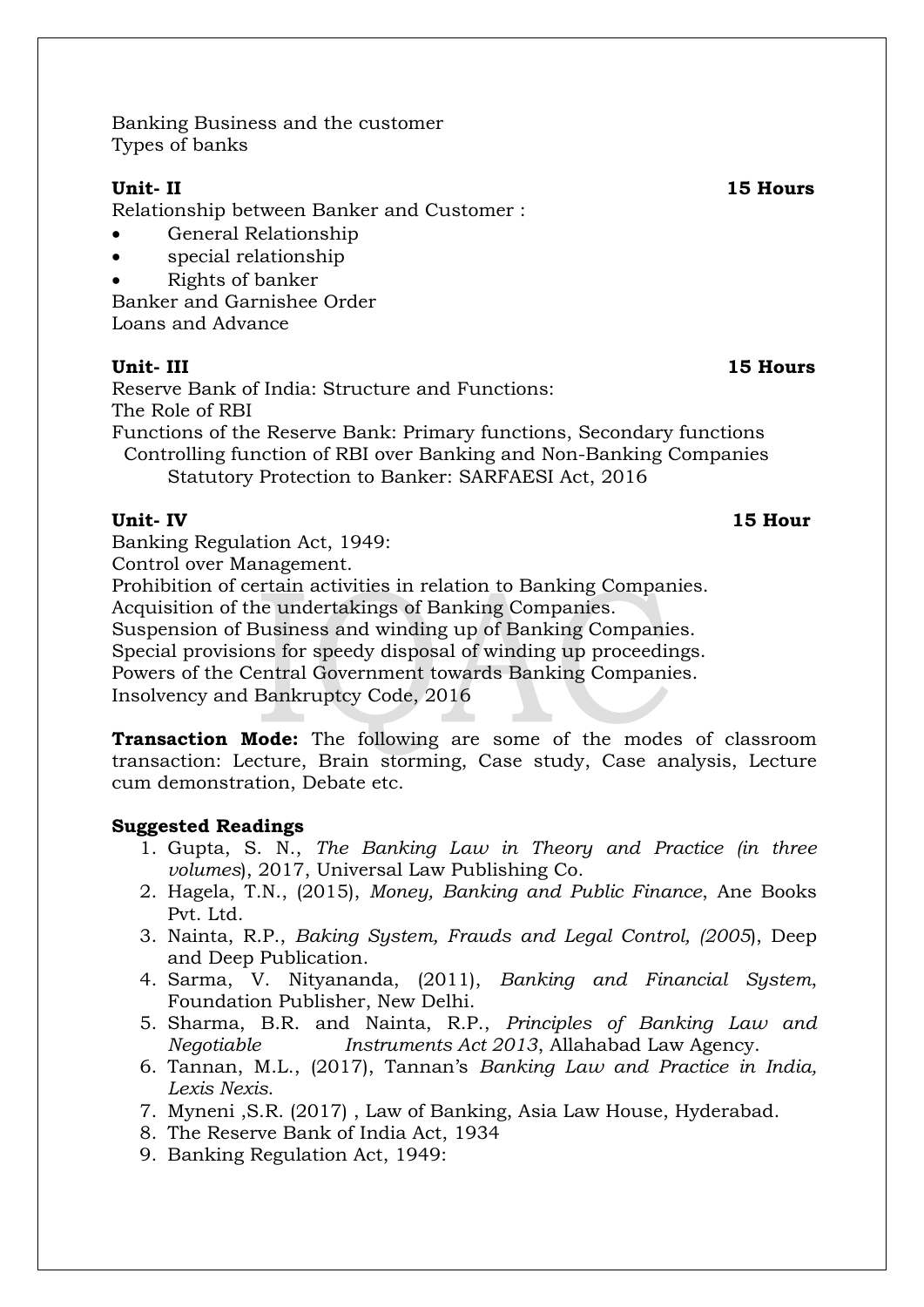### **LLM.578: Law of Corporate Finance: Securities Regulation**

 $L | T | P | Cr$ **4 - - 4**

**Objectives:** The objective of the course is to make the learners

acquainted about various aspects of share capital, various rights of shareholders, debenture, insider trading, and role of SEBI to prevent Insider Trading in India.

**Learning Outcomes:** After thorough study of the course, the learners will be able to understand various aspects of corporate finance and securities regulation in India. It will be helpful for the learners in UGC NET examination and other competitive examinations and as legal practitioner in courts.

**Unit- I 15 Hours**

Public Issue of Shares Prospectus Remedies for misrepresentation SEBI and Stock Exchange guidelines Share Capital Nature and Kind of Shares Transfer, Transmission, Surrender and forfeiture of Shares Purchase by Company of its own shares Issue of shares at premium and discount SEBI Guidelines

### **Unit-II 15 hours**

Shareholders' Rights (Various rights of shareholders and variation of shareholders Rights

Debentures; Difference between Share and Debentures; Kinds of Debenture; Remedies of Debenture Holder; Company Charges

Unit-III 15 Hours

Insider Trading, SEBI's Guidelines on Insider Trading Securities and Exchange Board of India (SEBI): Constitution, Powers and Functions

**Unit–IV 15 Hours**

Reconstruction merger, Amalgamation, Take Over and Mergers: Provisions in Company Law and SEBI Guidelines Auditors:

Appointment, powers, duties and removal of auditors Special

Audit

Director Responsibility statement in Board Report National Advisory Committee on Accounting Standards

**Transaction Mode:** The following are some of the modes of classroom transaction: Lecture, Brain storming, Case study, Case analysis, Lecture cum demonstration, Debate etc.

### **Suggested Readings**

1. Singh Avtar (2015), *Company law*, Eastern Book Company, Lucknow.

2. Babu, G. Ramesh, (2012), *Financial System in India*, Concept Publishing Co. Pvt. Ltd. New Delhi.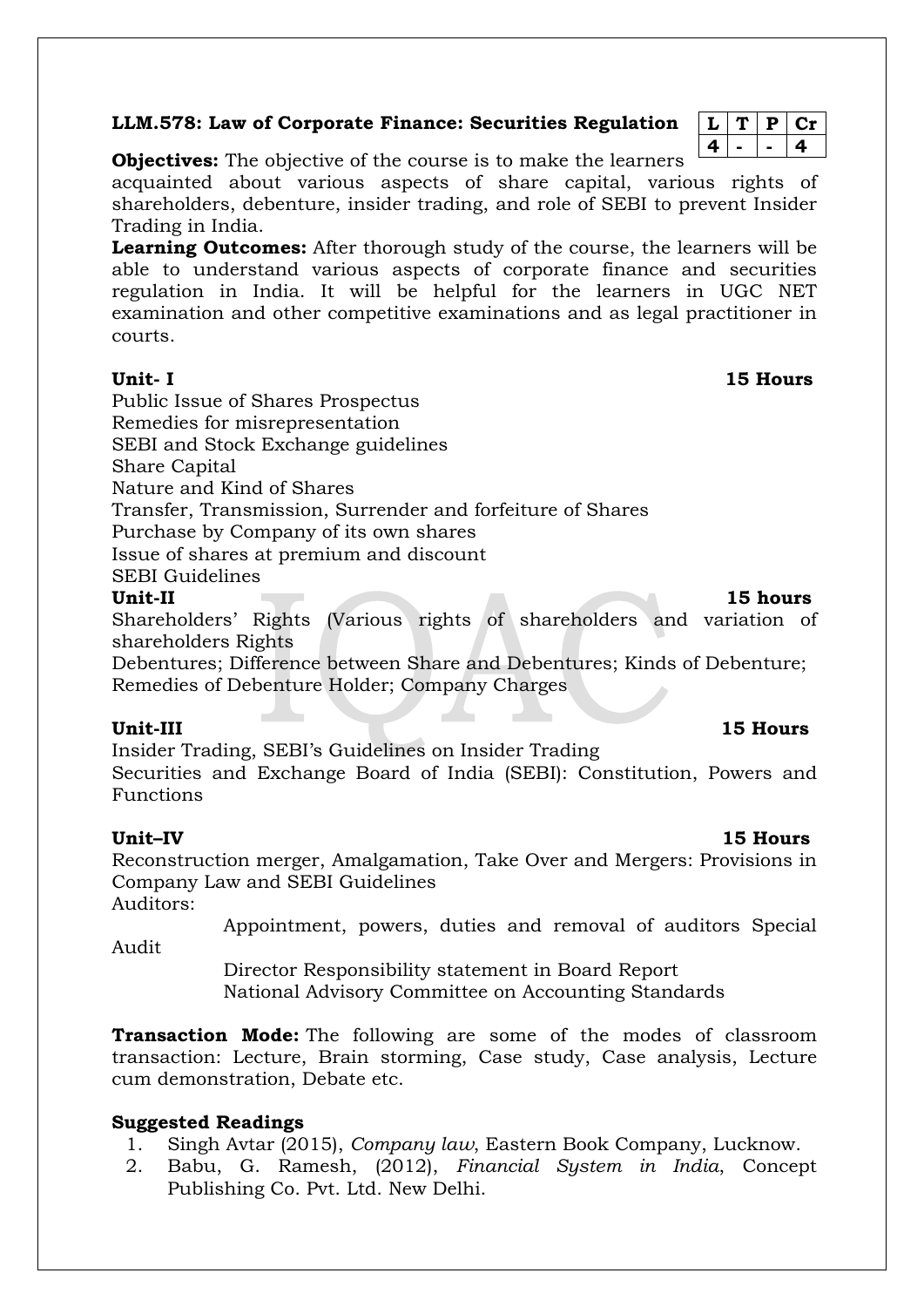- 3. Bhole, L.M., Mahakud, Jitendra, (2016), *Financial Institutions and Markets Structure Growth and Innovations*, McGraw Hill Education (India) Pvt. Ltd. New Delhi.
- 4. Bose, D. Chandra (2012), *Business Law*, PHI Learning Private Ltd., New Delhi.
- 5. *Corporate Law References* (2015), Lexis Nexis, Saurabh Printers Pvt.
- 6. Ltd., Noida. *Companies Act, 1956*.
- 7. Gower's *Principles of Company Law,* Sweet & Maxwell Thomson, 2006.
- 8. Gupta Karn (Lexis Nexis), *Company law*, Savrabu Printers Pvt. Ltd,
- 9. Noida.
- 10. Khan, M.Y., (2016), Indian Financial System, McGraw Hill Education (India) Pvt. Ltd. New Delhi.
- 11. Kondaiah Jonnalagadda, (2015), *Securities Law, Lexis Nexis*.
- 12. Singh, Preeti, (2015), *Dynamics of Indian Financial System, Markets, Institutions and services,* Ane Books Pvt. Ltd.
- 13. Smith and Keenon's *Company Law*, Pearson Education Ltd., 2009.
- 14. *The Institute of Chartered Accountants of India, (2016*), Financial Reporting, ICAI, New Delhi.
- 15. *The Institute of Chartered Accountants of India, (2016), Corporate and*
- 16. *Allied Laws*, ICAI, New Delhi.
- 17. Verma J.C., (2008), *Corporate Mergers, Amalgamations & Takeovers*,
- 18. Bharat Law House, New Delhi.
- 19. Taxmann's (2016), *Corporate Laws,* Bookmann India.

### **LLM 581: Theoretical Orientation-I**

|  | L |
|--|---|
|  |   |

## **LLM 582: Theoretical Orientation-II**

|  | L |
|--|---|
|  |   |

 $L | T | P | Cr$ **- - - 8**

 $L | T | P | Cr$ **2 - - 2**

**LLM 600: Dissertation, Continuous Evaluation, Submission and Viva-Voce.**

**Interdisciplinary courses Offered by the Department (in Semester I and II)**

**Semester I**

### **LLM 510: General Legal Awareness**

**Objectives:** The objective of the course is to make the learners acquainted about the corporate Incorporation, managerial issues, meetings of companies, oppression & mismanagement and investigation and other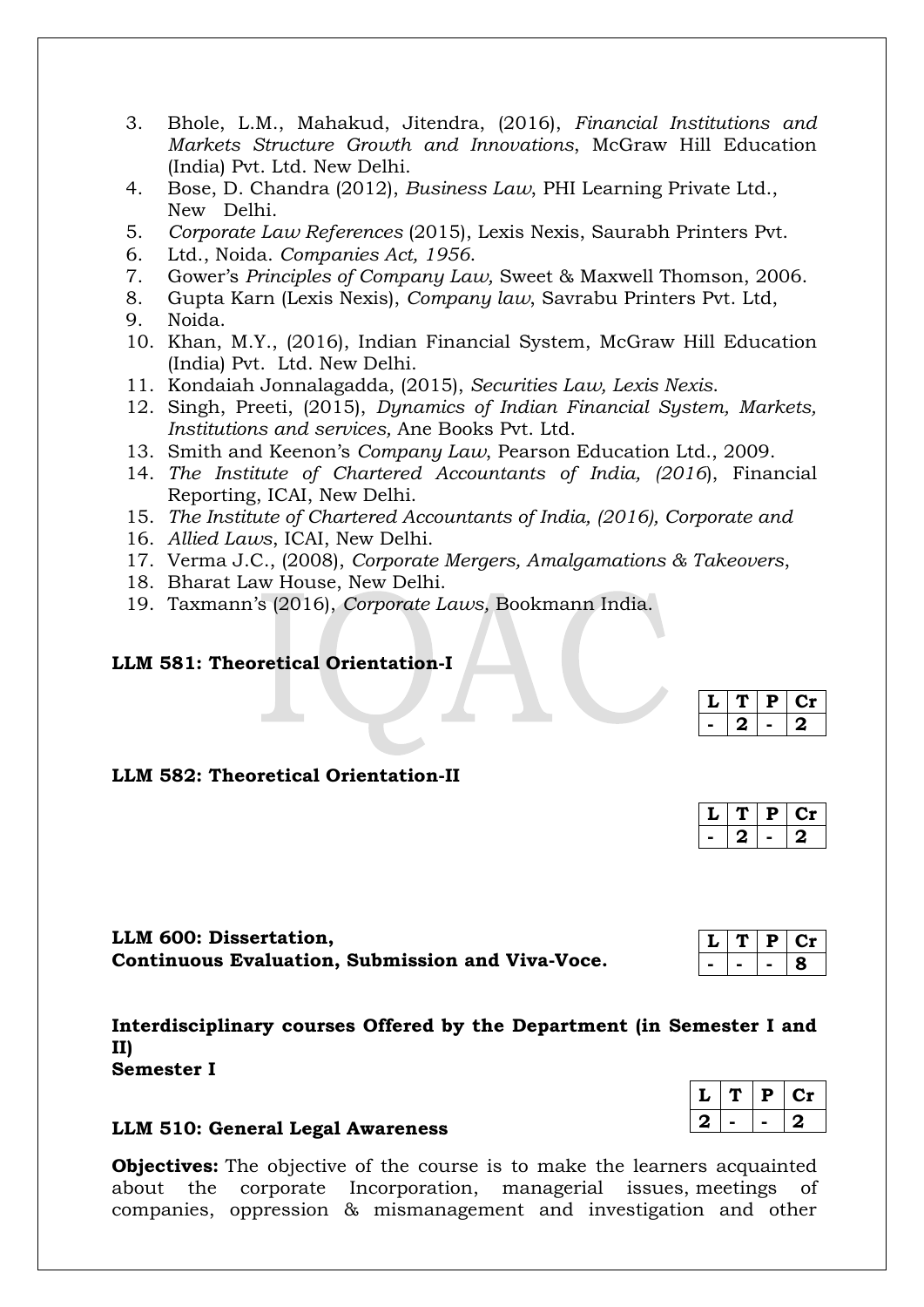related issues. It will also cover the recent concept of corporate governance and social responsibility.

**Learning Outcomes:** After thorough study of the course, the learners will be able to understand various aspects of corporate governance in India. It will be help for the learners in UGC NET examination and other competitive examinations.

| Unit- I                                              | 8 Hours |
|------------------------------------------------------|---------|
| Salient features of Indian Constitution              |         |
| Legislature: Parliament and State Legislature        |         |
| Judiciary: Supreme Court & High Courts               |         |
| Executive: Department & State                        |         |
| Emergency Provisions under Indian Constitution       |         |
| Unit-II                                              | 8 Hours |
| <b>Fundamental Rights</b>                            |         |
| <b>Fundamental Duties</b>                            |         |
| Directive Principles of State Policy                 |         |
| Unit-III                                             | 8 Hours |
| Self-defense during Crime                            |         |
| Complaint in Criminal Cases to Police and Magistrate |         |
| Bail, Free Legal Aid                                 |         |
| Unit- IV                                             | 6 Hours |

Maintenance to Wife, Children & Aged Person Registration of Marriage, Birth and Death Alternative Dispute Resolution

**Transaction Mode:** The following are some of the modes of classroom transaction: Lecture, Brain storming, Case study, Case analysis, Lecture cum demonstration, Debate etc.

## **Suggested Readings:**

Jain M. P.**, (**2012), *Constitutional Law*, LexisNexis, New Delhi. Pandey J. N., (2014), *Constitutional Law of India*, Central Law Agency, Allahabad. Agarwal H.O. (2014), *Human Rights,* Central Law Publication, Allahabad. Tripathi G. P. (2015), *Constitutional Law –New Challenges*, Central Law Publication, Allahabad. Tripathi S.C. (2015), *Arbitration & Conciliation,* 7th Ed. Central Law Publication, Allahabad.

Murthy YSR, (2007), *Human Rights Handbook*, LexisNexis, New Delhi.

## **LLM 511: International Environmental Law**

|    | D | U . 1 |
|----|---|-------|
| -2 |   | ۰,    |

Nature of International Environmental Law

Development of International Environmental Law

Principles of International Environment Laws: Inter-generational Equality, Sustainable Development, Precautionary Principle, Polluter Pay Principle

### **Unit I** 8 Hours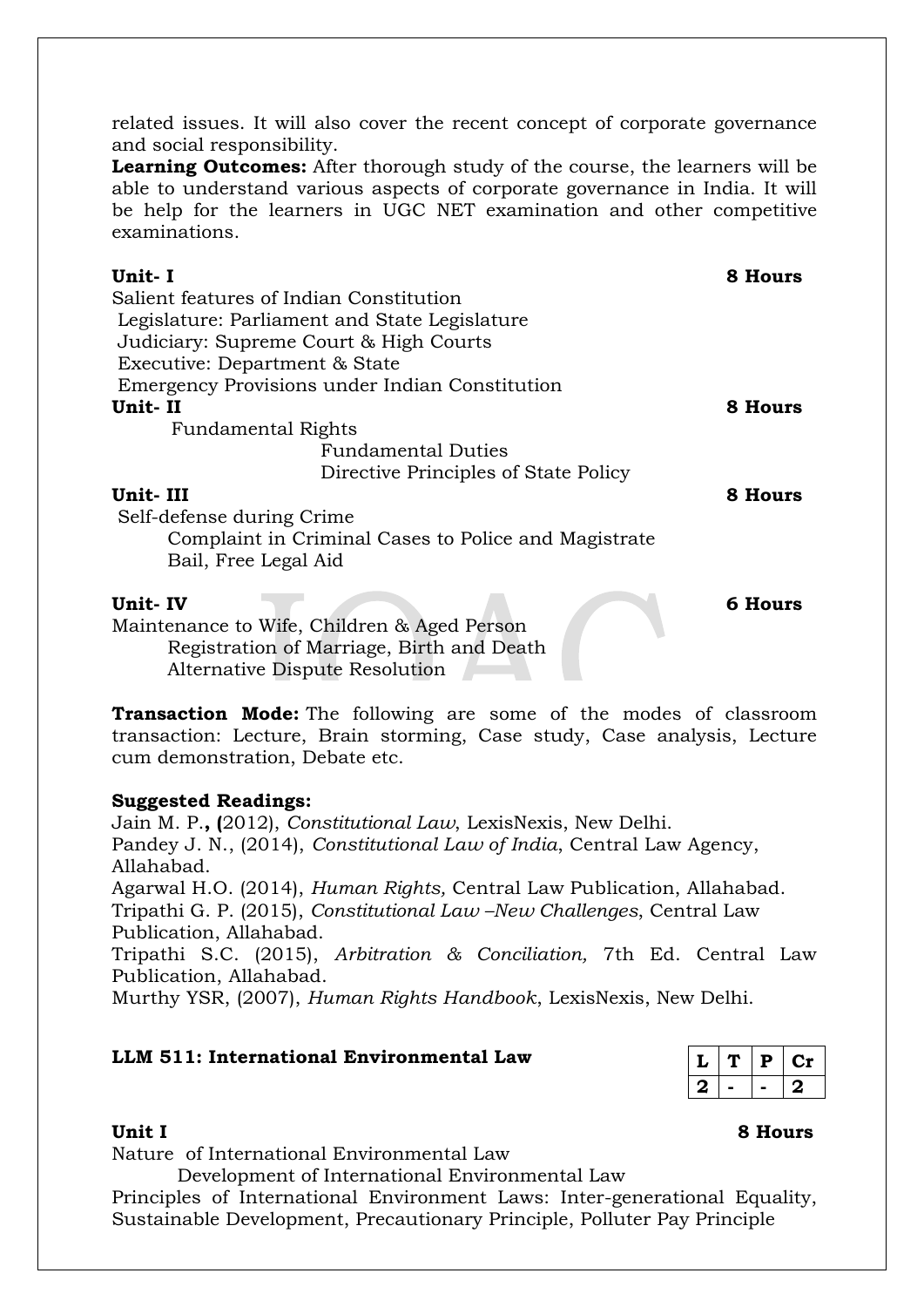Absolute Liability

Major International Conferences on Environmental Protection Multilateral Environmental Agreements:

- (a) Climate Change
- (b) Ozone Layer Protection
- (c) Forest
- (d) Biodiversity

## **Unit III 8 Hours**

International Institutions International Environmental Governance United Nations Environment Programme

Inter-Governmental Penal on Climate Change

United National Forum on Forest

**Unit II 6 Hours**

GEO Report

Role of International Tribunal in Environmental Protection

**Transaction Mode:** The following are some of the modes of classroom transaction: Lecture, Brain storming, Case study, Case analysis, Lecture cum demonstration, Debate etc.

## **Suggested Readings**

1. Axelrod, Regina S. (ed.), (2011), *The Global Environment,* CQ Press, Washington DC.

 $\sim$ 

- 2. Baviskar, Amita, (2011), *In the Belly of the River,* Oxford University Press, New Delhi.
- 3. Bell, B. & Gillivray, M.G, (2009). *Environmental Law*, Oxford University Press, New York.
- 4. Bodansky, Daniel, (2011), *The Art And Craft of International Environment Law,* Oxford University Press, London.
- 5. Bowett, D. W., (1982), *Law of International Institutions*, Oxford University Press, New York.
- 6. Callicott, J. Baird & Frodeman, Robert (ed.), (2009), *Encyclopedia of Environmental Law.*

## **LLM 512: Fundamental Rights and Fundamental Duties**

### **Objectives of the Course:**

The aim of the course is to make the learners aware the concept, meaning, nature and scope of rights. The course will be useful for the learners to understand the distinction between legal rights, human rights and fundamental rights. It also aims to sensitize the learners regarding the sense of duty and the relationship between right and duty. Besides, the sensitization regarding scope of rights available to each individual and remedy in case of violation thereof is also primary aim of the course.

Meaning, Need and Importance of Rights

**Unit-I 8 Hours**

# $L | T | P | Cr$ **2 - - 2**

**Unit II 8 Hours**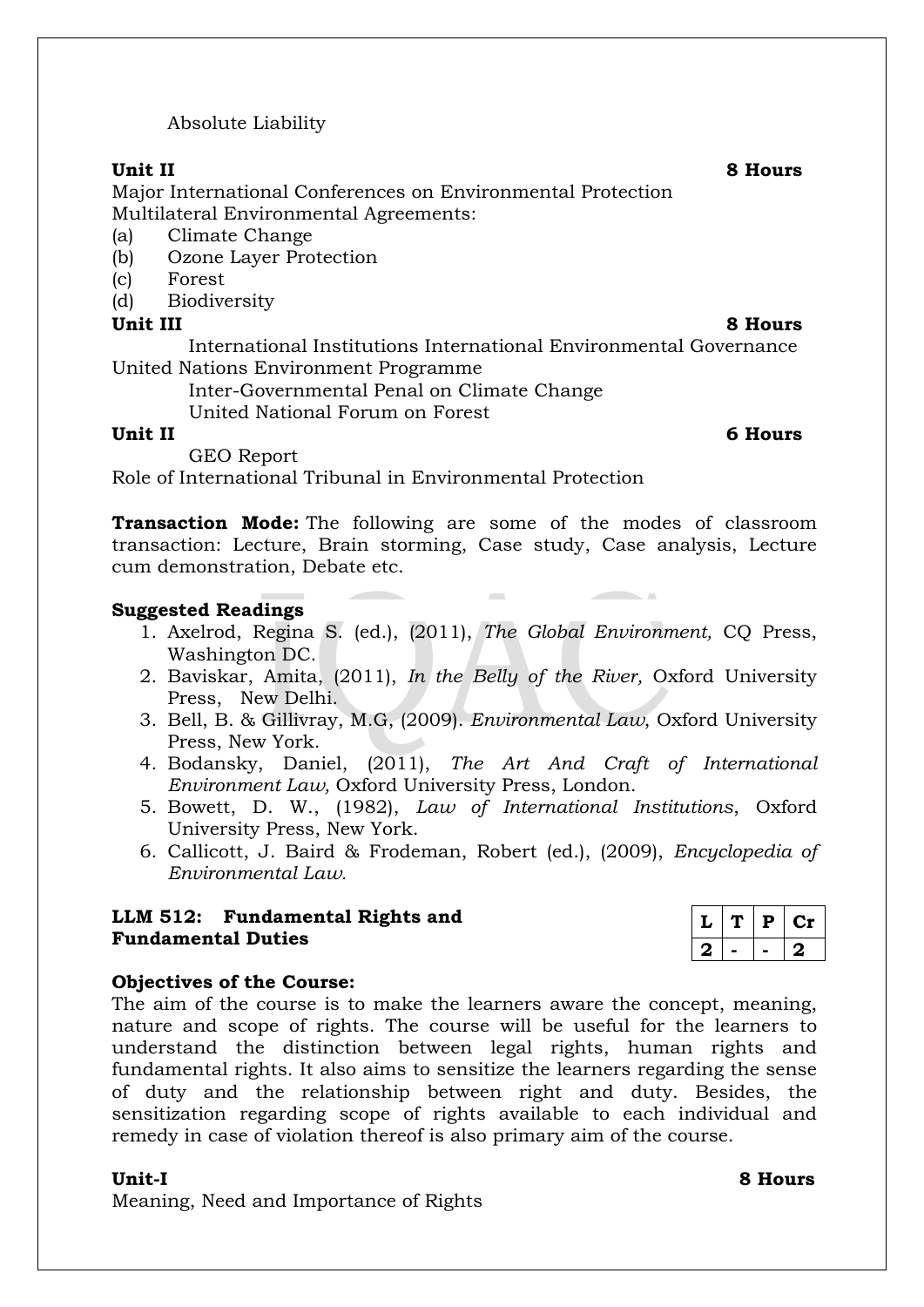Theories of Rights Different between Human Rights, Legal Rights and Fundamental Rights

### **Unit-II 8 Hours**

Fundamental Duties Right to Equality (Articles 14-18) under the Constitution

**Unit-III 8 Hours**

Freedoms (Articles 19, 25-28) under the Constitution Right to Life (Article 21) and **subsidiary** rights.

### **Unit-IV 8 Hours**

Protections to individual by State (Article 23-24, 29-30) Constitutional Remedies

**Transaction Mode:** The following are some of the modes of classroom transaction: Lecture, Brain storming, Case study, Case analysis, Lecture cum demonstration, Debate etc.

### **Suggested Readings:**

- 1. Baxi, U. (1980), *The Indian Supreme Court and Politics*, Eastern Book Company, Lucknow.
- 2. Seervai, H. M. (1996), *Constitutional Law of India,* Tripathi, Bombay.
- 3. Basu, D. D. (1996), *Shorter Constitution of India*. Prentice Hall of India (P) Ltd., New Delhi.

| LLM .513: Introduction to the Law on Children in India $\ L\ T\ P\ Cr$ |  |                 |  |
|------------------------------------------------------------------------|--|-----------------|--|
|                                                                        |  | $ 2  -   -  2 $ |  |

**Objective of Course:** This paper is designed for inter-discipline course and to provide basic knowledge of law relating to children to student from others department. The course is helpful for the students to understand the special made for the protection of children.

Learning **Outcome:** After thorough study of this subject, the students will aware about the rights of children and they can impart their knowledge to society. The students will enable to approach proper authority in case of violation of right of children.

Application of Social and legal status of child Constitutional Protection to Child Protective legislations for the child

### **Unit-II 8 Hours**

The National Commission for child Legal control of employment of child labourChild under litigation with reference to Code of Civil Procedure, 1908.

**Unit-III 8 Hours Family Relations and Child**

## **Unit-I 8 Hours**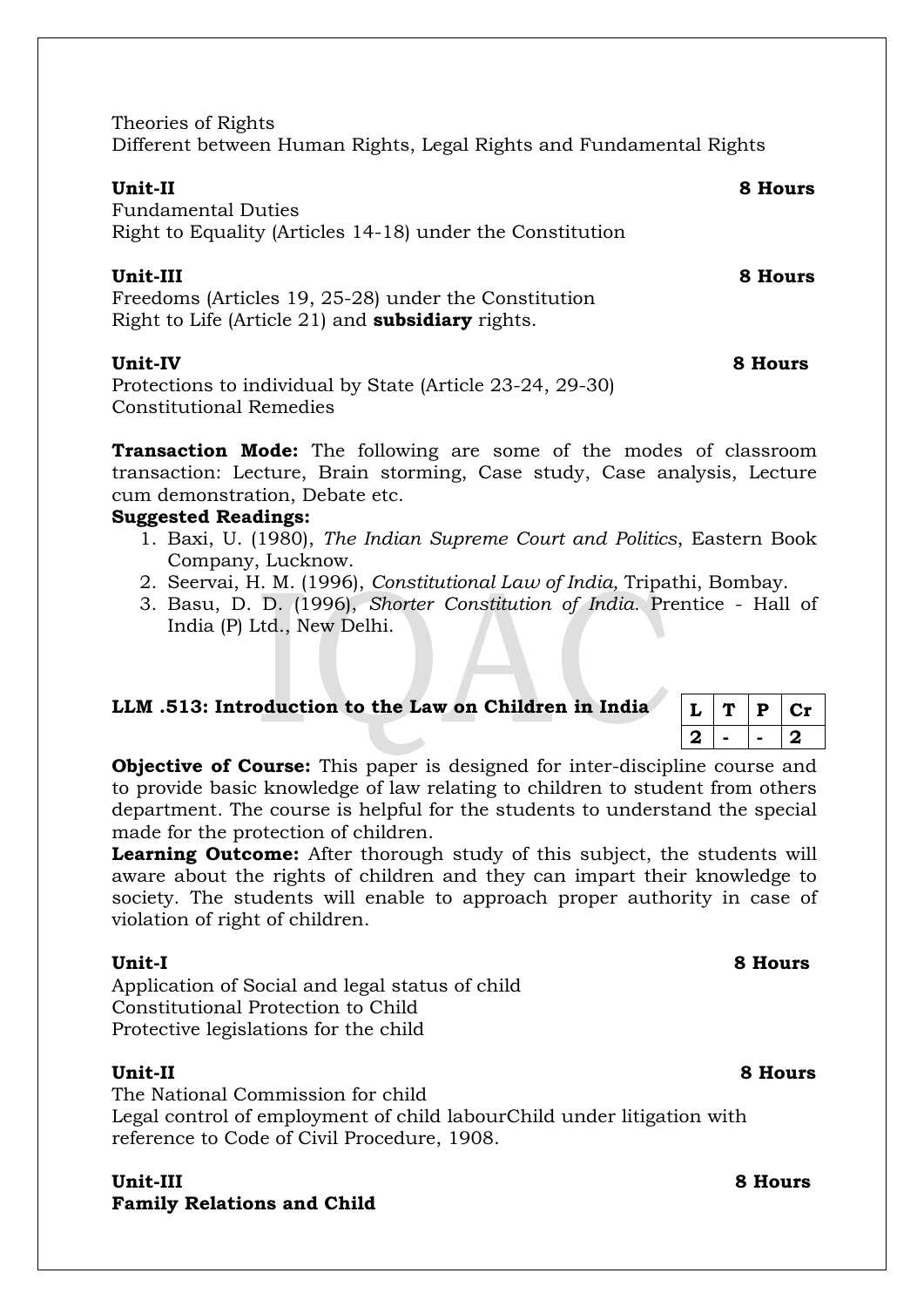The status of a child in matters of marriage, legitimacy, guardianship, adoption, maintenance and custody.

Provisions in the statutes relating to hindu marriages, restraint on child marriage, guardians and wards, hindu minority and guardianship, hindu adoptions and maintenance and in the Indian

## **Child and Contractual Liability:**

Minors Agreements

Testimony of children

Suits by and against minors.

**Transaction Mode:** The following are some of the modes of classroom transaction: Lecture, Brain storming, Case study, Case analysis, Lecture cum demonstration, Debate etc.

## **Suggested Readings**

- 1. National Law School Seminar Report on the Rights of the Child (1991).
- 2. Tripathi S.C. (2014), *Law relating to women and Children*, Central Law publishing: Allahabad.
- 3. Jain M. P.**, (**2012), *Constitutional Law*, LexisNexis, New Delhi.
- 4. Pandey J. N., (2014), *Constitutional Law of India*, Central Law Agency, Allahabad.
- 5. Singh, Avtar (2013), *Contract and Specific Relief*, Eastern Book Company, New Delhi.
- 6. Bhattacharya T. *[Indian Penal Code, Central Law Agency.](https://www.amazon.in/INDIAN-PENAL-CODE-8th-2014/dp/819294834X/ref=sr_1_2?s=books&ie=UTF8&qid=1516610836&sr=1-2&refinements=p_27%3AT+Bhattacharya)*
- 7. Galanter, M. (ed.) (1997), *Law and Society in Modern India*, Oxford University Press.
- *8. The National Commission for Child.*
- 9. Indian Law Institute, *Child and the Law.*
- *10.* Upendra Baxi, *Law and Poverty.*

### **Semester II**

### **LLM 527: Environmental Law and Governance**

|         | D | C1 |
|---------|---|----|
| $\cdot$ |   | ., |

**Unit- I 7 Hours**

State of Environment in India<sup>40</sup> Emergence of Environmental Law Concept of Environmental Law & Policy Environmental Law and the Indian Constitution Other Major Laws and Environment (IPC, Cr. PC, Torts) Environmental Equity and Governance

International Environmental Law

## **Unit-IV 6 Hours**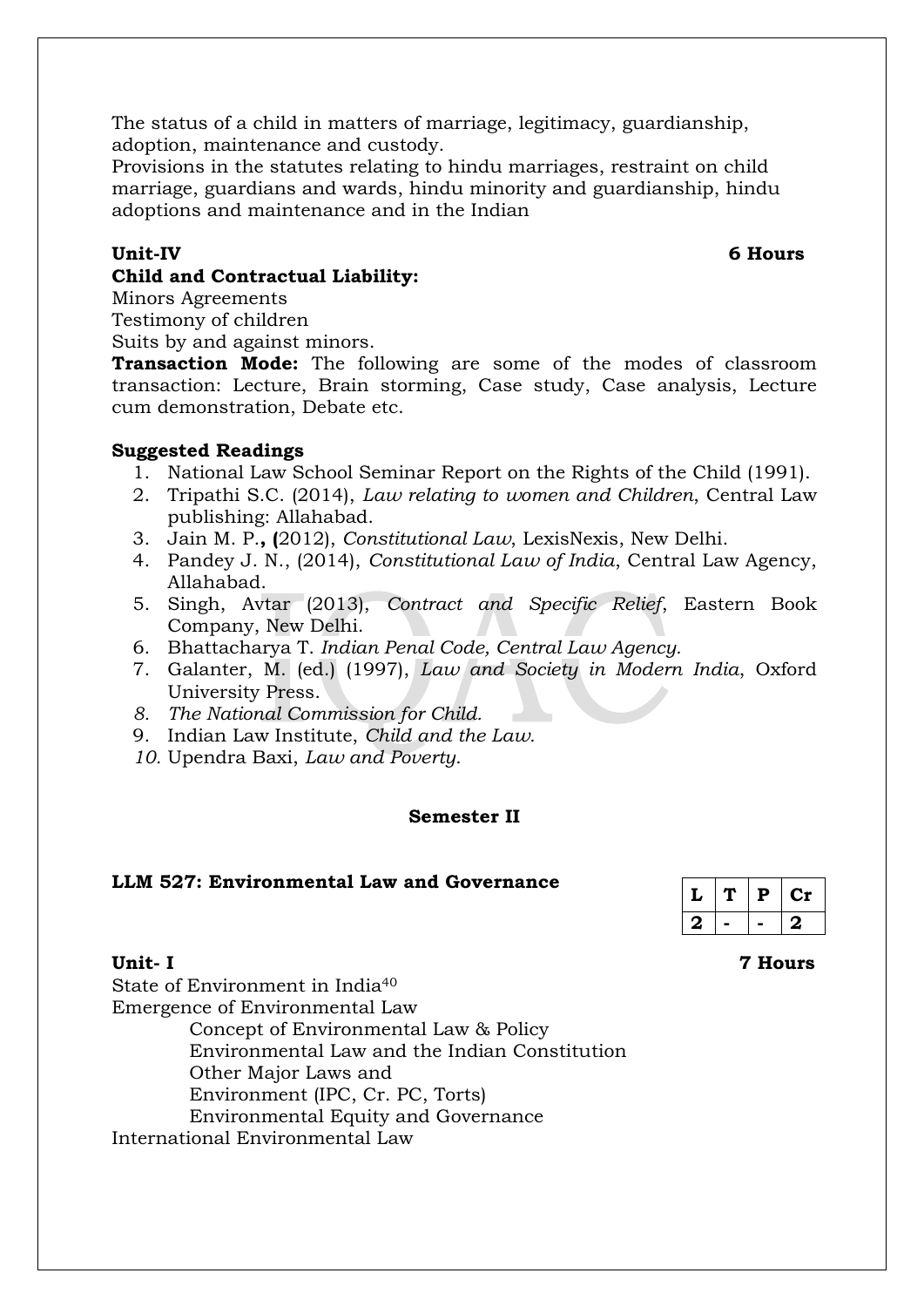Emergence of International Environmental Law Fundamental Principles Application of International Environmental Law Introduction to Trade & Environment

**Unit- II 7 Hours**

Major International Environmental Laws UNFCCC, 1992 & Kyoto Protocol, 1997 Treaty on Antarctic & Polar Regions – 1961 UN Convention of Law of the Sea, 1982 and Regional Seas Convention International Water Courses International Environmental Organizations and Negotiations

## **Suggested Readings**

- 1. Arnold, D. & Guha, R. C. (Ed.), (1995). *Nature, Culture, Imperialism-Essays on the Environmental History of South Asia*. Oxford University Press, Delhi.
- 2. Balee, W. (1998), *Advances in Historical Ecology*, Columbia University Press, New York.
- 3. Beinart, W. & Coates, P. (1995), *Environment and History*, Routledge, New Delhi.
- 4. Carson, Rachel, (1962), *Silent Spring*. Houghton Mifflin, Boston.
- 5. Santa, F. (Ed.) (1994). *Historical Ecology- Cultural Knowledge & Changing Landscapes*, School of American Research Press New Mexico.
- 6. Gadgil, M. & Guha, R. C. (1992), *This Fissured Land- An Ecological History of India.* Oxford University Press, New Delhi.
- 7. Thakur, K. (2007*), Environmental Protection- Policy and Laws in India*, Deep and Deep Publication, New Delhi.
- *8.* Richard Evanoff, (2010), *Bioregionalism and Global Ethics: A Transactional Approach to Achieving Ecological Sustainability, Social Justice, and Human Well-Being.* Routledge, New Delhi.
- *9.* Chaturvedi, R.G., (2010, *Ancient Law of Environment*. Universal Law Publishing, Delhi.
- 10. Venkat Aruna, (2011), *Environmental Law and Policy.* PHI, Delhi.

## **LLM 528: Human Rights and Governance**

|   | P |   |
|---|---|---|
| 2 |   | 2 |

**Objectives:** The objective of the course is to make the learners acquainted about the international perspective of human rights, implementation machinery of human rights in India. It covers the rights of arrested person, accused person, convicted Person and victim.

**Learning Outcomes:** After thorough study of the course, the learners will be able to understand the basic aspect of human rights. It will be helpful for the learners to be an alert and aware citizen.

Human Rights: International Perspective League of Nations & Human Rights

**Unit-I 8 Hours**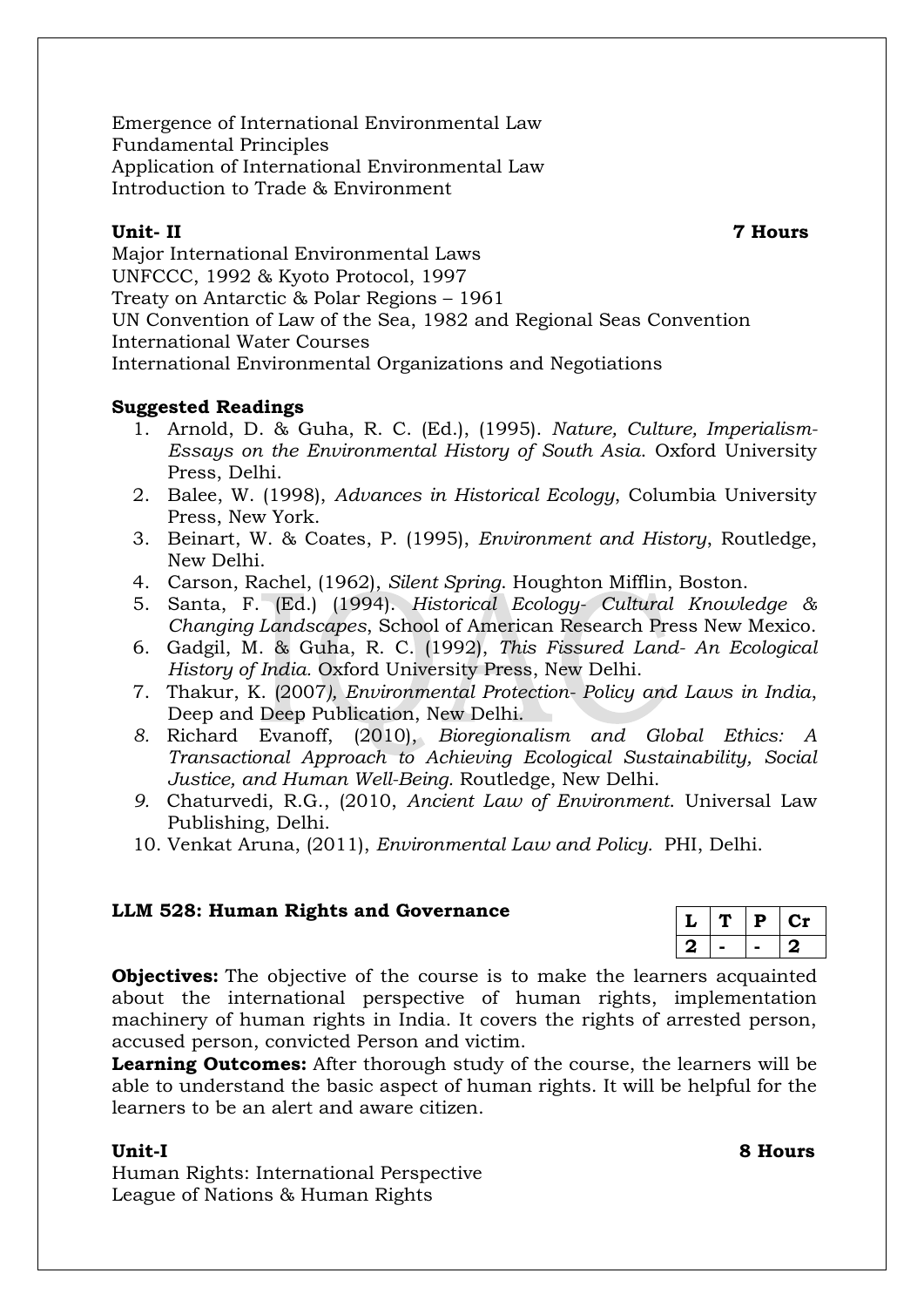United Nations Charter & Human Rights International Bill of Human Rights: UDHR, ICCPR, ICESCR Human Rights Council, UN High Commissioner for Human Rights

### **Unit- II 8 Hours**

Human Rights: National Perspective National Human Rights Commission National Commission for Women National Commission for the Protection of Child Rights Role of Indian Judiciary

**Unit- III 8 Hours** Rights of Arrested Person Rights of Accused Person Rights of Convicted Person Rights of Victim & Compensation Legal Protection of Women & Children

### **Unit- IV 7 Hours**

Drafting of Application/Complaints Application under RTI & RTS Application/Complaint under Consumer Law

**Transaction Mode:** The following are some of the modes of classroom transaction: Lecture, Brain storming, Case study, Case analysis, Lecture cum demonstration, Debate etc.

### **Suggested Readings**

- 1. Singh B.P., (2008), *Human Rights in India: Problems and Perspectives*, Deep & Deep, New Delhi.
- 2. Alam Aftab, (2004), *Human Rights in India, Issues and Challenges*, Raj Publications, Delhi.
- 3. Sen Shanker, (2009), *Tryst with Law Enforcement and Human Rights: four decandes in Indian Police*, APH, New Delhi.
- 4. Bhanwar Harsh, (2008), *Human Rights Law in India: Protection and Implementation of the Human Rights*, Regal Publication, New Delhi.
- 5. Jaiswal Jaishree, (2005), *Human Rights of Accused and Juveniles: Delinquent in Conflict and Law*, Kalpaz Delhi.

### **LLM 529: Law of Copyrights**

|   | P | Сr |
|---|---|----|
| 2 |   | 2  |

### **Unit-I 8 Hours**

Introduction & Overview of the concept of property Industrial property and non-industrial property

### **Unit-II 8 Hours**

Historical background of IPR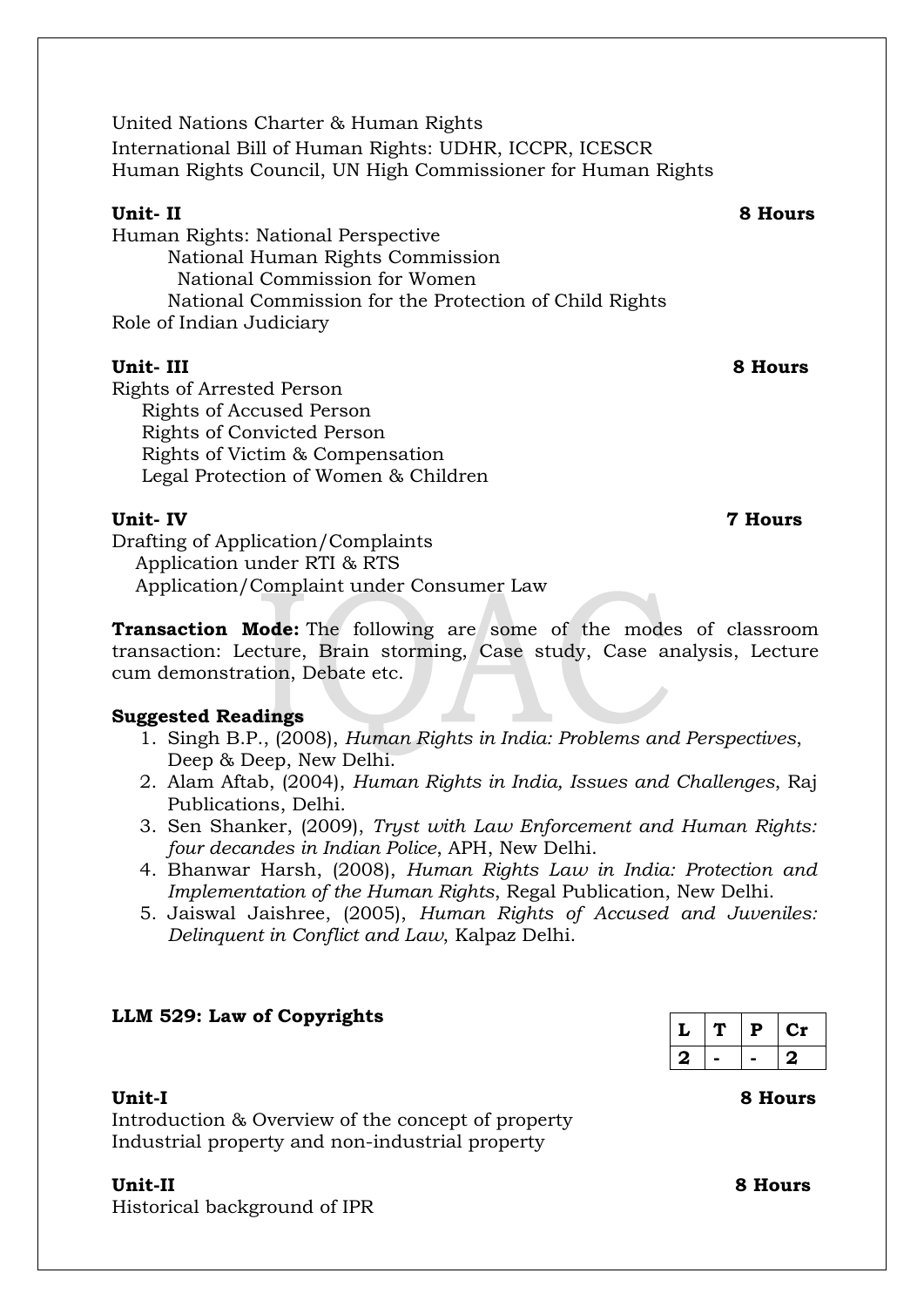Importance of human creativity in present scenario

Different forms of IP and its conceptual analysis Copyright: Meaning, object, nature and scope

## **Unit-IV 6 Hours**

Salient features of Indian Copyright Act, 1957 Remedies against violation of copyright

## **Suggested Readings**

- *1.* Narayanan P. (2008), *Intellectual Property Law,* EBC. Lucknow.
- *2.* Vaver Davind and Bently L. (2004), *[Intellectual Property in the New.](http://www.amazon.com/Intellectual-Property-New-Millennium-William/dp/0521846439/ref=sr_1_fkmr0_3?s=books&ie=UTF8&qid=1437714573&sr=1-3-fkmr0&keywords=2.%09Cornish+William+%E2%80%93+Intellectual+Property) [Millennium: Essays in Honour of William R. Cornish.](http://www.amazon.com/Intellectual-Property-New-Millennium-William/dp/0521846439/ref=sr_1_fkmr0_3?s=books&ie=UTF8&qid=1437714573&sr=1-3-fkmr0&keywords=2.%09Cornish+William+%E2%80%93+Intellectual+Property)* Cambridge. U.K.
- *3.* [Ganguli P](http://www.amazon.com/Intellectual-Property-New-Millennium-William/dp/0521846439/ref=sr_1_fkmr0_3?s=books&ie=UTF8&qid=1437714573&sr=1-3-fkmr0&keywords=2.%09Cornish+William+%E2%80%93+Intellectual+Property)*.* (2001), *Intellectual Property Rights: Unleashed the knowledge economy,* Tata Mc Graw Hill Co.
- *4.* Bhandhari M.K., (2015), *Law Relating to Intellectual Property Rights,*  CLP, Allahabd.
- *5.* Paul Meenu (2006), *Intellectual Property Laws,* CLP, Allahabad.

## **LLM 530: Ethics in Research**

| Unit-I                                           | <b>7 Hours</b> |
|--------------------------------------------------|----------------|
| Evolution and the development of Research Ethics |                |
| Locating ethics in research.                     |                |
| Unit-II                                          | <b>7 Hours</b> |
| Consent                                          |                |
| Vulnerable and non-competent subjects            |                |
| Unit-I                                           | <b>7 Hours</b> |
| Privacy and Confidentiality                      |                |
| Balancing Harms and benefits                     |                |
| Justice in Research                              |                |
| Law and Research                                 |                |
| Institutional Policies on Research Ethics        |                |
| UGC Guidelines                                   |                |
| Social Sciences/Sciences and the Research Ethics |                |

## **Suggested Readings**

- 1. Kothari C.R. (2014), *Research Methodology*, New age Delhi.
- 2. Gregory Ian (2005), *Ethics in Research*, Bloomsbury Publishing, U.K.
- 3. Piccolo, Francesco Lo,(2009), *Ethics and planning rese*arch, Ashgate publishing
- 4. Gerard Guthrie, (2010), *Basic research Met*hods, Gage Publication, London.

 $L$  **T P**  $cr$ **2 - - 2**

**Unit-III 8 Hours**